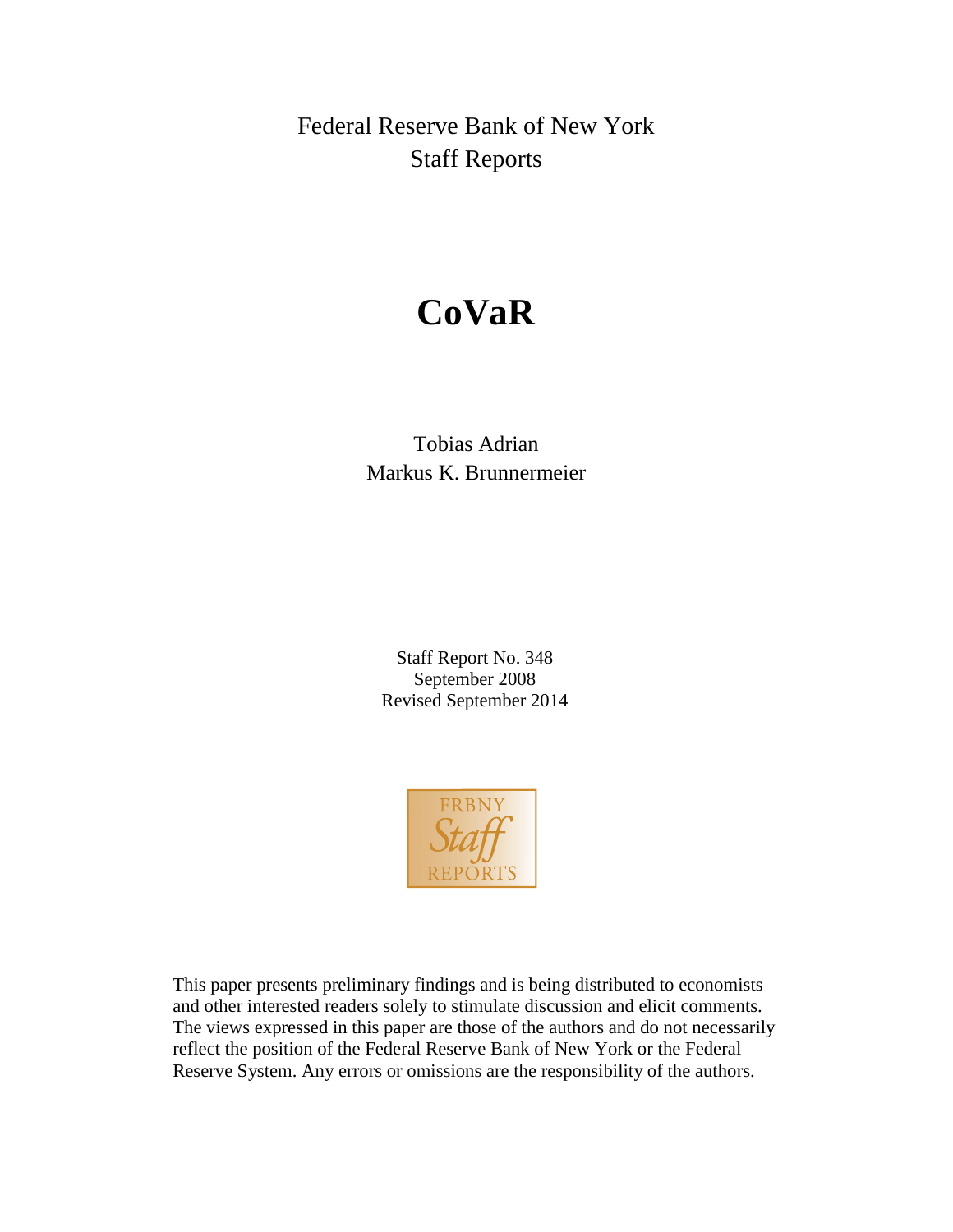### **CoVaR**

\_\_\_\_\_\_\_\_\_\_\_\_\_\_\_\_\_

Tobias Adrian and Markus K. Brunnermeier *Federal Reserve Bank of New York Staff Reports*, no. 348 September 2008; revised September 2014 JEL classification: G01, G10, G18, G20, G28, G32, G38

### **Abstract**

We propose a measure for systemic risk, ΔCoVaR, defined as the difference between the conditional value at risk (CoVaR) of the financial system conditional on an institution being in distress and the CoVaR conditional on the median state of the institution. Our ΔCoVaR estimates show that characteristics such as leverage, size, maturity mismatch, and asset price booms significantly predict systemic risk contribution. We provide out-of-sample forecasts of a countercyclical, forward-looking measure of systemic risk and show that the 2006:Q4 value of this measure would have predicted more than one-third of realized ΔCoVaR during the financial crisis.

Key words: value at risk, systemic risk, risk spillovers, financial architecture

Adrian: Federal Reserve Bank of New York (e-mail: tobias.adrian@ny.frb.org). Brunnermeier: Princeton University (e-mail: markus@princeton.edu). Special thanks go to Evan Friedman, Daniel Green, Hoai-Luu Nguyen, Daniel Stackman and Christian Wolf for outstanding research assistance. The authors also thank Paolo Angelini, Gadi Barlevy, René Carmona, Stephen Brown, Robert Engle, Mark Flannery, Xavier Gabaix, Paul Glasserman, Beverly Hirtle, Jon Danielson, John Kambhu, Arvind Krishnamurthy, Burton Malkiel, Ulrich Müller, Maureen O'Hara, Andrew Patton, Matthew Pritsker, Matthew Richardson, Jean-Charles Rochet, José Scheinkman, Jeremy Stein, Kevin Stiroh, René Stulz, and Skander Van den Heuvel for feedback, as well as seminar participants at numerous universities, central banks, and conferences. They are grateful for support from the Institute for Quantitative Investment Research Europe. Brunnermeier acknowledges financial support from the Alfred P. Sloan Foundation. The paper first appeared as Federal Reserve Bank of New York Staff Report no. 348 on September 5, 2008. The views expressed in this paper are those of the authors and do not necessarily reflect the position of the Federal Reserve Bank of New York or the Federal Reserve System.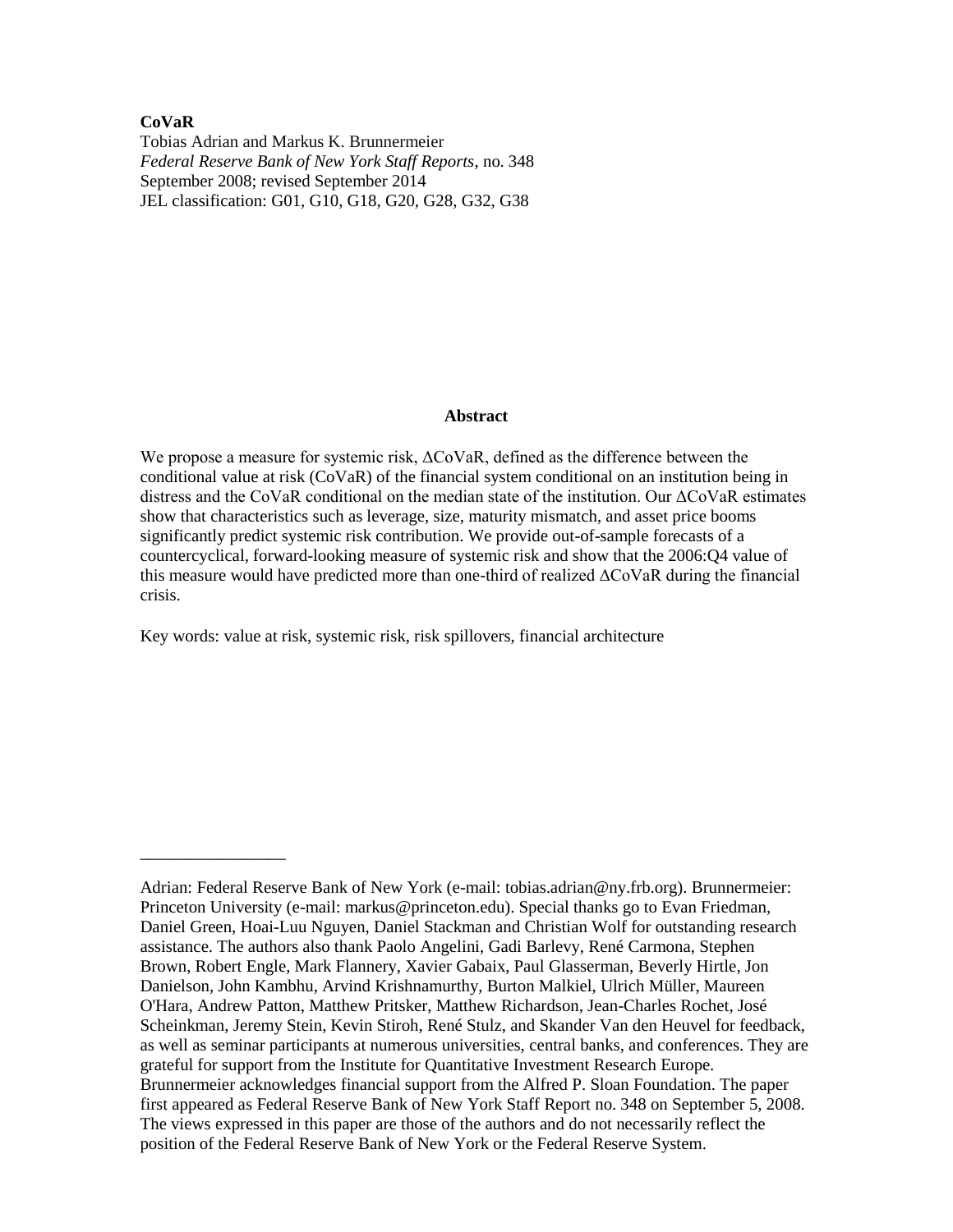### 1 Introduction

In times of financial crisis, losses spread across financial institutions, threatening the financial system as a whole.<sup>1</sup> The spreading of distress gives rise to systemic risk—the risk that the intermediation capacity of the entire financial system is impaired, with potentially adverse consequences for the supply of credit to the real economy. In systemic financial events, spillovers across institutions can arise from direct contractual links and heightened counterparty credit risk, or can occur indirectly through price effects and liquidity spirals. As a result of these spillovers, the measured comovement of institutions' assets and liabilities tends to rise above and beyond levels purely justified by fundamentals. Systemic risk measures capture the potential for the spreading of financial distress across institutions by gauging this increase in tail comovement.

The most common measure of risk used by financial institutions—the value at risk  $(VaR)$  focuses on the risk of an individual institution in isolation. For example, the  $q\%$ -Va $R^i$  is the maximum loss of institution i at the  $q\%$ -confidence level.<sup>2</sup> However, a single institution's risk measure does not necessarily reflect its contribution to overall *systemic* risk, for several reasons. Some institutions are *individually systemic*—they are so interconnected and large that they can cause negative risk spillover effects on others. Similarly, several smaller institutions may be systemic as part of a herd. In addition to the cross-sectional dimension, systemic risk also has a time-series dimension. Systemic risks typically build in times of low volatility, and materialize during crises. A good systemic risk measure should capture this build-up. This means that high-frequency risk measures that rely mostly on contemporaneous price movements are potentially misleading.

In this paper, we propose a new reduced-form measure of contributions to systemic risk—the  $\Delta \mathcal{C}oVaR$ . This new measure captures tail dependency and includes negative spillover dynamics in times of crises. We also project the  $\Delta CoVaR$  on lagged institutional characteristics (in particular size, leverage, and maturity mismatch) and conditioning variables (in particular market volatility and fixed income spreads). This procedure gives a forward-looking systemic risk contribution measure—the forward- $\Delta CoVaR$ — which captures the build-up of systemic risk in tranquil times.

To emphasize the systemic nature of our risk measure, we add to existing risk measures the

<sup>1</sup>Examples include the 1987 equity market crash, which was started by portfolio hedging of pension funds and led to substantial losses of investment banks; the 1998 crisis, which was started with losses of hedge funds and spilled over to the trading floors of commercial and investment banks; and the 2007-09 crisis, which spread from SIVs to commercial banks and on to investment banks and hedge funds. See e.g. Brady (1988), Rubin, Greenspan, Levitt, and Born (1999), Brunnermeier (2009), and Adrian and Shin (2010a).

<sup>2</sup>See Kupiec (2002) and Jorion (2006) for detailed overviews.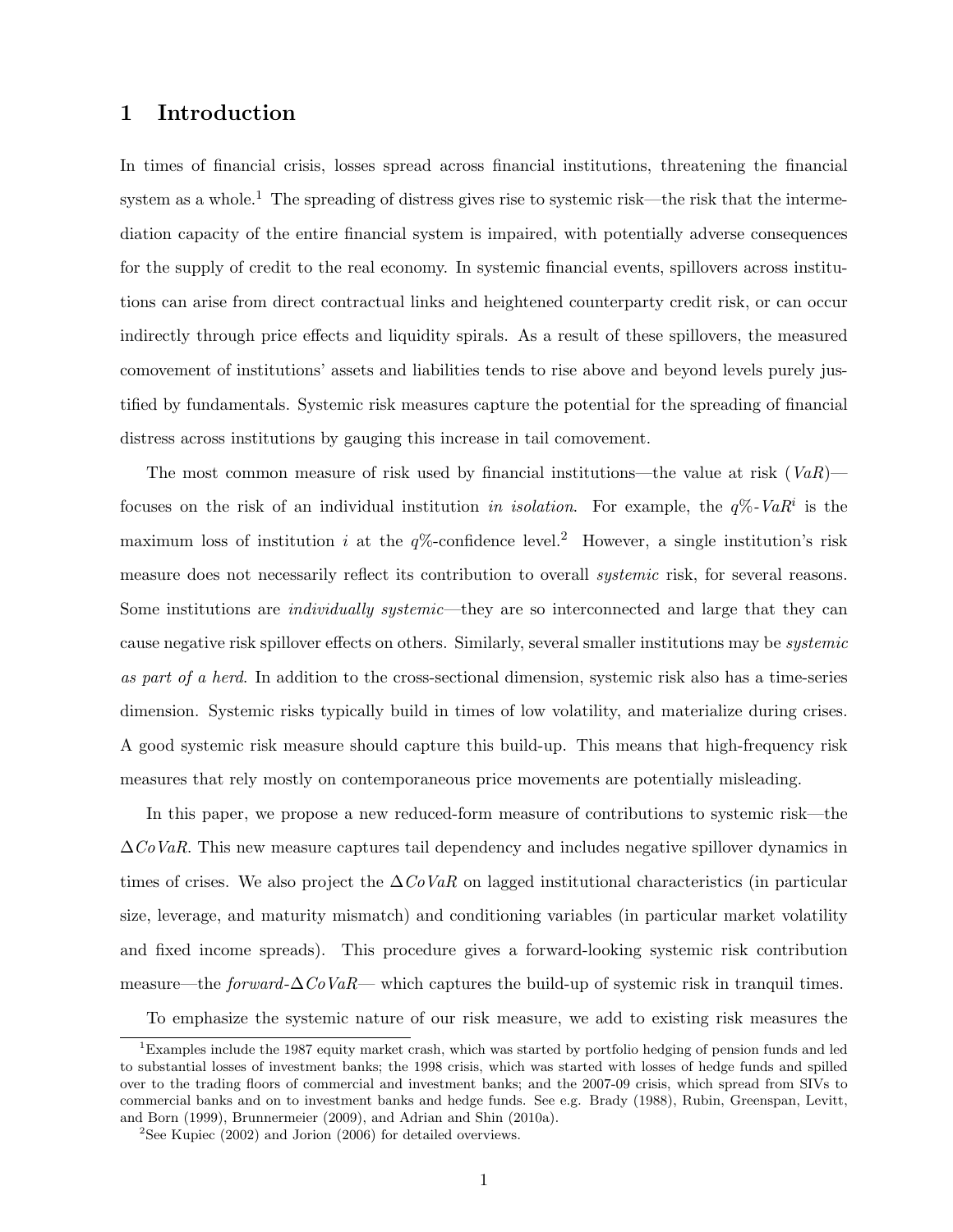prefix "Co," for conditional. We focus primarily on  $CoVaR$ , where institution i's  $CoVaR$  relative to the system is defined as the VaR of the whole financial sector conditional on institution i being in a particular state, such as distress or the median state.<sup>3</sup> The difference between the  $CoVaR$ conditional on the distress of an institution and the  $CoVaR$  conditional on the "normal" state of the institution,  $\Delta CoVaR$ , captures the contribution of a particular institution, in a non-causal sense, to the overall systemic risk.  $\Delta C_0 V_a R$  is a statistical tail dependency measure, and so is best viewed as a useful reduced-form analytical tool capturing (tail) comovements.

The systemic risk contribution measure  $\Delta \cos V aR$  differs from an individual institution's risk measure VaR. Figure 1 shows this for the leading financial institutions in the US. Hence, it is not sufficient to regulate financial institutions purely based on the risk of institutions in isolation as it can lead to excessive risk-taking along systemic risk dimension.



Figure 1: VaR and  $\Delta CoVaR$ . The scatter plot shows the weak link between institutions' risk in isolation, measured by  $VaR^i$  (x-axis), and institutions' contribution to system risk, measured by  $\Delta CoVaR^i$  (y-axis). The VaR<sup>i</sup> and  $\Delta CoVaR^i$  are unconditional 99% measures estimated as of 2006Q4 and are reported in quarterly percent returns for merger adjusted entities.  $\Delta C_0 VaR^i$  is the difference between the financial system's VaR conditional on firm i's distress and the financial system's VaR conditional on firm i's median state. The institution names are listed in Appendix D.

 $3$ Under many distributional assumptions (such as the assumption that shocks are conditionally Gaussian), the VaR of an institution is proportional to the variance of the institution, and the  $CoVaR$  of an institution is proportional to the covariance of the financial system and the individual institution.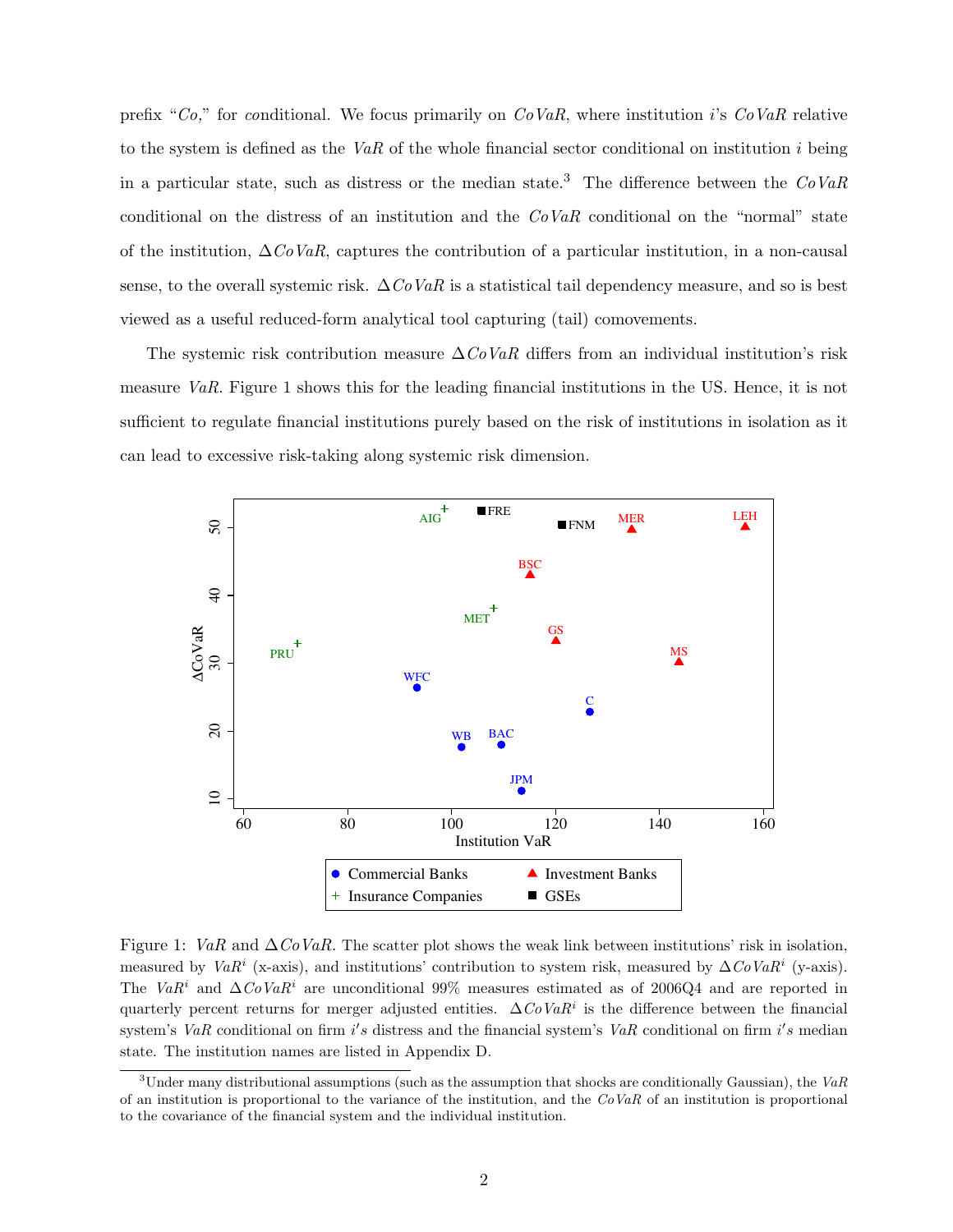$\Delta$ CoVaR is directional. Reverting the conditioning allows one to answer which institutions are most at risk should a financial crisis occur (as opposed to which institutions contributes to it the most).  $\Delta \text{CoVaR}$  is general enough to capture directional tail dependency from institution to institution across the whole financial network.

So far, we have deliberately not specified how to estimate  $\Delta CoVaR$ , since there are many possible ways. In this paper, we primarily use quantile regressions, which are appealing for their simplicity. Since we want to capture all forms of risk, including not only the risk of adverse asset price movements, but also funding liquidity risk, our estimates of  $\Delta C_0VaR$  are based on weekly equity returns of all publicly traded financial institutions. However,  $\Delta \dot{C}oVaR$  can also be estimated using methods such as  $GARCH$  models, as we show in the appendix.

We calculate unconditional and conditional measures of  $\Delta CoVaR$  using the full length of available data. We use weekly data from 1971Q1 to 2013Q2 for all publicly traded commercial banks, broker-dealers, insurance companies, and real estate companies. We also verify for financial firms that are listed since 1926 that a longer estimation window does not materially alter the systemic risk contribution estimates. We model the variation of  $\Delta \dot{C}oVaR$  as a function of state variables that capture the evolution of tail risk dependence over time. These state variables include the slope of the yield curve, the aggregate credit spread, and realized equity market volatility. We first estimate  $\Delta \mathcal{C}oVaR$  conditional on the state variables. In a second step we use panel regressions, and relate these time-varying  $\Delta CoVaRs$ —in a predictive, Granger causal sense—to measures of each institution's characteristics like maturity mismatch, leverage, size, and asset valuations. We find relationships that are in line with theoretical predictions: higher leverage, more maturity mismatch, larger size, and higher valuations forecast higher systemic risk contributions across financial institutions.

Systemic risk monitoring should be based on forward-looking risk measures. We propose such a forward-looking measure—the *forward-*∆CoVaR. This forward- $\Delta$ CoVaR has countercyclical features, reflecting the buildup of systemic risk in good times, and the realization of systemic risk in crises. Crucially, the countercyclicality of our forward measure is a result, not an assumption. Econometrically, we construct the forward- $\Delta C_0$ VaR by regressing time-varying  $\Delta C_0$ VaRs on lagged institutional characteristics and common risk factors. We estimate forward- $\Delta CoVaR$ out-of-sample. Consistent with the "volatility paradox"—the notion that low volatility environ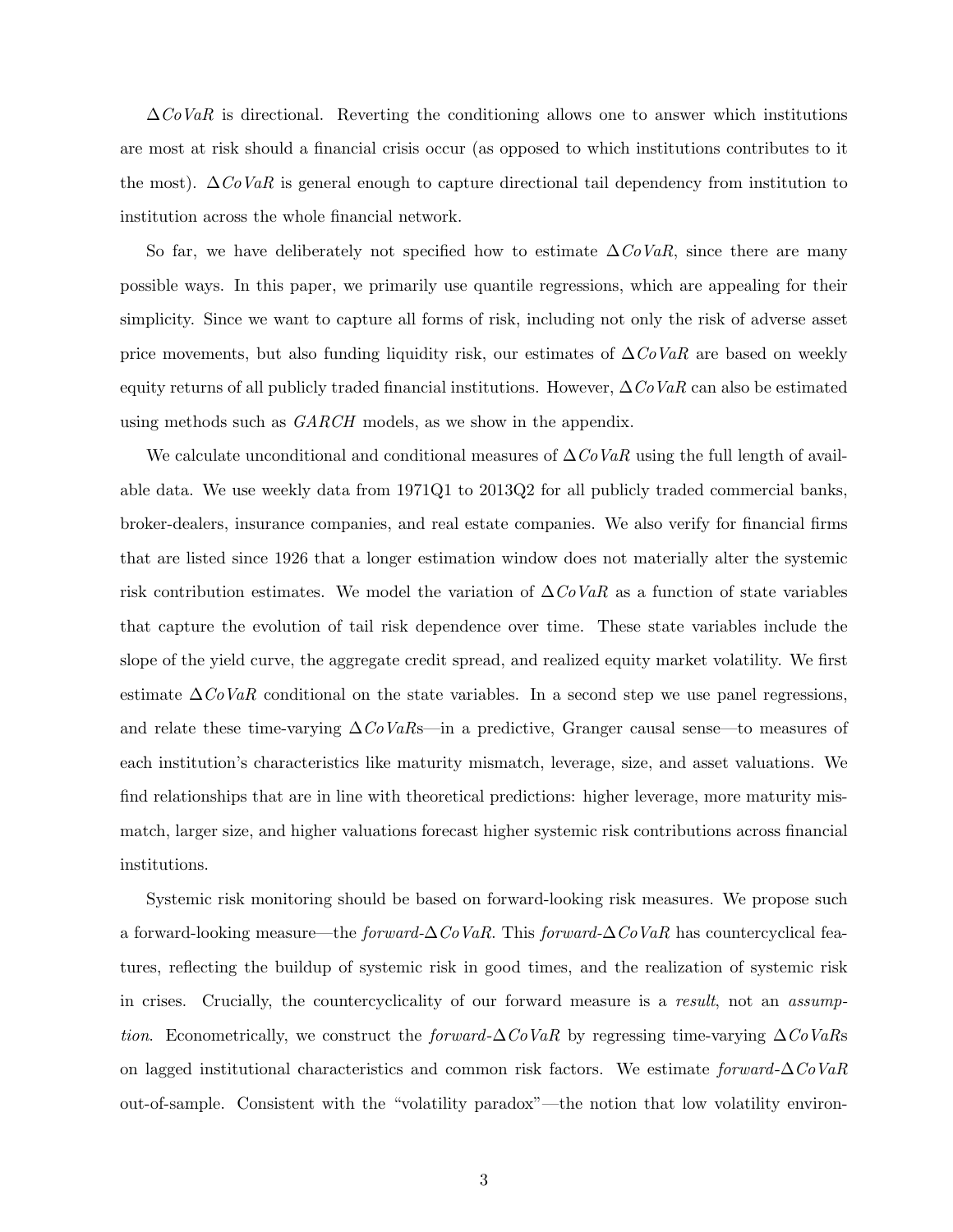ments breed the build up of systemic risk—the *forward-* $\Delta \text{CoVaR}$  is negatively correlated with the contemporaneous  $\Delta$ CoVaR. We also demonstrate that the forward- $\Delta$ CoVaR has out of sample predictive power for realized  $\Delta C_0VaR$  in tail events. In particular, the forward- $\Delta C_0VaR$  estimated using data through the end of 2006 predicts a substantial fraction of the cross-sectional dispersion in realized  $\Delta$ CoVaR during the financial crisis of 2007-08. The forward- $\Delta$ CoVaR can thus be used to monitor the buildup of systemic risk in a forward-looking manner. It remains, however, a reduced-form measure, and so does not causally allocate systemic risk contributions to different financial institutions.

Outline. The remainder of the paper is organized in five sections. We first present a review of the related literature. Then, in Section 3, we present the methodology, define  $\Delta \textit{CoVaR}$  and discuss its properties. In Section 4, we outline the estimation method via quantile regressions. We allow for time variation in the  $\Delta \dot{C}oVaRs$  by modeling them as a function of various state variables and present estimates of these time varying  $\Delta CoVaR$ s. Section 5 then introduces the *forward*- $\Delta CoVaR$ , illustrates its countercyclicality and demonstrates that institutional characteristics such as size, leverage, and maturity mismatch can predict systemic risk contribution in the cross section of institutions. We conclude in Section 6.

### 2 Literature Review

Our co-risk measure is motivated by theoretical research on externalities across financial institutions that give rise to amplifying liquidity spirals and persistent distortions. It also relates closely to recent econometric work on contagion and spillover effects.

### 2.1 Theoretical Background on Systemic Risk

Spillovers can give rise to excessive risk taking and leverage in the run-up phase to a crisis. Spillovers in the form of externalities arise when individual institutions take potential fire-sale prices as given, while fire-sale prices are determined jointly by all institutions. In an incomplete market setting, this pecuniary externality leads to an outcome that is not even constrained Pareto efficient. This result was derived in a banking context in Bhattacharya and Gale (1987) and a general equilibrium incomplete market setting by Stiglitz (1982) and Geanakoplos and Polemarchakis (1986). Prices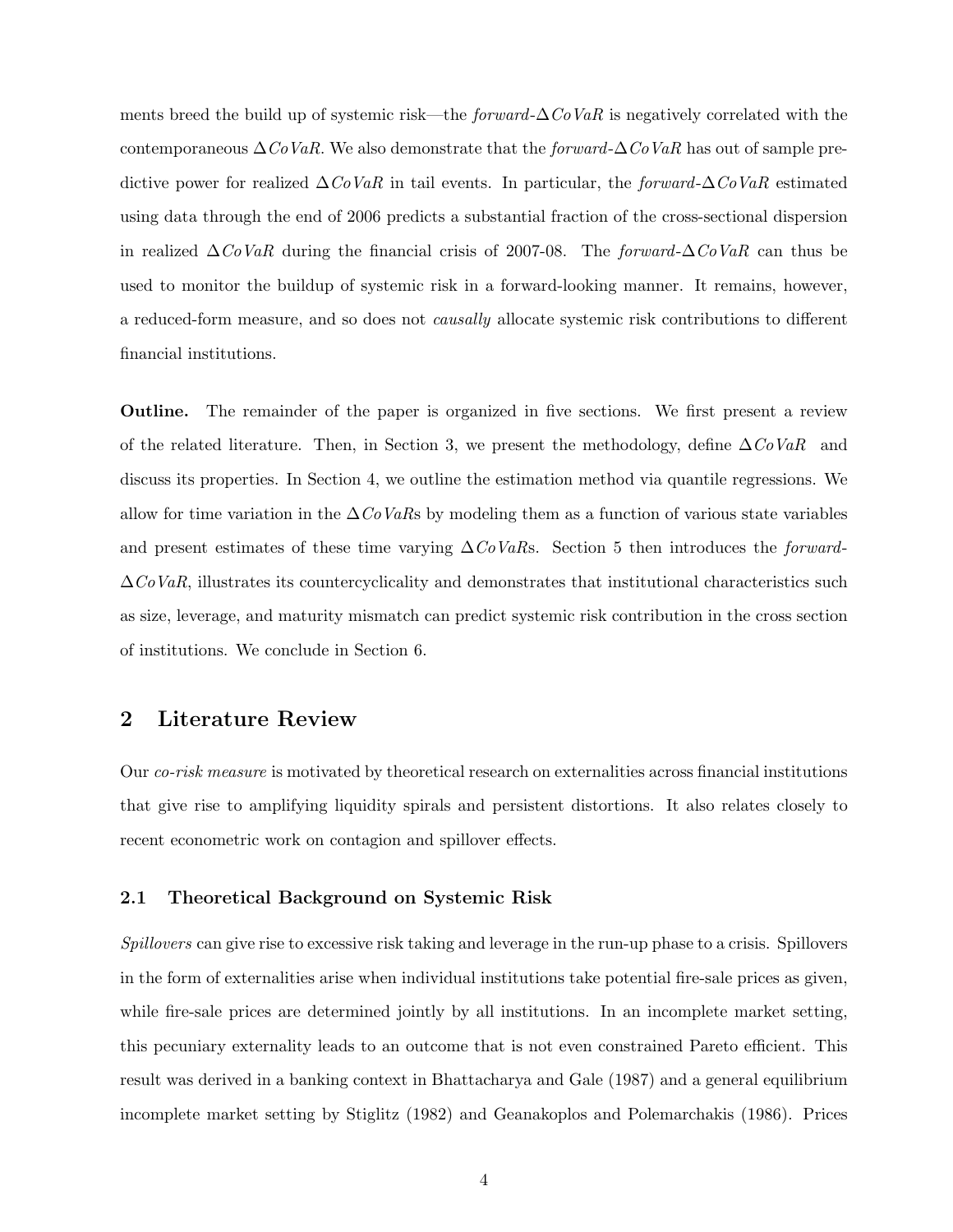can also affect borrowing constraints. These externality effects are studied within an international finance context by Caballero and Krishnamurthy (2004), and most recently shown in Lorenzoni (2008), Acharya (2009), Stein (2009), and Korinek (2010). Runs on financial institutions are dynamic co-opetition games and lead to externalities, as does banks' liquidity hoarding. While hoarding might be microprudent from a single bank's perspective it need not be macroprudent (fallacy of the commons). Finally, network effects can also lead to spillover effects, as emphasized by Allen, Babus, and Carletti (2010).

Procyclicality occurs because risk measures tend to be low in booms and high in crises. Brunnermeier and Sannikov (2014) coined the term "volatility paradox". The margin/haircut spiral and precautionary hoarding behavior, outlined in Brunnermeier and Pedersen (2009) and Adrian and Boyarchenko (2012), lead financial institutions to shed assets at fire-sale prices. Adrian and Shin (2010b), Gorton and Metrick (2010), and Adrian, Etula, and Muir (2010) provide empirical evidence for the margin/haircut spiral. Borio (2004) is an early contribution that discusses a policy framework to address margin/haircut spirals and procyclicality.

### 2.2 Other Systemic Risk Measures

 $\Delta CoVaR$ , of course, is not the only systemic risk measure. Huang, Zhou, and Zhu (2010) develop a systemic risk indicator that measures the price of insurance against systemic financial distress from credit default swap (CDS) prices. Acharya, Pedersen, Philippon, and Richardson (2010) focus on high-frequency marginal expected shortfall as a systemic risk measure. Like our "*Exposure-* $\Delta CoVaR$ "—to be defined later—they switch the conditioning and address the question of which institutions are most exposed to a financial crisis as opposed to which institution contributes most to a crisis. Importantly, their analysis focuses on a cross-sectional comparison of financial institutions and does not address the problem of procyclicality that arises from contemporaneuous risk measurement. In other words, they do not address the stylized fact that risk builds up in the background during boom phases characterized by low volatility and materializes only in crisis times. Acharya, Engle, and Richardson (2012) develop the closely related SRISK measure which calculates capital shortfall of individual institutions conditional on market stress. Billio, Getmansky, Lo, and Pelizzon (2010) propose a systemic risk measure that relies on Granger causality among firms. Giglio (2011) uses a nonparametric approach to derive bounds of systemic risk from CDS prices. A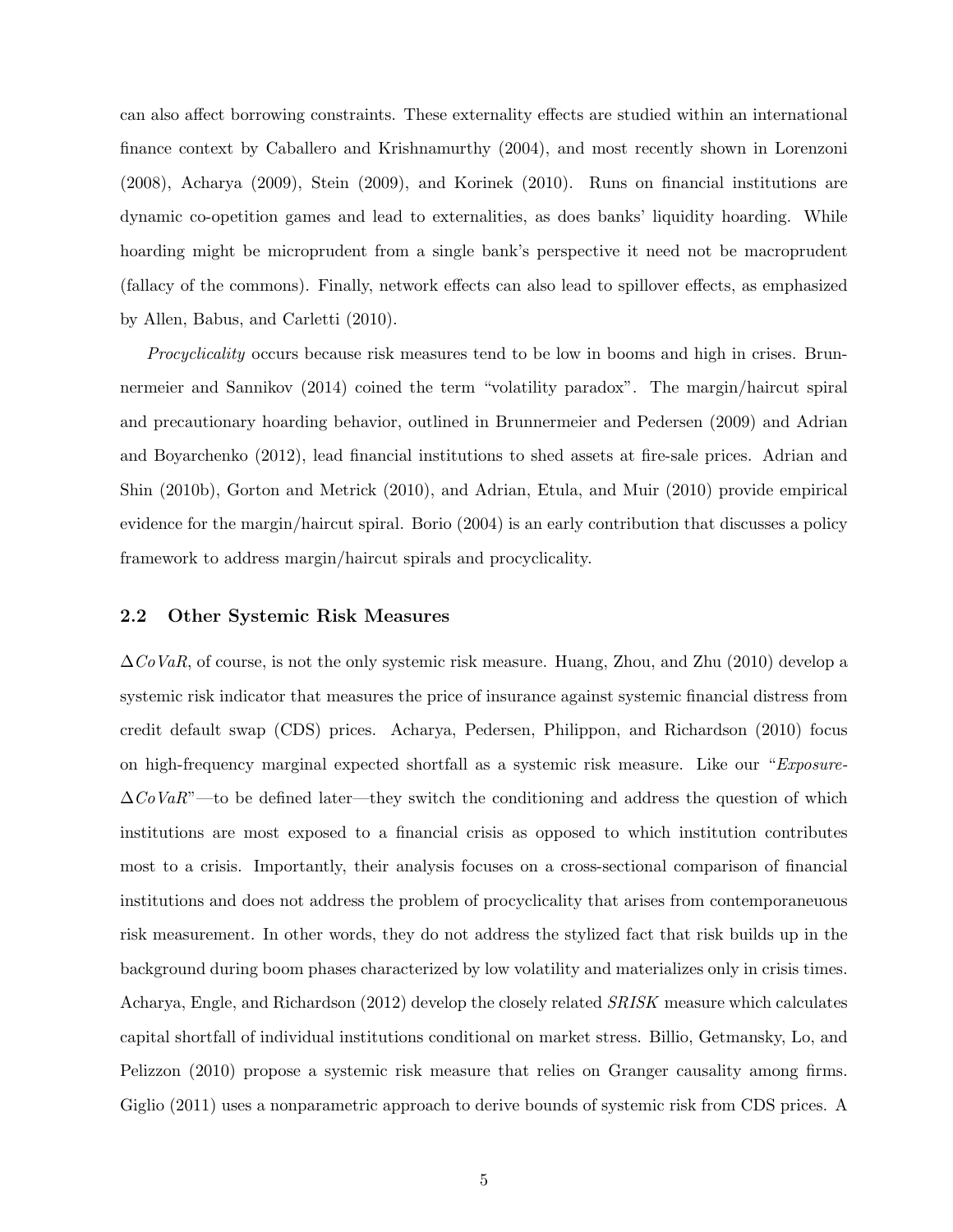number of recent papers have extended the  $\Delta CoVaR$  method and applied it to additional financial sectors. For example, Adams, Füss, and Gropp (2010) study risk spillovers among financial sectors; Wong and Fong (2010) estimate  $\Delta \cos N aR$  for the CDS of Asia-Pacific banks; Gauthier, Lehar, and Souissi (2012) estimate systemic risk exposures for the Canadian banking system. Another important strand of the literature, initiated by Lehar (2005) and Gray, Merton, and Bodie (2007), uses contingent claims analysis to measure systemic risk. Bodie, Gray, and Merton (2007) develop a policy framework based on the contingent claims. Segoviano and Goodhart (2009) use a related approach to measure risk in the global banking system.

### 2.3 The Econometrics of Tail Risk and Contagion

The  $\Delta$ CoVaR measure is also related to the literature on volatility models and tail risk. In a seminal contribution, Engle and Manganelli (2004) develop CAViaR, which uses quantile regressions in combination with a GARCH model to capture the time varying tail behavior of asset returns. Manganelli, Kim, and White  $(2011)$  study a multivariate extension of  $CAViaR$ , which can be used to generate a dynamic version of  $CoVaR$ . Brownlees and Engle (2010) propose methodologies to estimate systemic risk measures using GARCH models.

The  $\Delta$ CoVaR measure can additionally be related to an earlier literature on contagion and volatility spillovers (see Claessens and Forbes (2001) for an overview). The most common method to test for volatility spillovers is to estimate multivariate  $GARCH$  processes. Another approach is to use multivariate extreme value theory. Hartmann, Straetmans, and de Vries (2004) develop a contagion measure that focuses on extreme events. Danielsson and de Vries (2000) argue that extreme value theory works well only for very low quantiles.

Since the current paper was first circulated in 2008, a literature on alternative estimation approaches for  $CoVaR$  has been emerging.  $CoVaR$  is estimated using multivariate  $GARCH$  by Girardi and Tolga Ergün (2013) (see also our Appendix B). Mainik and Schaanning (2012) and Oh and Patton (2013) use copulas. Bayesian inference for  $CoVaR$  estimation is proposed by Bernardi, Gayraud, and Petrella (2013). Bernardi, Maruotti, and Petrella (2013) and Cao (2013) make distributional assumptions about shocks and employ maximum likelihood estimators. Extensions of the quantile regression approach for  $CoVaR$  can be found in Castro and Ferrari (2014).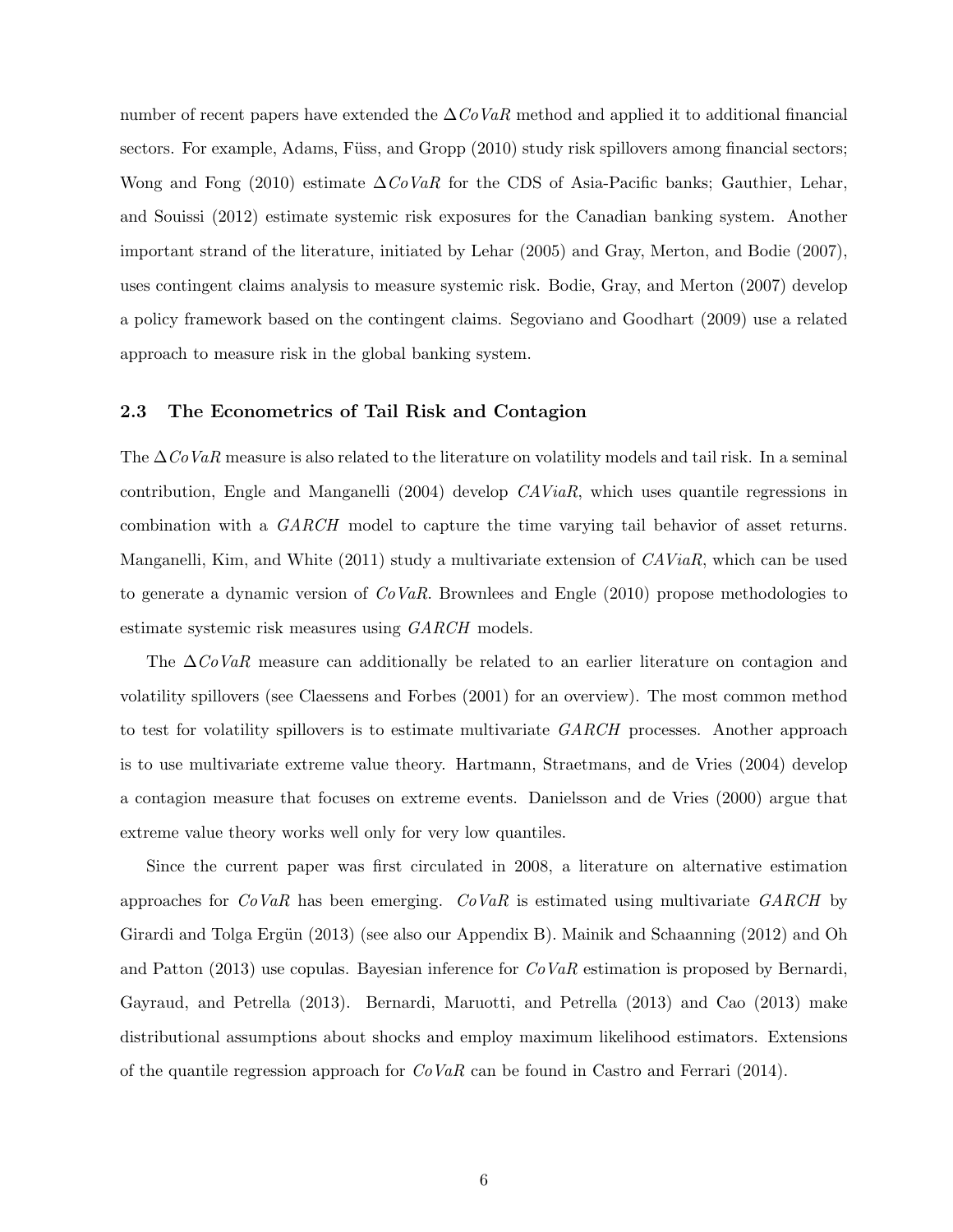### 3 CoVaR Methodology

### 3.1 Definition of  $\triangle CoVaR$

Recall that  $VaR^i_q$  is implicitly defined as the  $q\%$  quantile, i.e.,

$$
\Pr\left(X^i \leq VaR_q^i\right) = q\%,
$$

where  $X^i$  is the loss of institution i for which the  $VaR^i_q$  is defined. Defined like this,  $VaR^i_q$  is typically a positive number when  $q > 50$ , in line with the commonly used sign convention. Hence more risk corresponds to a greater  $VaR_q^i$ . We define  $X^i$  as the "return loss".

**Definition 1** We denote by  $CoVaR_q^{j|C(X^i)}$  the VaR of institution j (or the financial system) conditional on some event  $\mathbb{C}(X^i)$  of institution i. That is,  $CoVaR_q^{j|C(X^i)}$  is implicitly defined by the  $q\%$ -quantile of the conditional probability distribution:

$$
\Pr\left(X^{\mathbf{j}}|\mathbb{C}\left(X^i\right)\leq C oVaR_q^{j|\mathbb{C}\left(X^i\right)}\right)=q\%.
$$

We denote institution i's contribution to j by

$$
\Delta CoVaR_{q}^{j|i} = CoVaR_{q}^{j|X^{i}=\text{VaR}_{q}^{i}} - CoVaR_{q}^{j|X^{i}=\text{VaR}_{50}^{i}},
$$

and in dollar terms

$$
\Delta^{\$}CoVaR^{j|i}_{q} = ^{\$}Size^{i} \cdot \Delta CoVaR^{j|i}_{q}.
$$

In our benchmark specification  $j$  will be the losses of the portfolio of all financial institutions.

**Conditioning.** To obtain  $CoVaR$  we typically condition on an event  $\mathbb C$  that is equally likely across institutions. Usually  $\mathbb C$  is institution *i*'s loss being at or above its  $VaR^i_q$  level, which—by definition—occurs with likelihood  $(1 - q)$ %. Importantly, this implies that the likelihood of the conditioning event is independent of the riskiness of i's strategy. If we were to condition on a particular return level (instead of a quantile), then more conservative (i.e., less risky) institutions could have a higher  $CoVaR$  simply because the conditioning event would be a more extreme event for less risky institutions.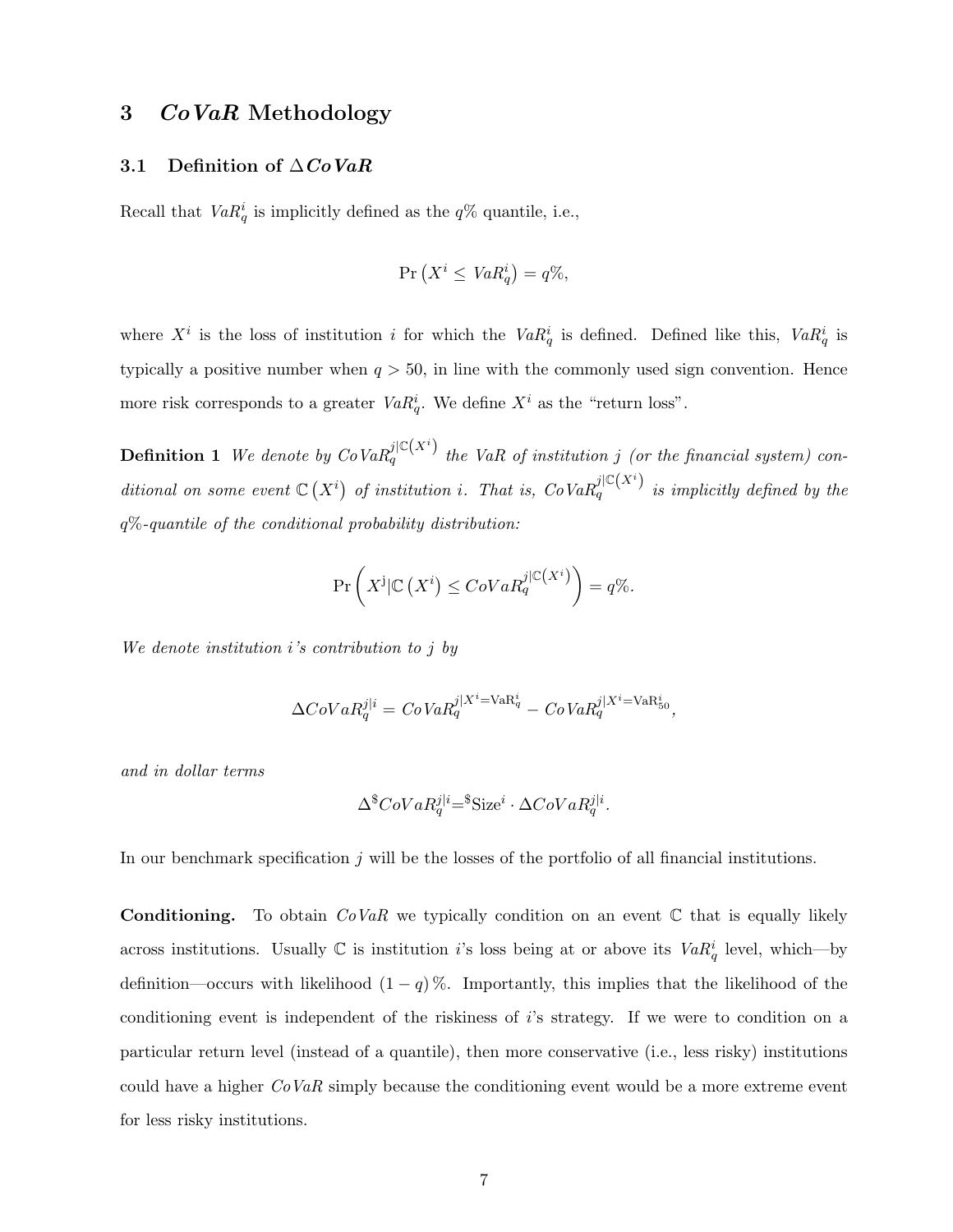$\Delta \mathbf{CoVaR}$  captures the increase in  $CoVaR$  as one shifts the conditioning event from the median return of institution i to the adverse  $VaR_q^i$  (with equality).  $\Delta CoVaR$  measures the "tail dependency" between two random variables. Note that, for jointly normally distributed random variables,  $\Delta CoVaR$  is related to the correlation coefficient, while  $CoVaR$  corresponds to a conditional variance. Conditioning by itself reduces the variance, while conditioning on adverse events increases expected losses.

 $\Delta^{\$}$ CoVaR takes the size of institution i into account in order to compare the systemic risk contributions across institutions. For the purpose of this paper we capture the size with the market equity of the institution. Financial regulators (and in an earlier draft of our paper we) use total assets for the return as well as the size definition.<sup>4</sup>

**COES.** One attractive feature of  $CoVaR$  is that it can be easily adapted for other "coriskmeasures." An example of this is the co-expected shortfall, CoES. Expected shortfall, the expected loss conditional on a VaR event, has a number of advantages relative to  $VaR^5$ , and these considerations extend to CoES. CoES<sup>j|i</sup> may be defined as the expected loss for institution j conditional on its losses exceeding  $CoVaR_q^{j|i}$ , and  $\Delta CoES_q^{j|i}$  analogously is just  $CoES_q^{j|i} - CoES_{50}^{j|i}$ .

### 3.2 The Economics of Systemic Risk

Systemic risk has a time-series and a cross-sectional dimension. In the time-series, systemic risk builds up during credit booms when contemporaneously measured risk is low. This buildup of systemic risk during times of low measured risk gives rise to a "volatility paradox." Hence, contemporaneous systemic risk measures are not suited to capture the buildup component of systemic risk. In Section 5, we construct a "forward- $\Delta CoVaR$ " that avoids the "procyclicality pitfall" by estimating the relationship between current firm characteristics and future tail dependency, as proxied by  $\Delta$ CoVa $R_{q,t}^{j|i}$ .

The cross-sectional component of systemic risk relates to the spillover effects that amplify initial adverse shocks in times of crises. The contemporaneous  $\Delta C_0 VaR^i$  measures the tail dependency and

<sup>&</sup>lt;sup>4</sup>For multi-strategy institutions and funds, it might make sense to calculate the  $\Delta CoVaR$  for each strategy s separately and obtain  $\Delta^8 \text{CoVaR}_q^{j|i} = \sum_s Size^{s,i} \cdot \Delta \text{CoVaR}_q^{j|s}$ . This ensures that mergers and carve-outs of strategies do not impact their overall systemic risk contribution measure, and also improves the cross-sectional comparison.

 ${}^{5}$ In particular, the VaR is not subadditive and does not take distributional aspects within the tail into account. However, these concerns are mostly theoretical in nature as the exact distribution within the tails is difficult to estimate.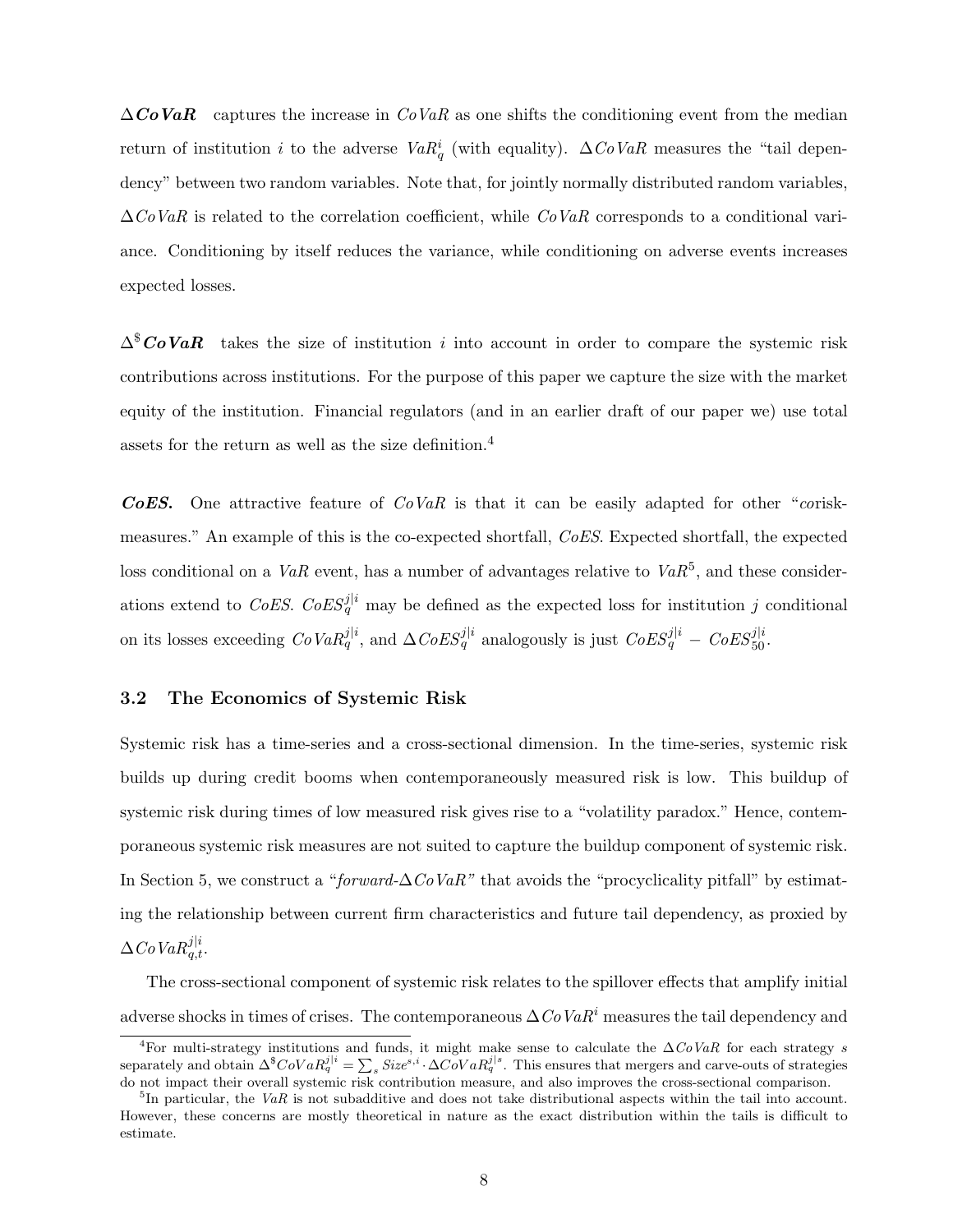captures both spillover and common exposure effects. It captures how much an institution adds to the overall risk of the financial system. The spillover effects can be direct, through contractual links among financial institutions. Indirect spillover effects, however, are quantitatively more important. Selling off assets can lead to mark-to-market losses for all market participants who hold a similar exposure. Moreover, the increase in volatility might tighten margins and haircuts forcing other market participants to delever as well (margin spiral). This can lead to crowded trades which increases the price impact even further, see e.g. Brunnermeier and Pedersen (2009). Many of these spillovers are externalities. That is, when taking on the initial position with low market liquidity funded with short-term liabilities—i.e. with high liquidity mismatch— individual market participants do not internalize that subsequent individually optimal response in times of crises will impose (pecuniary) externalities on others. As a consequence, the initial risk taking is often excessive in the run-up phase, which generates the first component of systemic risk.

### 3.3 Tail Dependency versus Causality

 $\Delta CoVaRq^{j|i}$  is a statistical tail-dependency measure and does not necessarily correctly capture externalities or spillover effects, for several reasons. First, the externalities are typically not fully observable in equilibrium, since other institutions might reposition themselves in order to reduce the impact of the externalities. Second,  $\Delta CoVaRq^{j|i}$  also captures the common exposure to exogenous aggregate macroeconomic risk factors.

More generally, causal statements can only be made within a specific model. Here, we consider for illustrative purposes a simple stylized financial system that can be split into two groups, institutions of type i and of type j. There are two latent independent risk factors,  $\Delta Z^i$  and  $\Delta Z^j$ . We conjecture that institutions of type i are directly exposed to the sector specific shock  $\Delta Z^i$ , and indirectly exposed to  $\Delta Z^j$  due to spillover effects. The assumed data generating process of returns for type *i* institutions  $-X_{t+1}^i = \Delta N_{t+1}^i / N_t^i$  is

$$
-X_{t+1}^{i} = \overline{\mu}^{i}(\cdot) + \overline{\sigma}^{ii}(\cdot) \Delta Z_{t+1}^{i} + \overline{\sigma}^{ij}(\cdot) \Delta Z_{t+1}^{j}, \qquad (1)
$$

where the short-hand notation  $\langle \cdot \rangle$  indicates that the (geometric) drift and volatility loadings are functions of the following state variables  $\left(M_t, L_t^i, L_t^j, N_t^i, N_t^j\right)$ : the state of the macro-economy,  $M_t$ , the leverage and liquidity mismatch of type *i* institutions,  $L_t^i$ , and of type *j* institutions,  $L_t^j$  $t^j$ , as well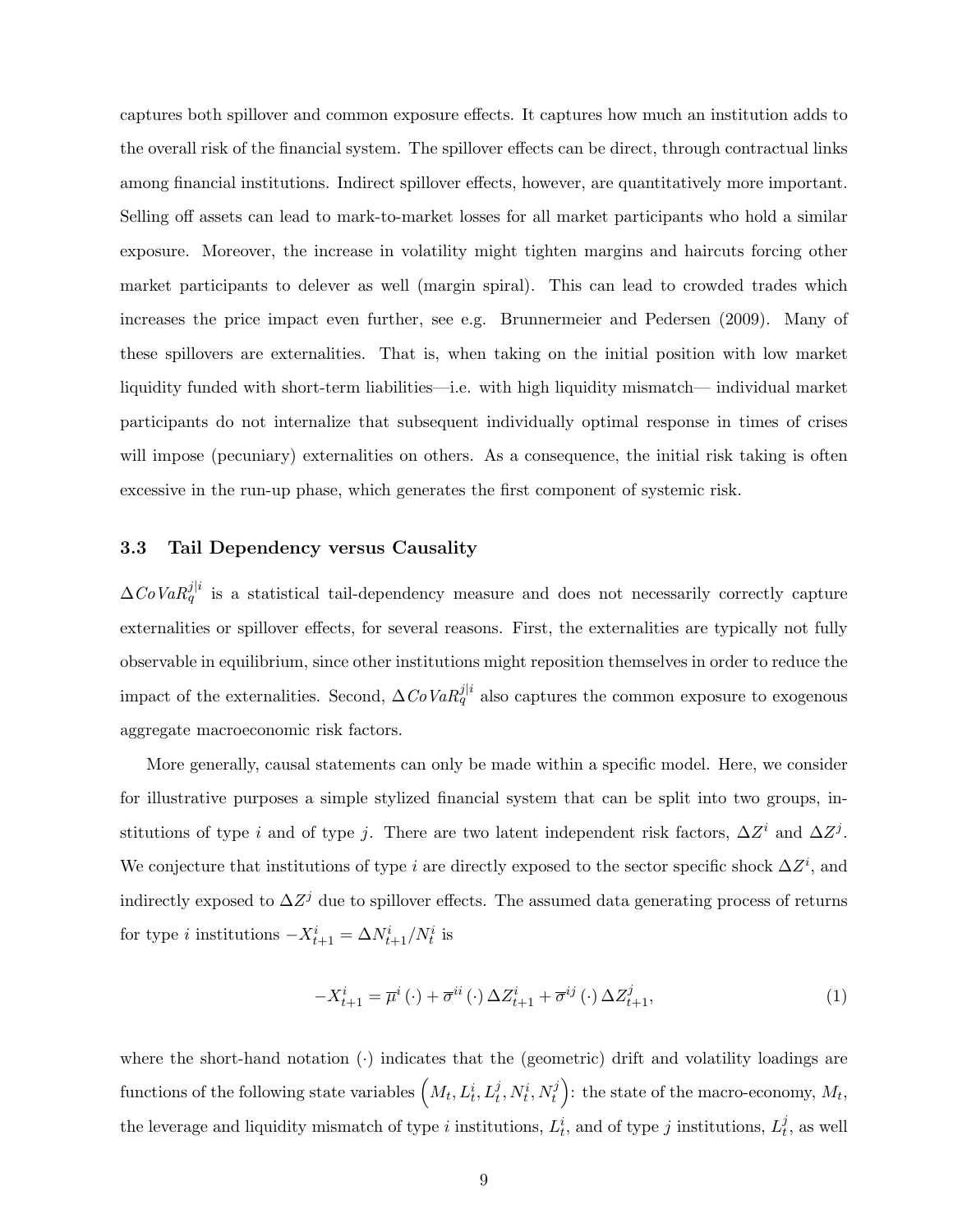as the net worth levels  $N_t^i$  and  $N_t^j$  $t_t^j$ . Leverage  $L_t^i$  is a choice variable and presumably, for i type institutions, increases the loading to the own latent risk factor  $\Delta Z_{t+1}^i$ . One would also presume that the exposure of i type institutions to  $\Delta Z_{t+1}^j$  due to spillovers,  $\overline{\sigma}^{ij}(\cdot)$ , is increasing in the own leverage,  $L_t^i$ , and others' leverage,  $L_t^j$  $_t^j$ .

Analogously, for institutions of type  $j$ , we propose the following data generating process:

$$
-X_{t+1}^{j} = \overline{\mu}^{j}(\cdot) + \overline{\sigma}^{jj}(\cdot) \Delta Z_{t+1}^{j} + \overline{\sigma}^{ji}(\cdot) \Delta Z_{t+1}^{i}.
$$
\n
$$
(2)
$$

As the two latent shock processes  $\Delta Z_{t+1}^i$  and  $\Delta Z_{t+1}^j$  are unobservable, the empirical analysis starts with the following two of reduced form equations:<sup>6</sup>

$$
-X_{t+1}^{i} = \mu^{i}(\cdot) - \sigma^{ij}(\cdot) X_{t+1}^{j} + \sigma^{ii}(\cdot) \Delta Z_{t+1}^{i}, \qquad (3)
$$

$$
-X_{t+1}^{j} = \mu^{j}(\cdot) - \sigma^{ji}(\cdot) X_{t+1}^{i} + \sigma^{jj}(\cdot) \Delta Z_{t+1}^{j}.
$$
 (4)

Consider an adverse shock  $\Delta Z_{t+1}^i < 0$ . This shock lowers  $-X_{t+1}^i$  by  $\sigma_t^{ii} \Delta Z_{t+1}^i$ . First round spillover effects also reduce the others' return  $-\Delta X_{t+1}^j$  by  $\sigma_t^{ji}\sigma_t^{ii}\Delta Z_{t+1}^i$ . Lower  $-\Delta X_{t+1}^j$ , in turn, lowers  $-\Delta X^i_{t+1}$  by  $\sigma_t^{ij}\sigma_t^{ji}\sigma_t^{ii}\Delta Z^i_{t+1}$  due to second round spillover effects. The argument goes on through third, fourth etc. round effects. When a fixed point is ultimately reached, we obtain the volatility loadings of the initially proposed data generating process  $\bar{\sigma}_t^{ii} = \sum_{n=0}^{\infty} (\sigma_t^{ij} \sigma_t^{ji})$  $j^i)^n\sigma^{ii}_t ~=~ \frac{\sigma^{ii}_t}{1-\sigma^{ij}_t\sigma^{ji}_t}.$ t Similarly,  $\bar{\sigma}_t^{ij} = \sum_{n=0}^{\infty} (\sigma_t^{ij} \sigma_t^{ji})$  $j^i n_j \sigma_t^{ij} \sigma_t^{jj} = \frac{\sigma_t^{ij} \sigma_t^{jj}}{1 - \sigma_t^{ij} \sigma_t^{ji}}$ . Analogously, replacing i with j and vice versa, we obtain  $\bar{\sigma}^{jj}_{t}$  $i_j^{jj}$  and  $\bar{\sigma}_t^{ji}$  $t<sup>i</sup>$ . That is, this reasoning allows one to link reduced form  $\sigma$ s to primitive  $\bar{\sigma}$ s.

Gaussian case. An explicit formula can be derived for the special case in which all innovations  $\Delta Z_{t+1}^i$  and  $\Delta Z_{t+1}^j$  are jointly Gaussian distributed. In this case

$$
\Delta CoVaR_{q,t}^{j|i} = \Delta VaR_{q_t}^i \cdot \beta_t^{ij} \tag{5}
$$

$$
= -(\Phi^{-1}(q))^2 \frac{Cov_t \left[ X_{t+1}^i, X_{t+1}^j \right]}{\Delta VaR_{q,t}^i} = -\Phi^{-1}(q)\sigma_t^j \rho_t^{ij}, \tag{6}
$$

<sup>&</sup>lt;sup>6</sup>The location scale model outlined in Appendix A falls in this category, with  $\mu^{j}(M_t)$ ,  $\sigma^{ji} = const.$ ,  $\sigma^{jj}(M_t, X_{t+1}^i)$ , and the error term distributed i.i.d. with zero mean and unit variance. Another difference relative to this model are losses in return space (not net worth in return space) as the dependent variable.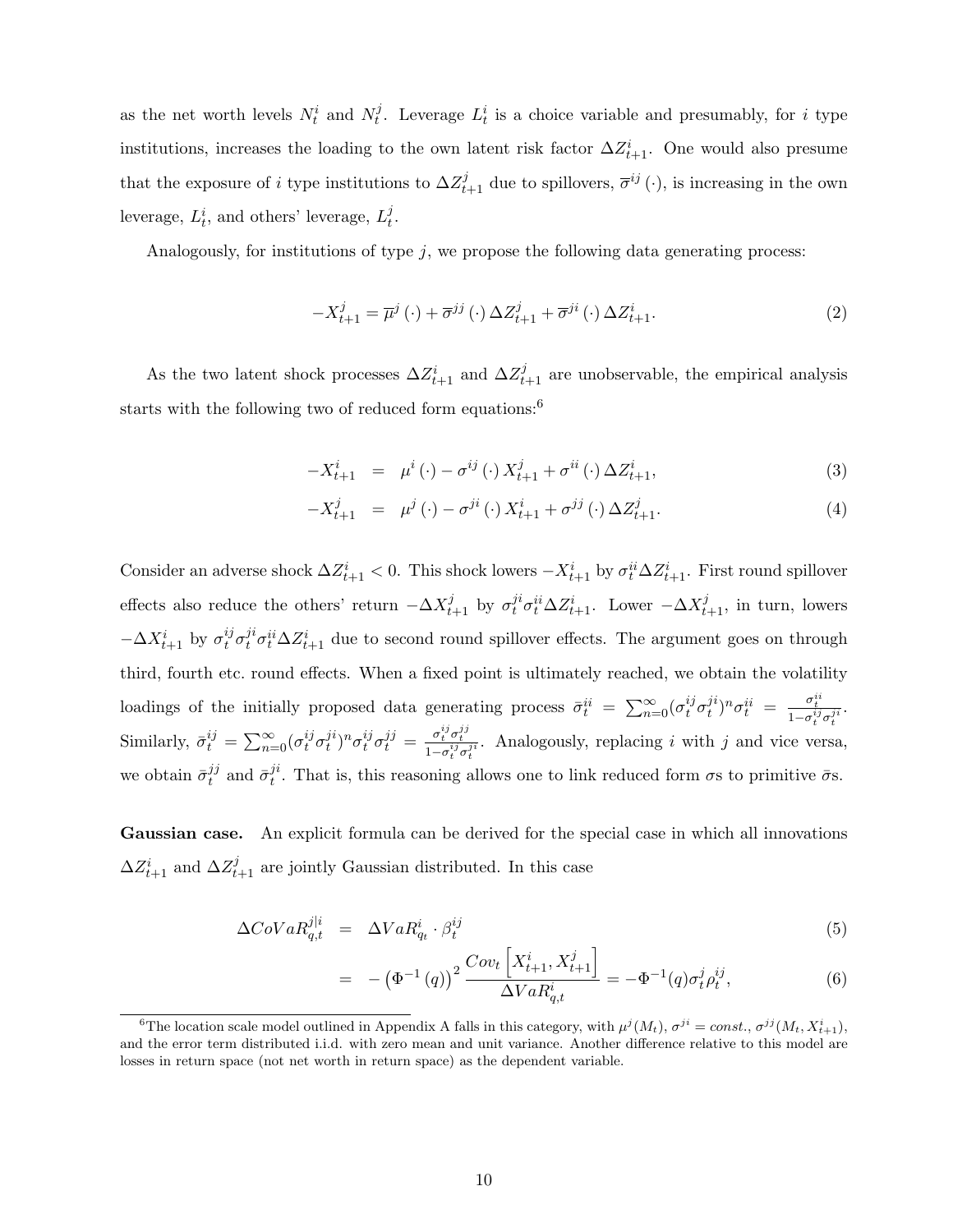where  $\beta_t^{ij} = \frac{Cov_t[X_{t+1}^i, X_{t+1}^j]}{Var_t[X_{t+1}^i]}$  $\frac{v_t[X_{t+1}^i, X_{t+1}^j]}{v_{att}[X_{t+1}^i]} = \frac{\bar{\sigma}_t^{ii} \bar{\sigma}_t^{ji} + \bar{\sigma}_t^{ij} \bar{\sigma}_t^{jj}}{\bar{\sigma}_t^{ii} \bar{\sigma}_t^{ii} + \bar{\sigma}_t^{ij} \bar{\sigma}_t^{ij}}$  is the OLS regression coefficient of reduced form Equation (4). Note that in the Gaussian case the OLS and median quantile regression coefficient are the same.  $\Phi(\cdot)$  is the standard Gaussian cdf,  $\sigma_t^j$  $t_t^j$  is the standard deviation of  $N_{t+1}^j/N_t^j$ , and  $\rho_t^{ij}$ t the correlation coefficient between  $N_{t+1}^i/N_t^i$  and  $N_{t+1}^j/N_t^j$ . The Gaussian setting results in a nice analytical solution, but its tail properties are less desirable than those of more general distributional specifications.

### 3.4 CoVaR, Exposure-CoVaR, Network-CoVaR

The superscripts  $j$  or  $i$  can refer to losses of individual institutions or of a portfolio of institutions.  $\Delta CoVaRqj}^{j|i}$  is directional. That is, the  $\Delta CoVaRq^{system|i}$  of the system conditional on institution i is not equal to  $\Delta CoVaRq^{i|system}$  of institution i conditional on the financial system being in crisis. The conditioning radically changes the interpretation of the systemic risk contribution measure. In this paper we consider primarily the direction of conditioning  $\Delta CoVaR_q^{system|i}$ . It stresses how much more risky the system is in states of the world in which institution  $i$  is in distress relative to its normal times. Specifically,

$$
\Delta CoVaR_q^{system|i} = CoVaR_q^{system|X^i = VaR_q^i} - CoVaR_q^{system|X^i = VaR_{50}^i}.
$$

**Exposure-** $\Delta \mathbf{CoVaR}$ . For risk management questions, it is sometimes useful to compute the opposite conditioning. We can derive  $CoVaR^{j|system}$ , which answers the question of which institutions are most at risk should a financial crisis occur.  $\Delta CoVaR^{j|system}$ , which we label "Exposure- $\Delta CoVaR$ ", reports institution j's increase in value at risk in the case of a financial crisis. In other words, the  $Exposure-\Delta CoVaR$  is a measure of an individual institution's exposure to system wide distress, and is similar to the stress tests performed by individual institutions or regulators.

The importance of the direction of the conditioning is probably best illustrated with the following example. Consider a financial institution (perhaps a venture capitalist) with returns subject to substantial idiosyncratic noise. If the financial system overall is in significant distress, then this institution is also likely to face difficulties, so its  $Exposure-\Delta CoVaR$  is high. At the same time, conditioning on this particular institution being in distress does not materially impact the probability that the wider financial system is in distress (due to the large idiosyncratic component of the returns), and so  $\Delta \text{CoVaR}$  is low. In this example the *Exposure-* $\Delta \text{CoVaR}$  would send the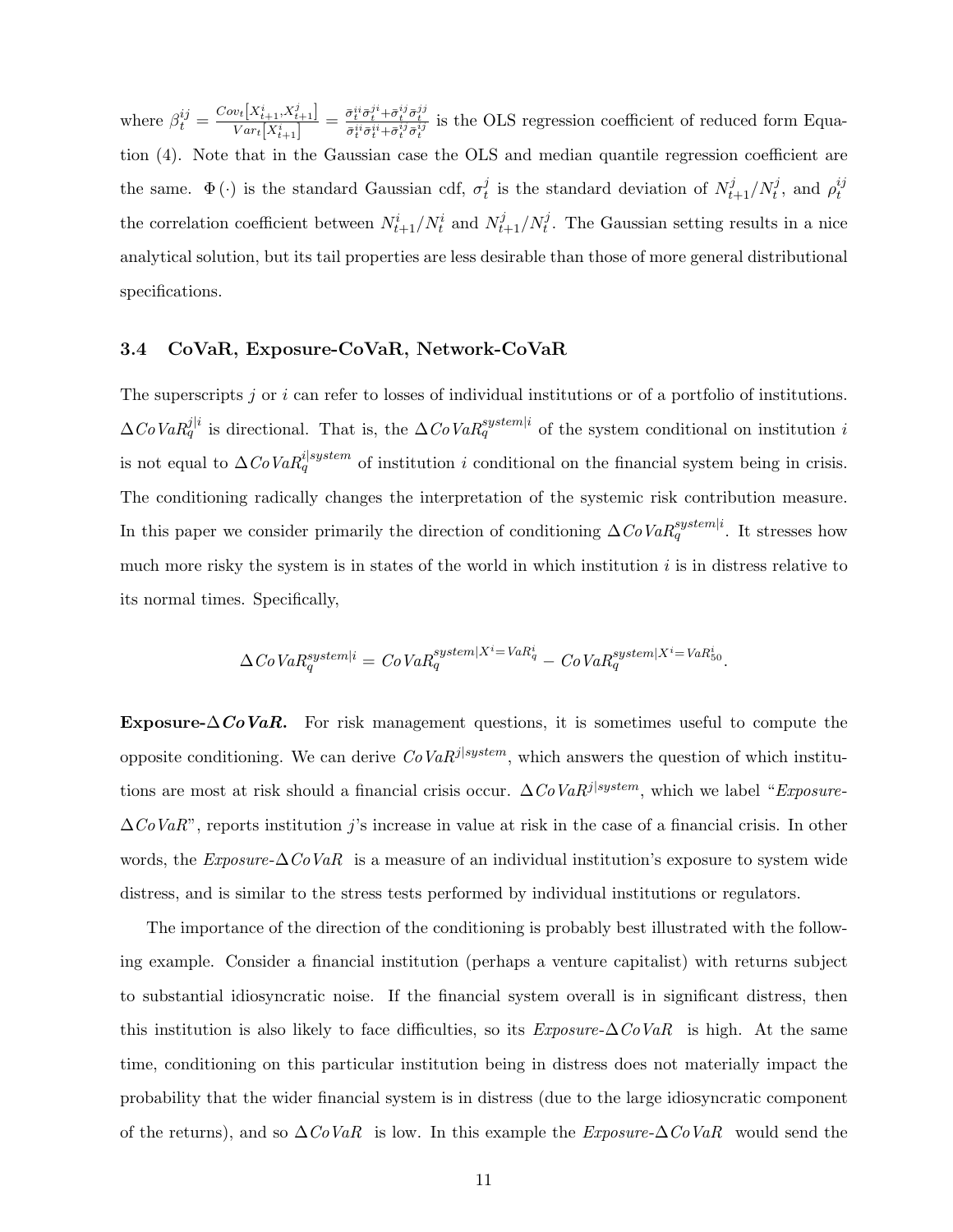wrong signal about systemicness, were it to be viewed as an indicator of such.

Network- $\Delta \mathbf{CoVaR}$ . Finally, whenever j and i in  $CoVaR^{j|i}$  refer to individual institutions, we talk of a "Network- $\Delta CoVaR$ ". In this case we can study of tail dependency across a whole financial network.

To simplify notation we sometimes drop the subscript  $q$  when it is not necessary to specify the confidence level of the risk measures. Also, for the benchmark  $\Delta CoVaR^{system|i}$  we often write only  $\Delta CoVaR^i$ . Later we will also introduce a time varying systemic risk contribution measure and add a subscript t to denote time  $\Delta CoVaR_{q,t}^{system|i}$ .

### 3.5 Properties of  $\triangle CoVaR$

Clone Property. Our  $\Delta CoVaR$  definition satisfies the desired property that, after splitting one large *individually systemic* institution into n smaller clones, the  $CoVaR$  of the large institution (in return space) is exactly the same as the  $CoVaRs$  of the n clones. Put differently, conditioning on the distress of a large systemic institution is the same as conditioning on one of the  $n$  clones. This property of course also holds for the Gaussian case, as can be seen from Equation (6). Both the covariance and the  $\Delta VaR$  are divided by n, leaving  $\Delta CoVaR_{q,t}^{j|i}$  unchanged.

Systemic as Part of a Herd. Consider a large number of small financial institutions which hold similar positions, and are funded in a similar way—in short, they are exposed to the same factors. Now, if only one of these institutions falls into distress, then this will not necessarily *cause* a systemic crisis. However, if the distress is due to a common factor, then the other institutions will also be in distress. Overall, the institutions are *systemic as part of a herd*. Each individual institution's co-risk measure should capture this notion of being "systemic as part of a herd", even in the absence of a direct causal link. The  $\Delta \textit{CoVaR}$  measure achieves exactly that. Moreover, when we estimate  $\Delta CoVaR$ , we control for lagged state variables that capture variation in tail risk not directly related to the financial system risk exposure. This discussion connects naturally with the clone property: If we split a systemically important institution into  $n$  clones, then each clone is systemic as part of the herd. The  $\Delta \textit{CoVaR}$  of each clone is the same as that of the original institution, capturing the intuition of systemic risk in a herd.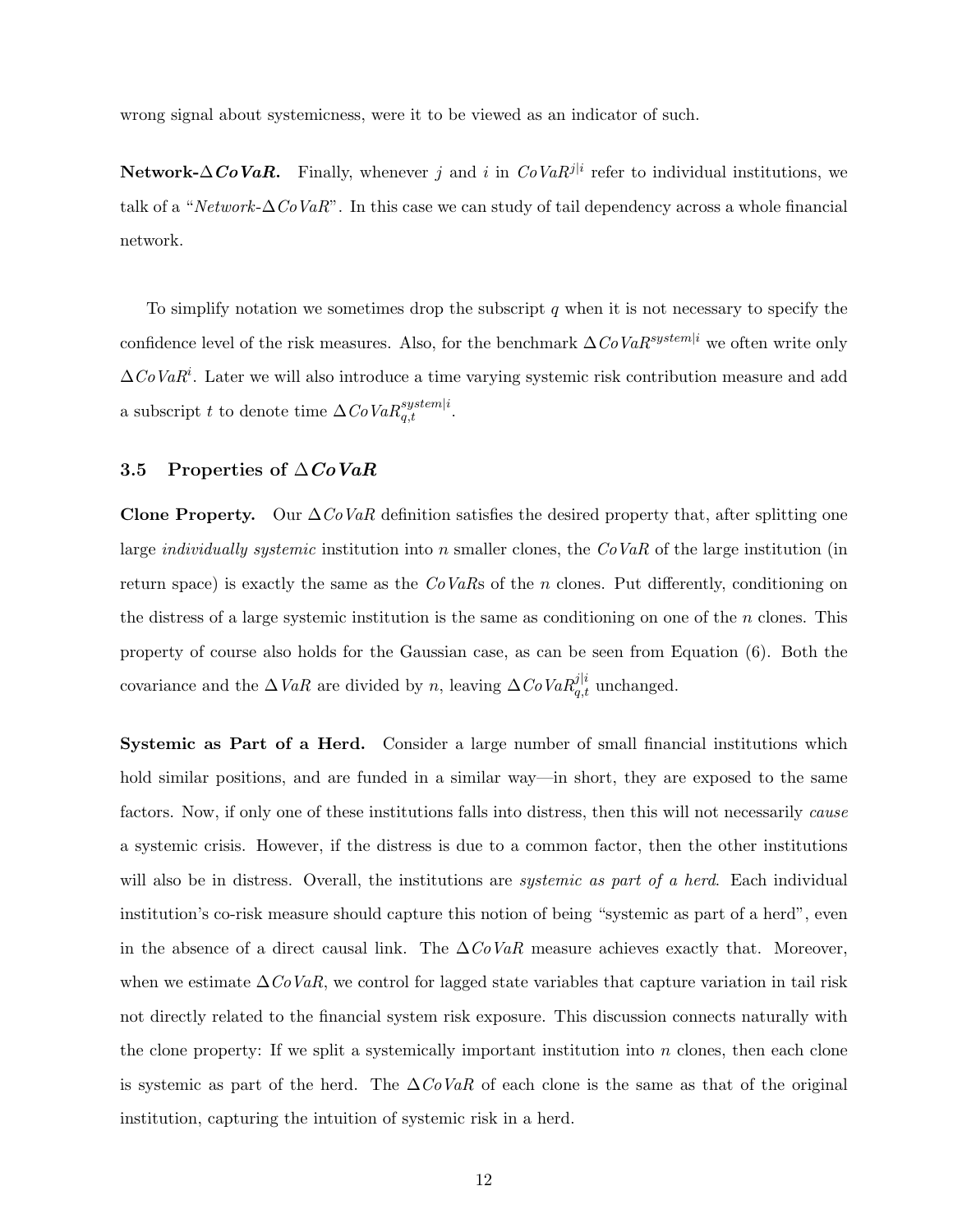**Endogeneity of Systemic Risk.** Note that each institution's  $\Delta \textit{CoVaR}$  is endogenous and depends on other institutions' risk taking. Hence, imposing a regulatory framework that forces institutions to lower their leverage and liquidity mismatch,  $L^i$ , lowers reduced form  $\sigma^i(\cdot)$  in Equations  $(1, 2)$ , and spillover effects captured in primitive  $\bar{\sigma}^i(\cdot)$  in Equations  $(3, 4)$ .

To the extent that a regulatory framework tries to internalize externalities,  $\Delta \mathit{CoVaR}$  measures change.  $\Delta \mathcal{C} \circ \mathcal{V} \circ \mathcal{R}$  is an equilibrium concept which adapts to changing environments and provides incentives for institutions to reduce their exposure to risk if other institutions load excessively on it. Overall, we believe that  $\Delta \textit{CoVaR}$  can be a useful reduced-form analytical tool, but should neither serve as an explicit target for regulators, nor guide the setting of systemic taxes.<sup>7</sup>

### 4  $\Delta CoVaR$  Estimation

In this section we outline the estimation of  $\Delta CoVaR$ . In Section 4.1 we start with a discussion of alternative estimation approaches and then in Section 4.2 present the quantile regression based estimation method that we use in this paper. We go on to describe estimation of the time-varying, conditional  $\Delta CoVaR$  in Section 4.3. Details on the econometrics are given in Appendix A and robustness checks including the GARCH estimation of  $\Delta CoVaR$  are provided in Appendix B. Section 4.4 provides estimates of  $\Delta CoVaR$  and discusses properties of the estimates.

### 4.1 Alternative Empirical Approaches

The CoVaR measure can be computed in various ways. Our main estimation approach relies on quantile regressions, as we explain in Sections 4.2 and 4.3. Quantile regressions are a numerically efficient way to estimate  $CoVaR$ . Bassett and Koenker (1978) and Koenker and Bassett (1978) are the first to derive the statistical properties of quantile regressions. Chernozhukov (2005) provides statistical properties for extremal quantile regressions, and Chernozhukov and Umantsev (2001) and Chernozhukov and Du  $(2008)$  discuss VaR applications.

It should be emphasized that quantile regressions are by no means the only way to estimate  $CoVaR$ . There is an emerging literature that prooposes alternative ways to estimate  $CoVaR$ . It can be computed from models with time-varying second moments, from measures of extreme events, using Bayesian methods, or using maximum likelihood estimation. We will now briefly discuss the

<sup>&</sup>lt;sup>7</sup>The virtues and limitations of the  $\Delta CoVaR$  thus aren't in conflict with Goodhart's law (see Goodhart (1975)).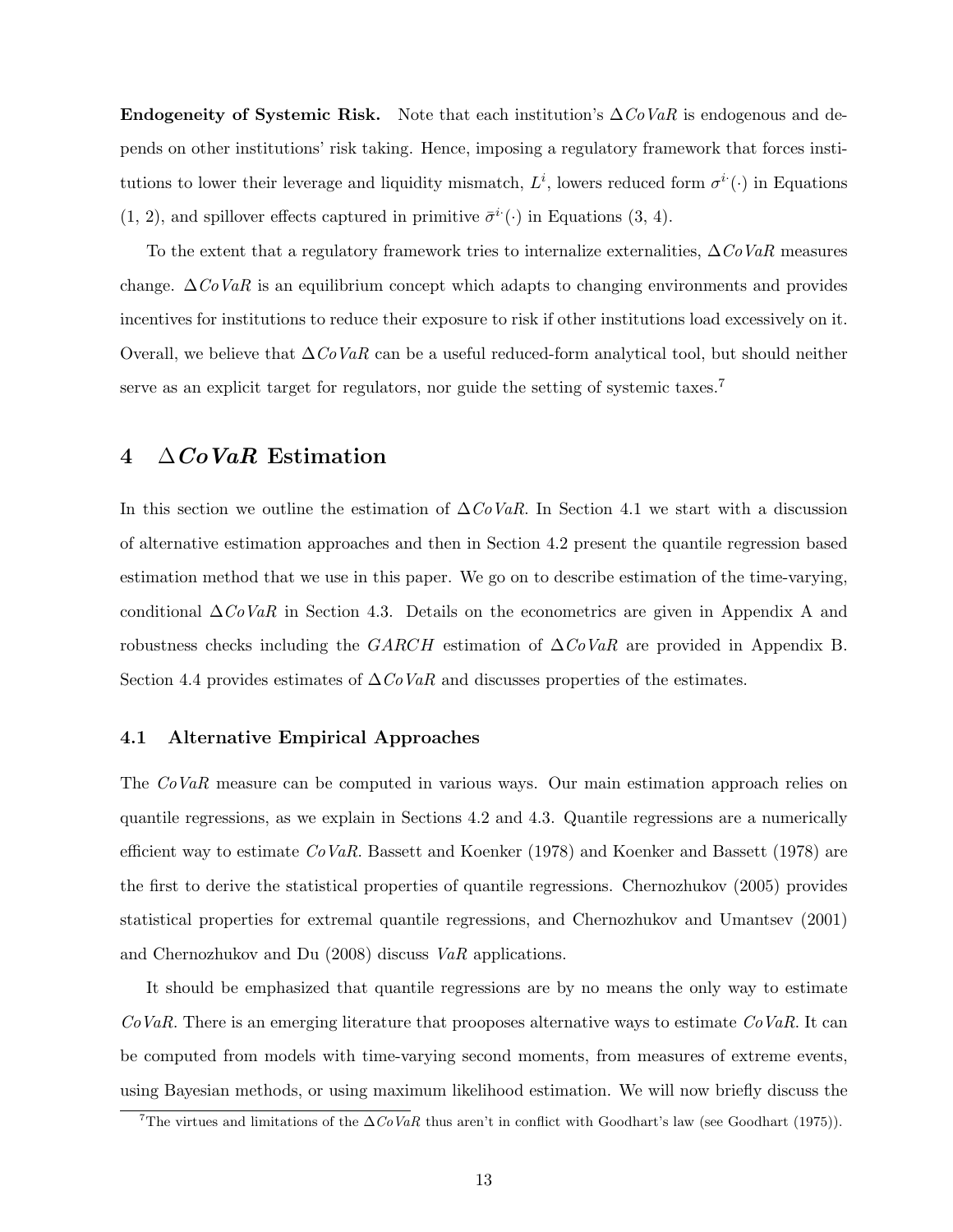most common alternative estimation procedures.

A particularly popular approach to estimating CoVaR is from multivariate GARCH models. We provide such alternative estimates using bivariate *GARCH* models in Appendix B. Girardi and Tolga Ergün (2013) also provide estimates of  $CoVaR$  from multivariate  $GARCH$  models. An advantage of the GARCH estimation is that it captures the dynamic evolution of systemic risk contributions explicitly.

 $CoVaR$  can also be calculated from copulas. Mainik and Schaanning (2012) present analytical results for  $CoVaR$  using copulas, and compare the properties to alternative systemic risk measures. Oh and Patton (2013) present estimates of  $CoVaR$  and related systemic risk measures from CDS spreads using copulas. An advantage of the copula methodology is that it allows estimation of the whole joint distribution including fat tails and heteroskedasticity.

Bayesian inference can also be used for CoVaR estimation. Bernardi, Gayraud, and Petrella (2013) present a Bayesian quantile regression framework based on a Markov chain Monte Carlo algorithm exploiting the Asymmetric Laplace distribution and its representation as a location-scale mixture of Normals.

A number of recent papers make distributional assumptions and use maximum likelihood techniques to estimate  $CoVaR$ . For example, Bernardi, Maruotti, and Petrella (2013) estimate  $CoVaR$ using a multivariate Markov switching model with a student-t distribution accounting for heavy tails and nonlinear dependence. Cao (2013) estimates a multivariate student-t distribution to calculate the joint distribution of  $CoVaR$  across firms "*Multi-CoVaR*". The maximum likelihood methodology has efficiency advantages relative to the quantile regressions if the distributional assumptions are correct.

In addition, there is a growing literature that develops the econometrics of quantile regressions for  $CoVaR$  estimation. Castro and Ferrari (2014) derive test statistics for  $CoVaR$  which can be used to rank firms according to systemic importance. Manganelli, Kim, and White (2011) propose a dynamic CoVaR estimation using a combination of quantile regressions and GARCH.

### 4.2 Estimation Method: Quantile Regression

We use quantile regressions to estimate  $CoVaR$ . In this section, the model underlying our discussion of the estimation procedure is an extremely stylized version of the reduced-form model discussed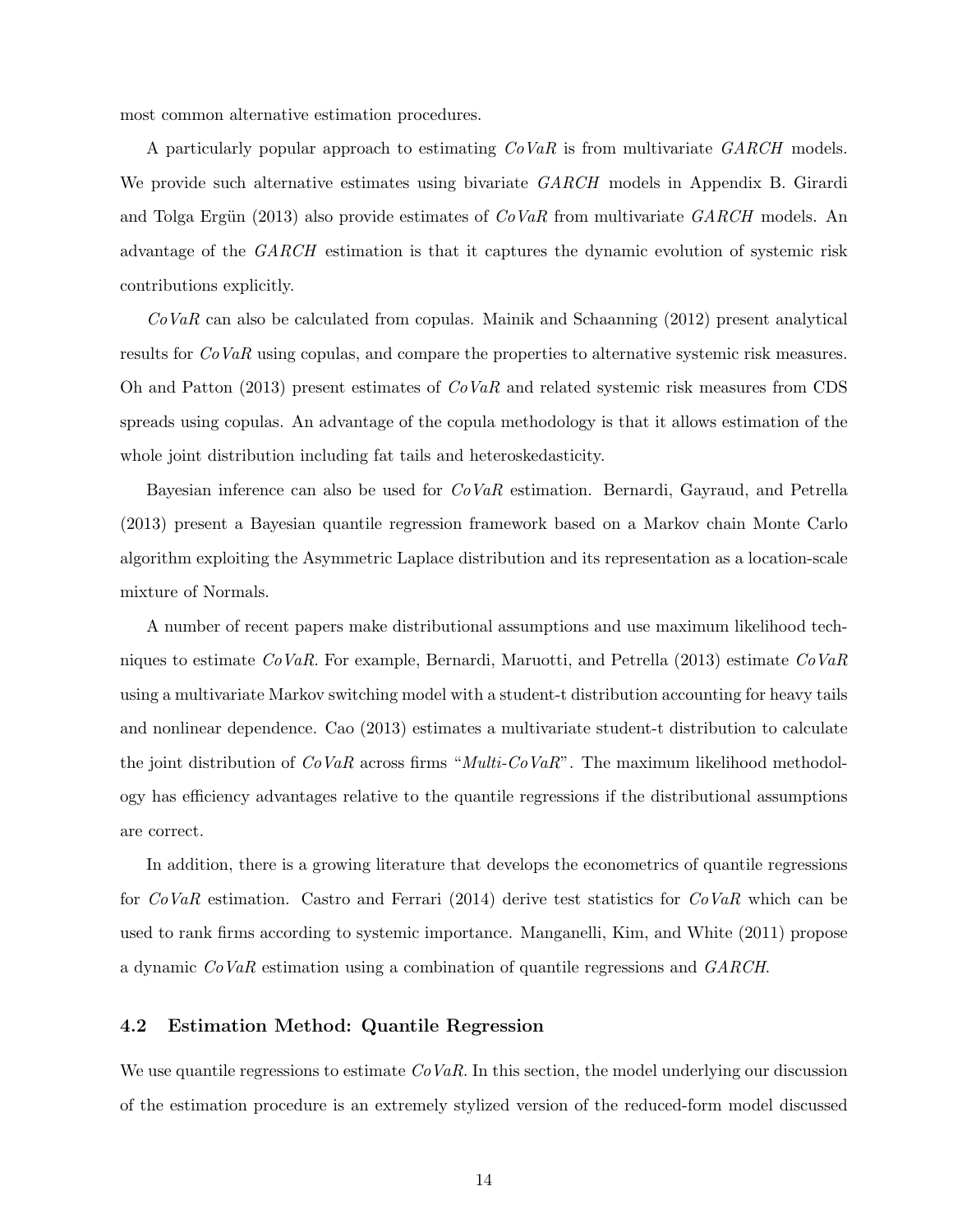in Section 3. A more general version will be used in Section 4.3, and a full discussion is relegated to Appendix A.

To see the attractiveness of quantile regressions, consider the predicted value of a quantile regression of the financial sector losses  $X_q^{system}$  on the losses of a particular institution i for the  $q\%$ -quantile:

$$
\hat{X}_q^{system|X^i} = \hat{\alpha}_q^i + \hat{\beta}_q^i X^i,\tag{7}
$$

where  $\hat{X}_q^{system|X^i}$  denotes the predicted value for a  $q\%$ -quantile of the system conditional on a return realization  $X^i$  of institution i.<sup>8</sup> From the definition of value at risk, it follows directly that

$$
CoVaR_q^{system|X^i} = \hat{X}_q^{system|X^i}.
$$
\n
$$
(8)
$$

That is, the predicted value from the quantile regression of system return losses on the losses institution *i* gives the value at risk of the financial system conditional on  $X^i$ . The  $CoVaR_q^{system|i}$ given  $X^i$  is just the conditional quantile. Using the particular predicted value of  $X^i = VaR^i_q$ yields our  $CoVaR_q^i$  measure  $(CoVaR_q^{system|X^i=VaR_q^i})$ . More formally, within the quantile regression framework, our specific  $CoVaR_q^i$  measure is simply given by

$$
CoVaR_q^i = VaR_q^{system|X^i = VaR_q^i} = \hat{\alpha}_q^i + \hat{\beta}_q^i VaR_q^i.
$$
\n
$$
(9)
$$

VaR<sup>i</sup> can be obtained simply as the q%-quantile of institution i's losses. So  $\Delta CoVaR^i_q$  is

$$
\Delta CoVaR_q^i = CoVaR_q^i - CoVaR_q^{system|VaR_{50}^i} = \hat{\beta}_q^i \left( VaR_q^i - VaR_{50}^i \right). \tag{10}
$$

As explained in Section 3, we are referring to the conditional  $VaR$  expressed in percentage loss rates. The unconditional  $VaR_q^i$  and  $\Delta CoVaR_q^i$  estimates for Figure 1 are based on Equation (10).

Measuring Losses. Our analysis relies on publicly available data and focuses on return losses to market equity,  $X_{t+1}^i = -\Delta N_{t+1}^i/N_t^i$ . Alternatively one could also conduct the analysis with book equity data, defined as the residual between total assets and liabilities. Systemic risk supervisors

<sup>&</sup>lt;sup>8</sup>Note that a median regression is the special case of a quantile regression where  $q = 50$ . We provide a short synopsis of quantile regressions in the context of linear factor models in Appendix A. Koenker (2005) provides a more detailed overview of many econometric issues.

While quantile regressions are used regularly in many applied fields of economics, their applications to financial economics are limited.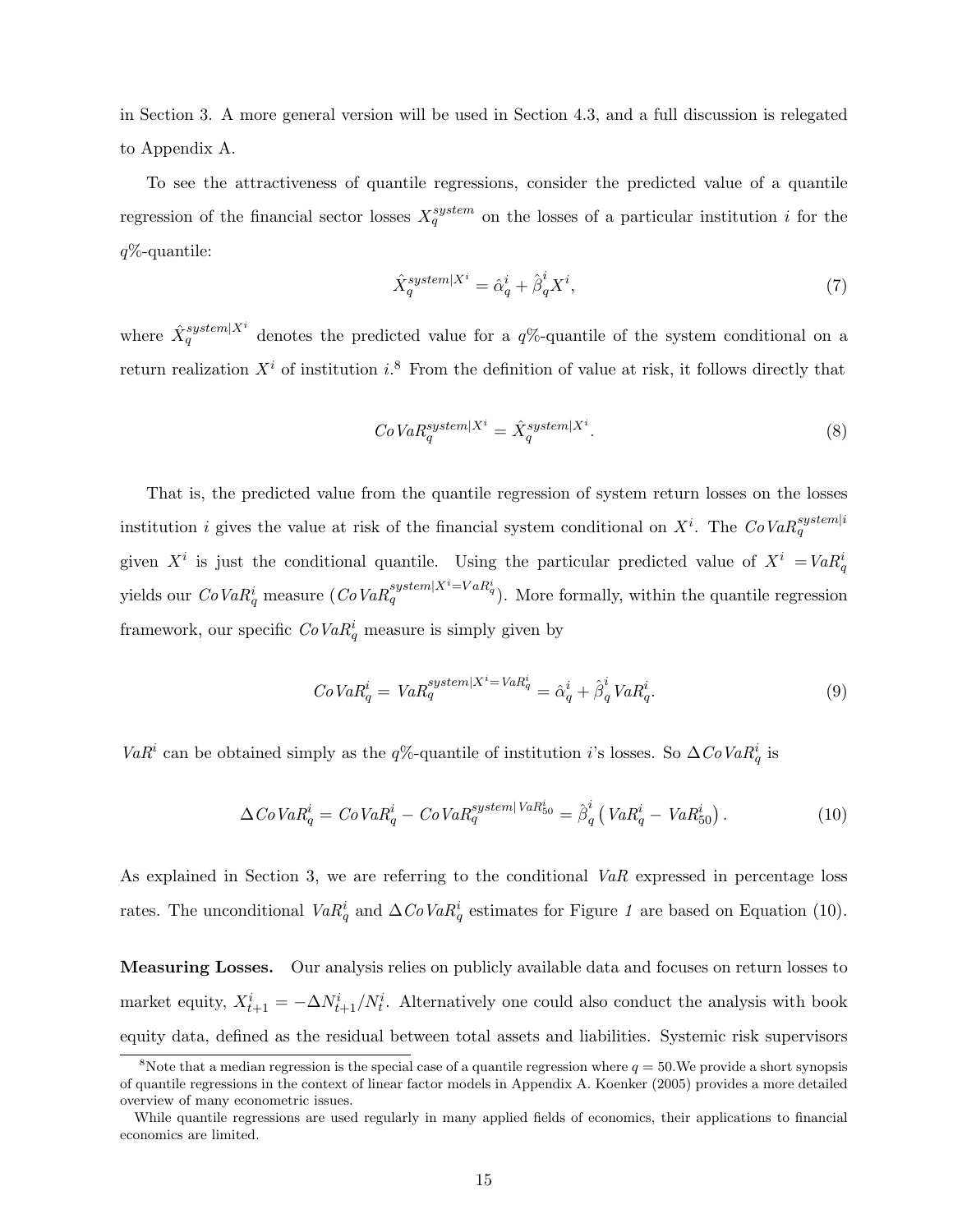have a larger set of data at their disposal. Hence they could also compute the Va $R^i$  and  $\Delta Co$ Va $R^i$ from a broader definition of equity which would include equity in off-balance-sheet items, exposures from derivative contracts, and other claims that are not properly captured by publicly traded equity values. A more complete description would potentially improve the measurement of systemic risk and systemic risk contribution. The analysis could also be extended to compute the risk measures for assets or liabilities, separately. For example, the  $\Delta CoVaR<sup>i</sup>$  for liabilities captures the extent to which financial institutions rely on debt funding—such as repos or commercial paper—that can collapse during systemic risk events. Total assets are most closely related to the supply of credit to the real economy, and risk measures for regulatory purposes are typically computed for total assets (earlier versions of this paper used market valued total assets as a basis for the systemic risk contribution calculations).

Financial Institution Data. We focus on publicly traded financial institutions, consisting of four financial sectors: commercial banks, security broker-dealers (including the investment banks), insurance companies, and real estate companies. We start our sample in 1971Q1 and end it in 2013Q2. The data thus cover six recessions (1974-75, 1980, 1981, 1990-91, 2001, and 2007-09) and several financial crises (including 1987, 1994, 1997, 1998, 2000, 2008, and 2011). We also present a robustness check where we use financial institution data going back to 1926Q3. We obtain daily market equity data from CRSP and quarterly balance sheet data from COMPUSTAT. We have a total of 1823 institutions in our sample. For bank holding companies, we use additional asset and liability variables from the FR Y9-C reports. Overall the main part of our empirical analysis is carried out with weekly observations, allowing reasonable inference even with the relatively short samples available. Appendix C provides a detailed description of the data.

### 4.3 Time Variation Associated with Systematic State Variables

The previous section presented a methodology for estimating  $\Delta \mathit{CoVaR}$  that is constant over time. To capture time variation in the joint distribution of  $X^{system}$  and  $X^i$ , we estimate VaRs and  $\Delta CoVaRs$  as a function of state variables, allowing us to model the evolution of the conditional distributions over time. We indicate time-varying  $CoVaR_{q,t}^i$  and  $VaR_{q,t}^i$  with a subscript t and estimate the time variation conditional on a vector of lagged state variables  $M_{t-1}$ . We run the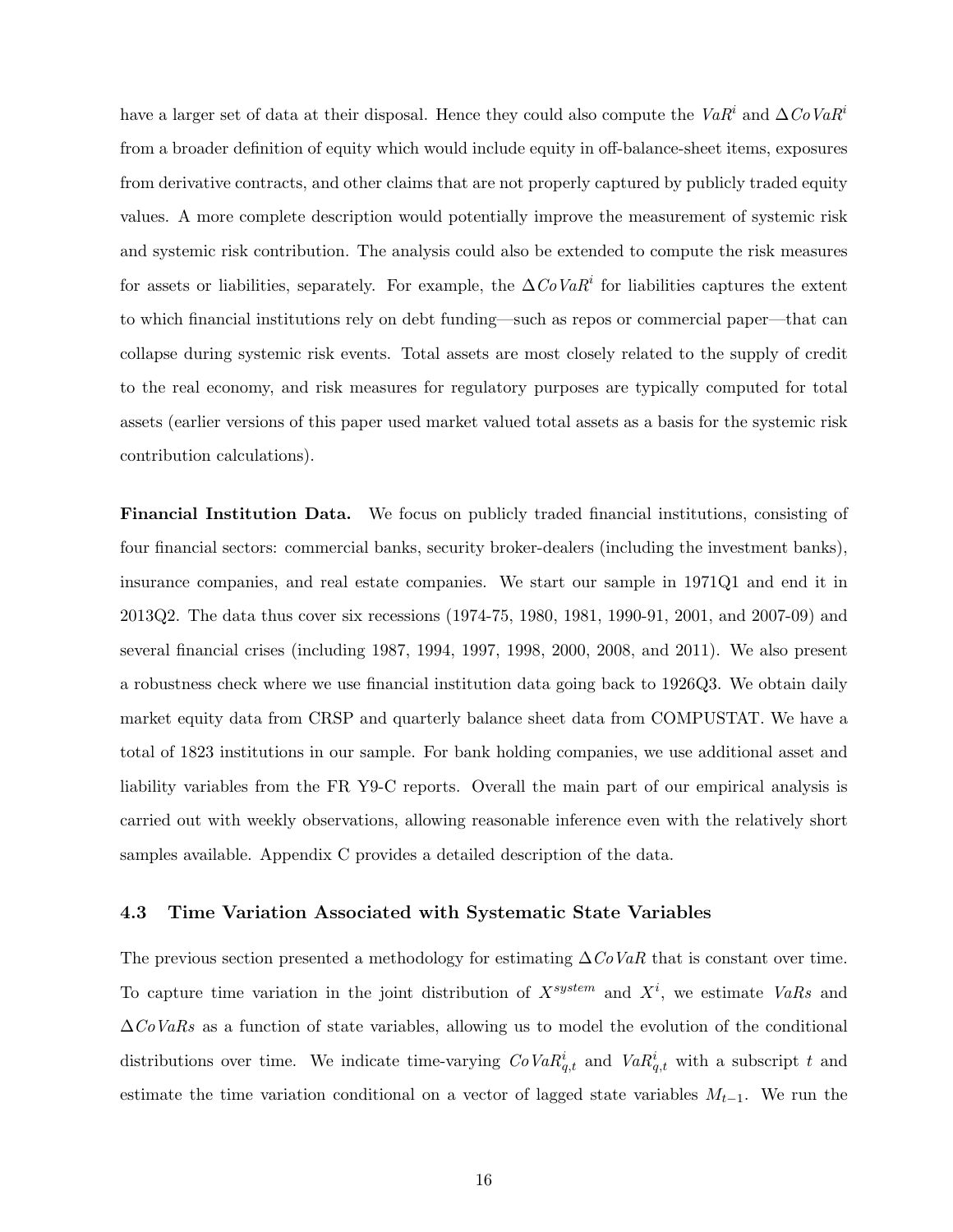following quantile regressions in the weekly data (where  $i$  is an institution):

$$
X_t^i = \alpha_q^i + \gamma_q^i M_{t-1} + \varepsilon_{q,t}^i,\tag{11a}
$$

$$
X_t^{\text{system}|i} = \alpha_q^{\text{system}|i} + \gamma_q^{\text{system}|i} M_{t-1} + \beta_q^{\text{system}|i} X_t^i + \varepsilon_{q,t}^{\text{system}|i}.
$$
 (11b)

We then generate the predicted values from these regressions to obtain

$$
VaR_{q,t}^i = \hat{\alpha}_q^i + \hat{\gamma}_q^i M_{t-1},\tag{12a}
$$

$$
CoVaR_{q,t}^i = \hat{\alpha}_q^{system|i} + \hat{\gamma}_q^{system|i}M_{t-1} + \hat{\beta}_q^{system|i}VaR_{q,t}^i.
$$
 (12b)

Finally, we compute  $\Delta CoVaR_{q,t}^i$  for each institution:

$$
\Delta CoVaR_{q,t}^i = CoVaR_{q,t}^i - CoVaR_{50,t}^i \tag{13}
$$

$$
= \hat{\beta}_q^{system|i} \left( VaR^i_{q,t} - VaR^i_{50,t} \right). \tag{14}
$$

From these regressions, we obtain a panel of weekly  $\Delta CoVaR^i_{q,t}$ . For the forecasting regressions in Section 5, we generate a weekly time series of the  $\Delta^{\$}CoVaR^i_{q,t}$  by multiplying  $\Delta CoVaR^i_{q,t}$  by the respective market equity  $ME_i^i$ . We then obtain a quarterly time series of  $\Delta^S$ CoVa $R_{q,t}^i$  by averaging the weekly risk measures within each quarter. In order to obtain stationary variables, we furthermore divide each  $\Delta^{\$}CoVaR^i_{q,t}$  by the cross-sectional average of market equity  $N^i_t$ .

**State variables.** To estimate the time-varying  $\Delta CoVaR_t$  and  $VaR_t$ , we include a set of state variables  $M_t$  that are (i) well known to capture time variation in conditional moments of asset returns, and (ii) liquid and easily tractable. The systematic state variables  $M_{t-1}$  are lagged. They should not be interpreted as systematic risk factors, but rather as conditioning variables that are shifting the conditional mean and the conditional volatility of the risk measures. Note that different firms can load on these risk factors in different directions, so that particular correlations of the risk measures across firms—or correlations of the different risk measures for the same firm—are not imposed by construction. We restrict ourselves to a small set of risk factors to avoid overfitting the data. Our factors are:

(i) The change in the three-month yield from the Federal Reserve Board's H.15. We use the change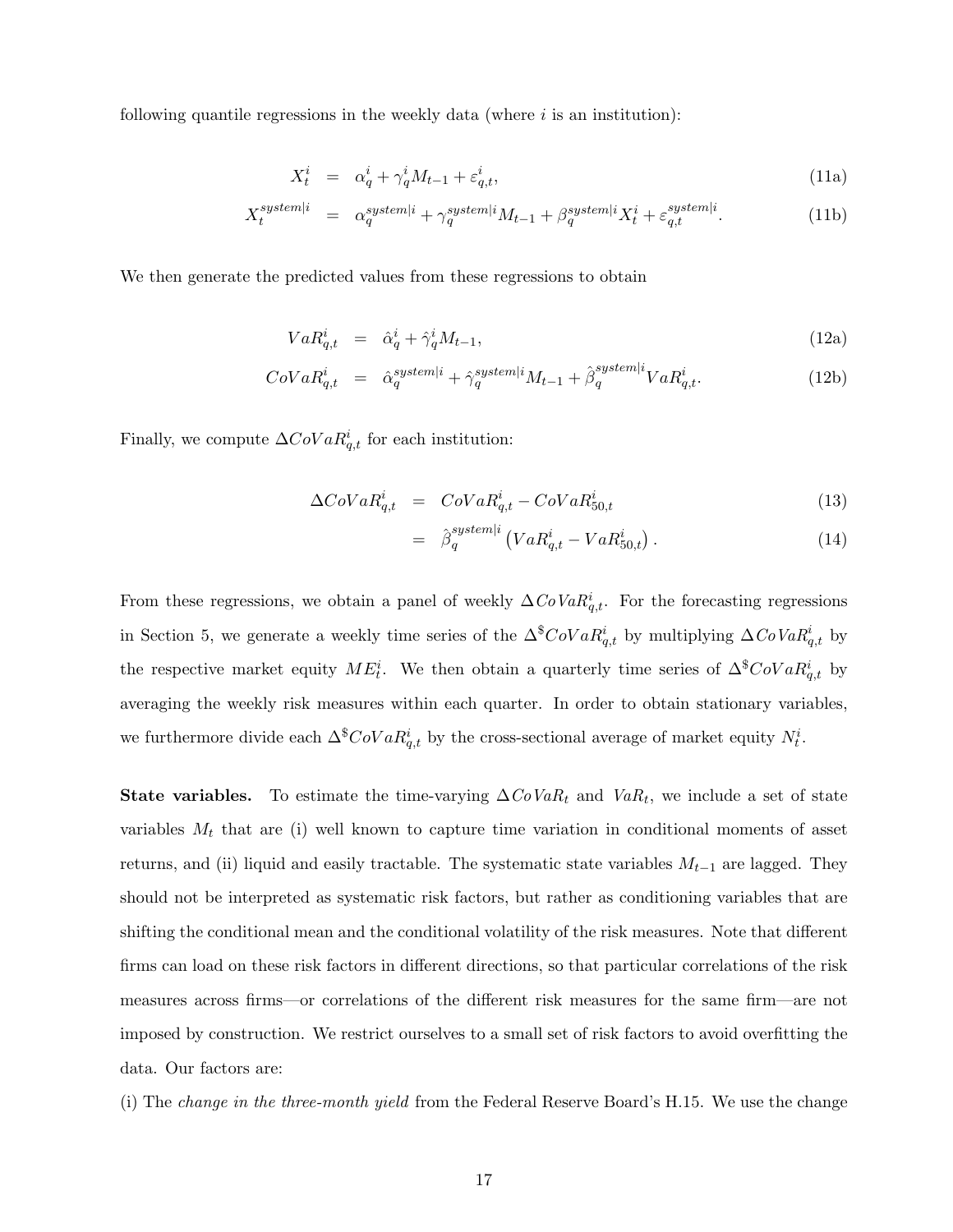in the three-month Treasury bill rate because we find that the change, not the level, is most significant in explaining the tails of financial sector market-valued asset returns.

(ii) The change in the slope of the yield curve, measured by the yield spread between the long term bond composite and the three-month bill rate obtained from the Federal Reserve Board's H.15 release.

(iii) A short term "TED spread," defined as the difference between the three-month Libor rate and the three-month secondary market bill rate. This liquidity spread measures short-term funding liquidity risk. We use the three-month Libor rate that is available from the British Bankers Association, and obtain the three-month Treasury rate from the Federal Reserve Bank of New York.

(iv) The change in the credit spread between Moody's Baa-rated bonds and the ten year Treasury rate from the Federal Reserve Board's H.15 release.

(v) The weekly *market return* computed from the  $S\&P500$ .

(vi) The weekly real estate sector return in excess of the market financial sector return (from the real estate companies with SIC code 65-66).

(vii) Equity volatility, which is computed as the 22 day rolling standard deviation of the daily CRSP equity market return.

Table 1 provides summary statistics of the state variables. The  $1\%$ -stress level is the level of each respective variable during the  $1\%$  worst weeks for financial system asset returns. For example, the average of the equity volatility during the stress periods is 2.27, as the worst times for the financial system include the times when the equity volatility was highest. Similarly, the stress level corresponds to a high level of the liquidity spread, a sharp decline in the Treasury bill rate, sharp increases of the term and credit spreads, and large negative market return realizations.

### [Table 1 here]

### 4.4  $\Delta CoVaR$  Summary Statistics

Table 2 provides the estimates of our weekly conditional  $\Delta CoVaR_{99,t}^{i}$  measures that we obtain from using quantile regressions. Each of the summary statistics constitutes the universe of financial institutions.

#### [Table 2 here]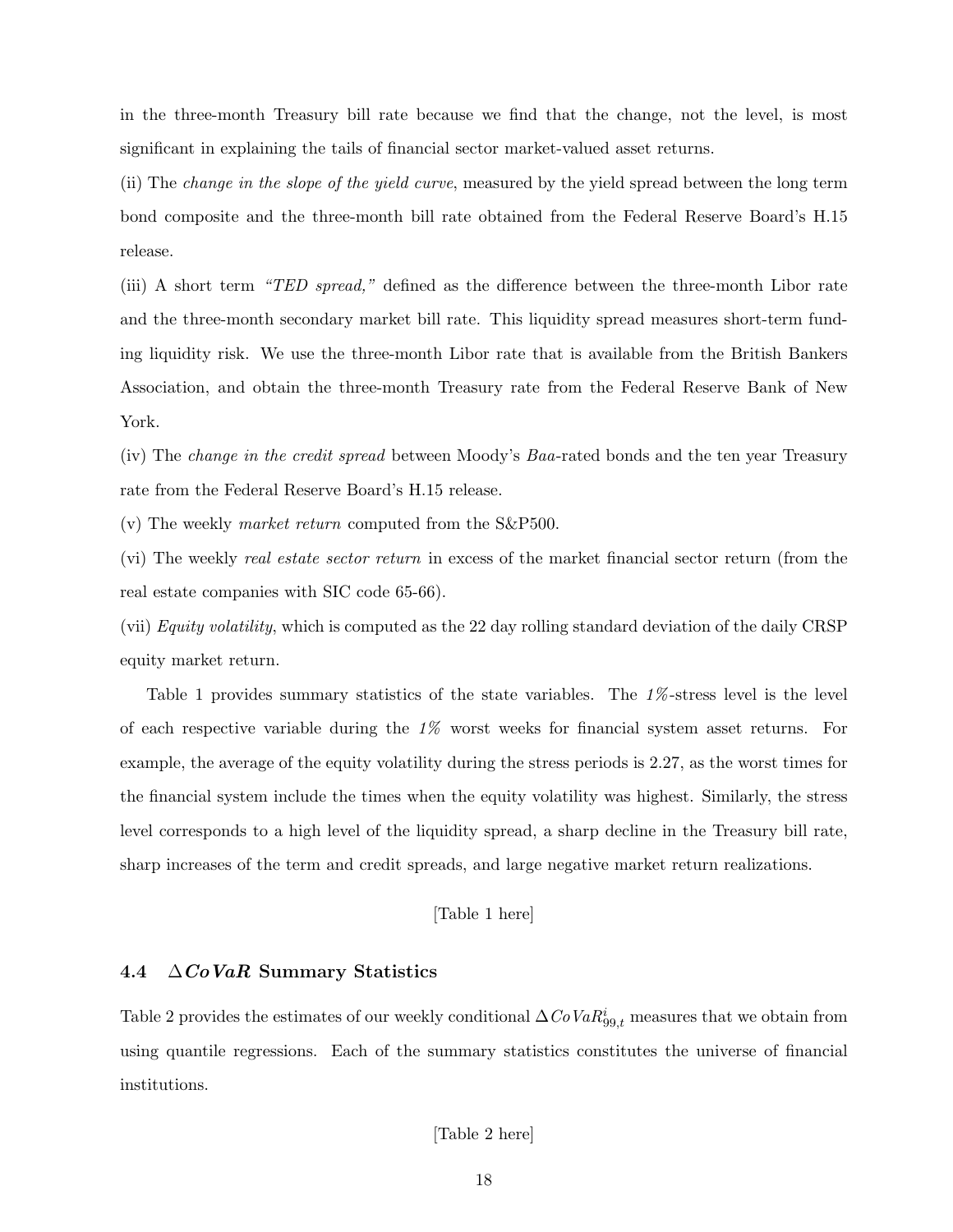Line (1) of Table 2 give the summary statistics for the market equity loss rates; line (2) gives the summary statistics for the  $VaR_{99,t}^i$  for each institution; line (3) gives the summary statistics for  $\Delta CoVaR_{99,t}^i$ ; line (4) gives the summary statistics for the stress- $\Delta CoVaR_{99,t}^i$ ; and line (5) gives the summary statistics for the financial system value at risk,  $VaR_{99,t}^{system}$ . The  $stress-\Delta CoVaR_{99,t}^{i}$ is estimated by substituting the worst 1% of state variable realizations into the fitted model for  $\Delta CoVaR_{99,t}^{i}$  (see equations 12a and 12b).

Recall that  $\Delta^{\%}$  CoVa $R_t^i$  measures the marginal contribution of institution i to overall systemic risk and reflects the difference between the value at risk of the financial universe conditional on the stressed and the median state of institution i. We report the mean, standard deviation, and number of observations for each of the items in Table 2. We have a total of 1823 institutions in the sample, with an average length of 736 weeks. The institution with the longest history spans all 2209 weeks of the 1971Q1-2013Q2 sample period. We require institutions to have at least  $260$ weeks of equity return data in order to be included in the panel. In the following analysis, we focus primarily on the 99% and the 95% quantiles, corresponding to the worst 22 weeks and the worst 110 weeks over the sample horizon, respectively. It is straightforward to estimate more extreme tails following Chernozhukov and Du (2008) by extrapolating the quantile estimates using extreme value theory, an analysis that we leave for future research. In the following analysis, we largely find results to be qualitatively similar for the 99% and the 95% quantiles.

### [Table 3 here]

We obtain time variation of the risk measures by running quantile regressions of equity losses on the lagged state variables. We report average t−stats of these regressions in Table 3. A higher equity volatility, higher TED spread, and lower market return tend to be associated with a larger risk measures. In addition, increases in the three-month yield, increases in the term spread, and increases the credit spread tend to be associated with larger risk. Overall, the average significance of the conditioning variables reported in Table 3 show that the state variables do indeed proxy for the time variation in the quantiles and particularly in  $CoVaR$ .

### 4.5  $\Delta CoVaR$  versus  $VaR$

Figure 1 shows that, *across institutions*, there is only a very loose link between an institution's VaR<sup>i</sup> and its contribution to systemic risk as measured by  $\Delta CoVaR^i$ . Hence, imposing financial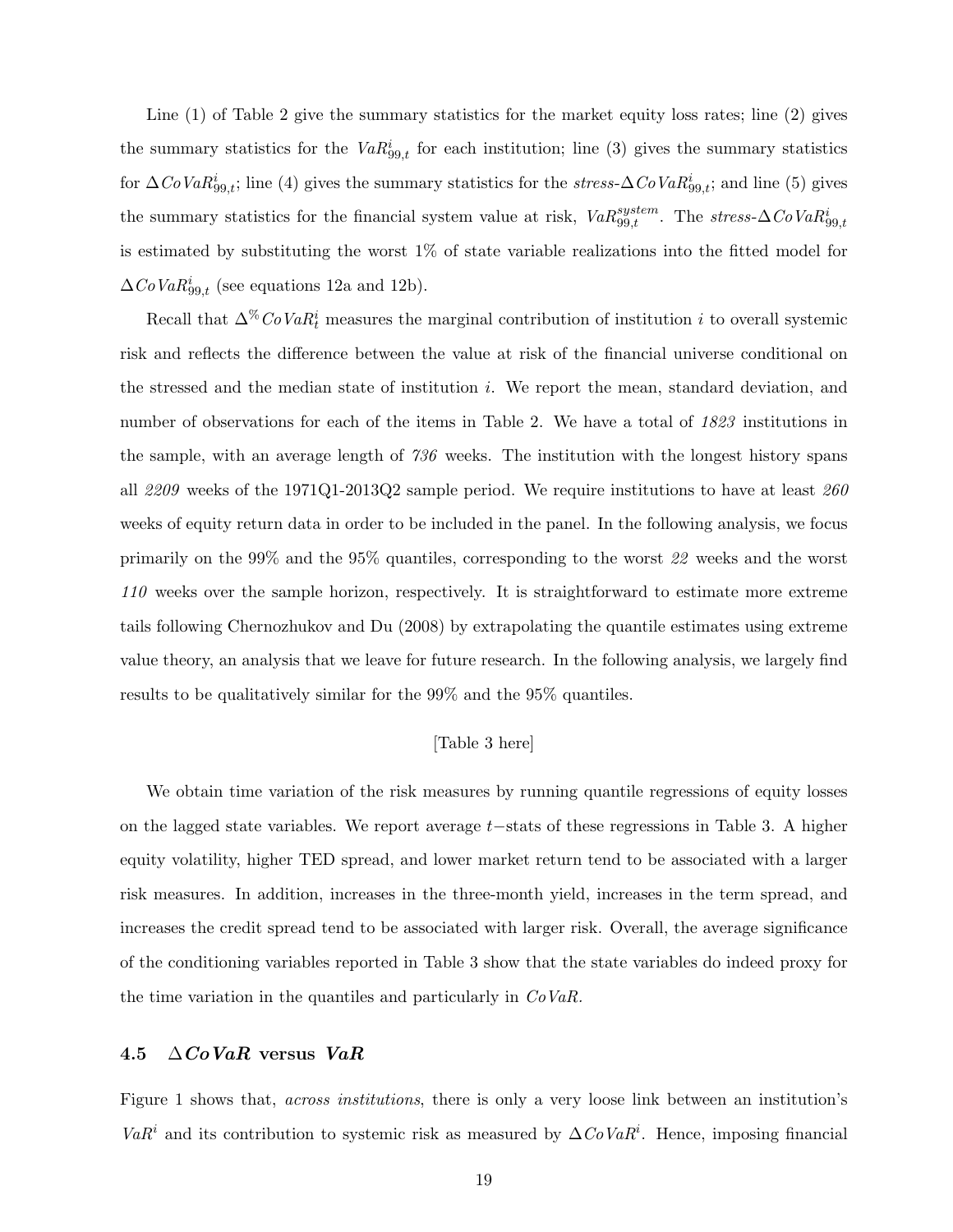regulation solely based on the risk of an institution in isolation might not be sufficient to insulate the financial sector against systemic risk. Figure 2 repeats the scatter plot the time series average of  $\Delta CoVaR_t^i$  against the time series average of  $VaR_t^i$  for all institutions in our sample, for each of the four financial industries. While there is only a weak link between  $\Delta CoVaR_t^i$  and  $VaR_t^i$  in the cross section, there is a strong time series relationship. This can be seen in Figure 3, which plots the time series of the  $\Delta CoVaR_t^i$  and  $VaR_t^i$  for a sample of the largest firms over time.

[Figure 2 here]

[Figure 3 here]

#### 4.6 Out of Sample Estimates of  $\triangle CoVaR$

Figure 4 shows the weekly  $\Delta CoVaR$  of Lehman Brothers, Bank of America, JP Morgan, and Goldman Sachs for the crisis period 2007-08. The three vertical bars indicate the onset of the crisis when BNP reported funding problems (August 7, 2007), the Bear Stearns crisis (March 14, 2008) and the Lehman Bankruptcy (September 15, 2008). Each of the plots shows both the in-sample and the out-of sample estimate of  $\Delta \mathbb{C} \text{o}_R$  using expanding windows.

### [Figure 4 here]

Among these four figures, Lehman Brothers clearly stands out as its  $\Delta CoVaR$  rises sharply with the onset of the financial crisis in the summer of 2007, and remains elevated throughout the middle of 2008. While the  $\Delta \dot{C}oVaR$  for Lehman declined following the Bear Stearns crisis, it is steadily increasing from mid-2008. It is also noteworthy that the level of  $\Delta CoVaR$  for Goldman Sachs and Lehman is materially larger than those for Bank of America and JP Morgan, reflecting the fact that those were stand alone dealers, at least until October 2008 when Goldman Sachs was transformed into a Bank Holding Company with access to government backstops.

#### 4.7 Historical  $\triangle CoVaR$

It is potentially challenging to estimate systemic risk, as major financial crises occur rarely, making the estimation of tail dependence between individual institutions and the financial system statistically challenging. In order to understand the extent to which  $\Delta CoVaR$  estimates are sensitive to the length of the estimation horizon, we select a subset of financial firms with equity market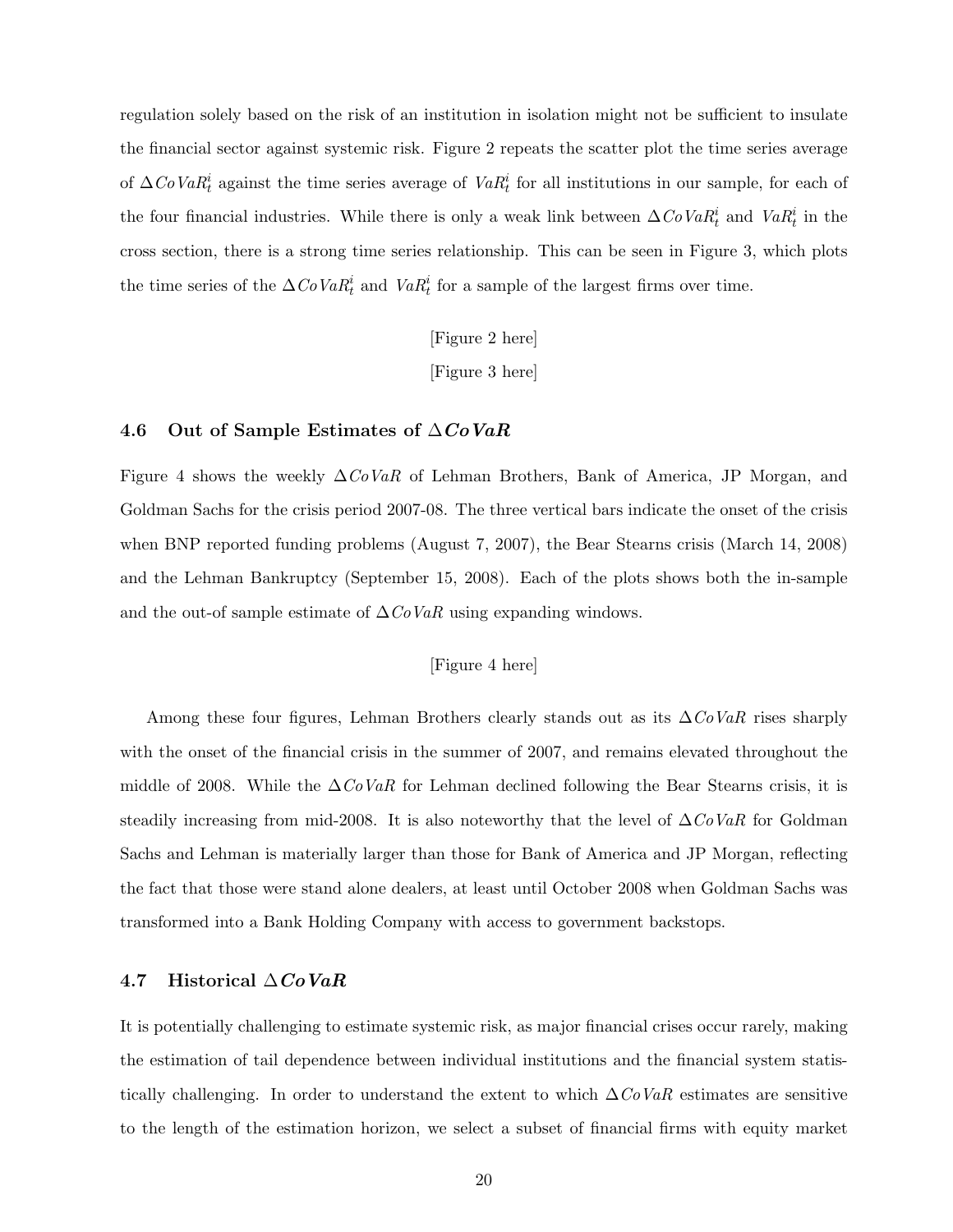returns that extend back as far as 1926Q3.<sup>9</sup> We then compare the estimated  $\Delta CoVaR_t^i$  time series since 1926Q3 to the one estimated since 1971Q1, as shown in Figure 5.

### [Figure 5 here]

The comparison of the  $\Delta CoVaRs$  estimated over very long time horizons reveal two things. Firstly, systemic risk measures were not as high in the Great Depression as they were during the recent financial crisis. This could be an artifact of the composition of the firms, as the four firms with a very long time series are not necessarily a good proxy for the type of risks that emerged during the Great Depression.<sup>10</sup> Secondly, the longer time series does exhibit fatter tails, and in fact generates a slightly higher measure of systemic risk over the whole time horizon. Tail risk thus appears to be biased downwards in the shorter sample. However, the correlation between the shorter and longer time series is 96 percent. We conclude that the shorter time span for the estimation since 1971 provides an adequate estimate of systemic risk contributions in comparison to the longer estimation since 1926.

### $5\quad \, Forward\text{-}\Delta\, Co\,VaR$

In this section we link  $\Delta CoVaR$  to financial institutions' characteristics to address two key issues: procyclicality and measurement accuracy. Procyclicality refers to the time series component of systemic risk. Systemic risk builds in the background during seemingly quiet times, when volatility is low (the volatility paradox). Any regulation that relies on contemporaneous risk measure estimates would be unnecessarily loose in periods when imbalances are building up and unnecessarily tight after crises erupt. In other words, such regulation would amplify the adverse impacts after bad shocks, while also amplifying balance sheet growth and risk taking in expansions.<sup>11</sup> We propose to focus on variables that predict *future*, rather than *contemporaneous*,  $\Delta^{\$}CoVaR$ . In this section, we calculate a forward-looking systemic risk contribution measure that can serve as a useful analytical

 $\overline{9}$ The four financial firms that we use in the basket are Adams Express Co (ADX), Century Business Credit Inc (CTY), Lee National Corp (LR), and Power REIT (PW).

 $10B$ ank equity was generally not traded in public equity markets until the 1960s.

 $11$ See Estrella (2004), Kashyap and Stein (2004), and Gordy and Howells (2006) for studies of the procyclical nature of capital regulation.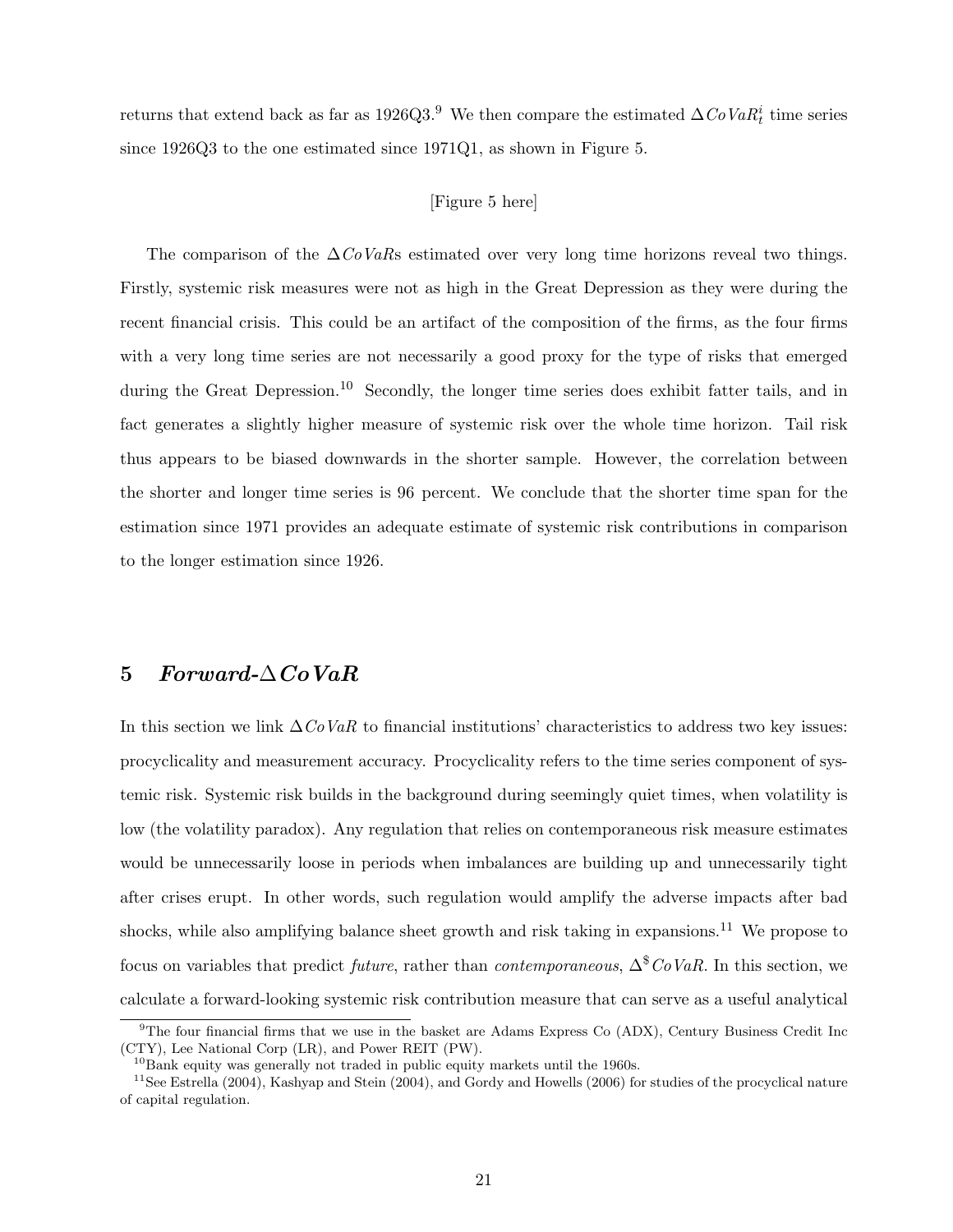tool for financial stability monitoring, and may provide some guidance for (countercyclical) macroprudential policy. We first present the dependence of  $\Delta CoVaR$  on lagged characteristics. We then use the characteristics to construct the *forward-* $\Delta C_0 VaR$ .

Second, any tail risk measure, estimated at a high frequency, is by its very nature imprecise. Quantifying the relationship between  $\Delta CoVaR$  and more easily observable institution-specific variables, such as size, leverage, and maturity mismatch, deals with the measurement inaccuracy in direct estimation of  $\Delta \textit{CoVaR}$ , at least to some extent. For this purpose, we project  $\Delta \textit{CoVaR}$  onto explanatory variables. Since the analysis involves the comparison of  $\Delta CoVaR$  across firms, we use  $\Delta^{\$}CoVaR$ , as the dollar valued number takes the size of firms into account.

For each firm we regress  $\Delta^{\$}CoVaR$  on the institution i's characteristics, as well as the conditioning macro-variables. More specifically, for a forecast horizon  $h = 1, 4, 8$  quarters, we run regressions

$$
\Delta^{\$}CoVaR_{q,t}^{i} = a + cM_{t-h} + bX_{t-h}^{i} + \eta_{t}^{i},\tag{15}
$$

where  $X_{t-h}^i$  are the vector of characteristics for institution i,  $M_{t-h}$  is the vector of macro state variables lagged h quarters, and  $\eta_t^i$  is an error term.

We label the h quarters predicted value forward- $\Delta^{\$}CoVaR$ .

$$
\Delta_h^{\text{Fwd}} \text{CoVaR}_{q,t}^i = \hat{a} + \hat{c}M_{t-h} + \hat{b}X_{t-h}^i. \tag{16}
$$

#### 5.1  $\Delta CoVaR$  Predictors

As previously, the macro-state variables are the change in the three-month yield, the change in the slope of the yield curve, the TED spread, the change in the credit spread, the market return, the real estate sector return, and equity volatility.

Institutions' Characteristics. The main characteristics that we consider are the following:

(i) Leverage. For this, we use the ratio of market value assets to market equity.

(ii) The maturity mismatch. This is defined as the ratio of book assets to short term debt less short term investments less cash.

(iii) Size. As a proxy for size, we use the log of total market equity for each firm divided by the log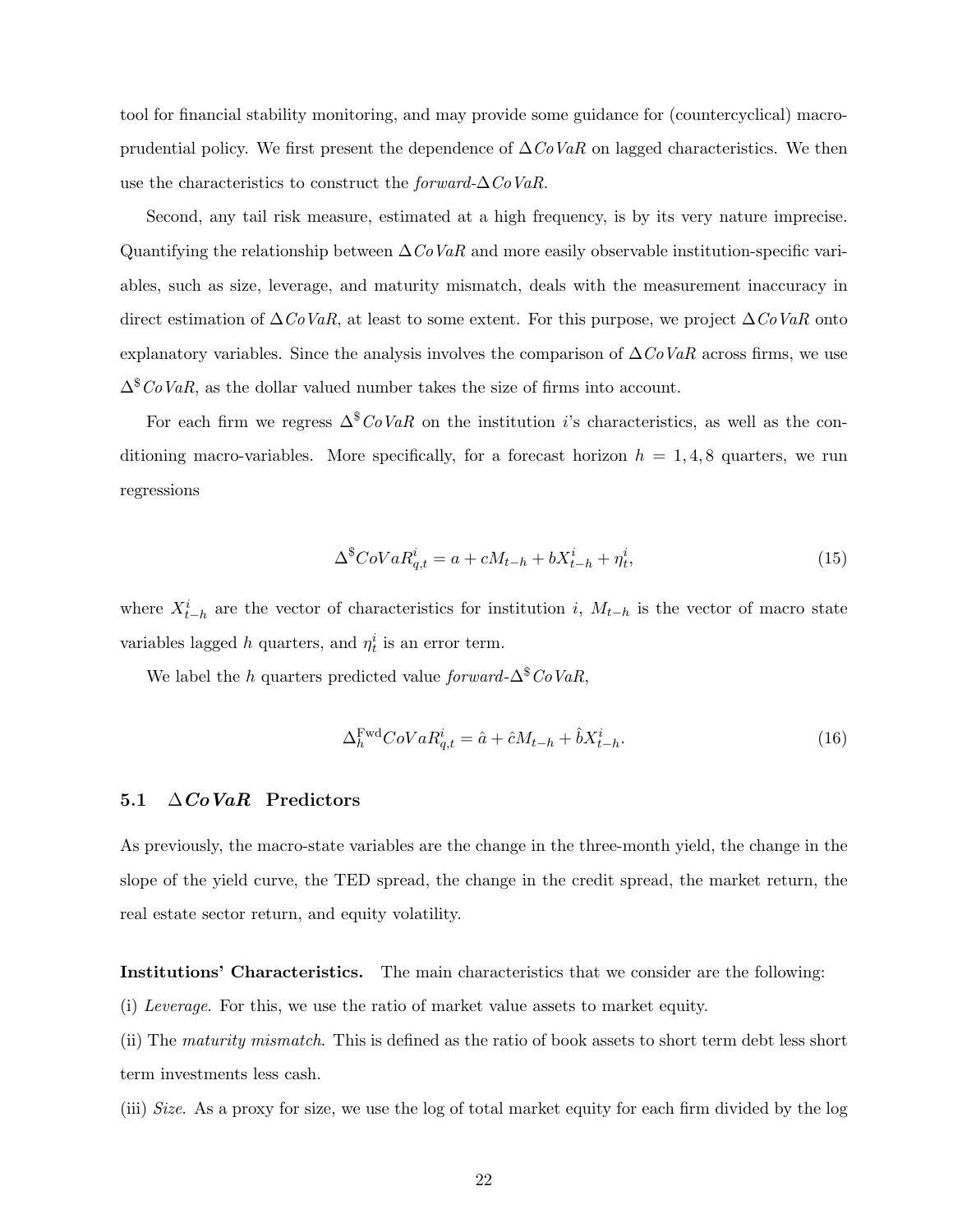of the cross sectional average of market equity.

(iv) A boom indicator. Specifically, this indicator gives (for each firm) the number of consecutive quarters of being in the top decile of the market-to-book ratio across firms.

### [Table 4 here]

### [Table 5 here]

Table 4 provides the summary statistics for  $\Delta^{\$}CoVaR_t^i$  at the quarterly frequency, and the quarterly firm characteristics. In Table 5, we ask whether systemic risk contribution can be forecast cross-sectionally by lagged characteristics at different time horizons. Table 5 shows that firms with higher leverage, more maturity mismatch, larger size, and higher equity valuation according to the boom variable tend to be associated with larger systemic risk contributions one quarter, one year, and two years later. These results hold for the 99%  $\Delta^8 CoVaR$  and the 95%  $\Delta^8 CoVaR$ . The coefficients in Table 5 are sensitivities of  $\Delta^{\$}CoVaR_t^i$  with respect to the characteristics expressed in units of basis points of systemic risk contribution. For example, the coefficient of 14.5 on the leverage forecast at the two-year horizon implies that an increase in leverage (say, from 15 to 16) of an institution is associated with an increase in systemic risk contribution as measured by  $\Delta \text{CoVaR}$ of 14.5 basis points of quarterly market equity losses at the 95% systemic risk level. Columns  $(1)-(3)$  and  $(4)-(6)$  of Table 5 can be understood as a "term structure" of systemic risk contribution if read from right to left. The comparison of Panels A and B provide a gauge of the "tailness" of systemic risk contribution.

Importantly, these results allow us to connect  $\Delta C_0VaR$  with frequently and reliably measured institution-level characteristics.  $\Delta^{\$}CoVaR$ —like any tail risk measure—relies on relatively few extreme-crises data points. Hence, adverse movements, especially followed by periods of stability, can lead to sizable increases in tail risk measures. In contrast, measurement of characteristics such as size are very robust, and they can be measured more reliably at higher frequencies. The debate surrounding "too big to fail" suggests that size is considered by some to be the all-dominating variable, and, subsequently, that large institutions should face more stringent regulations then smaller institutions. As mentioned above, focusing on size alone fails to acknowledge that many small institutions can be systemic as part of a herd. Our solution to this problem is to combine the virtues of both types of measures by projecting the systemic risk contribution measure  $\Delta^8 CoVaR$ on multiple, more frequently observable variables, providing a tool that might prove useful in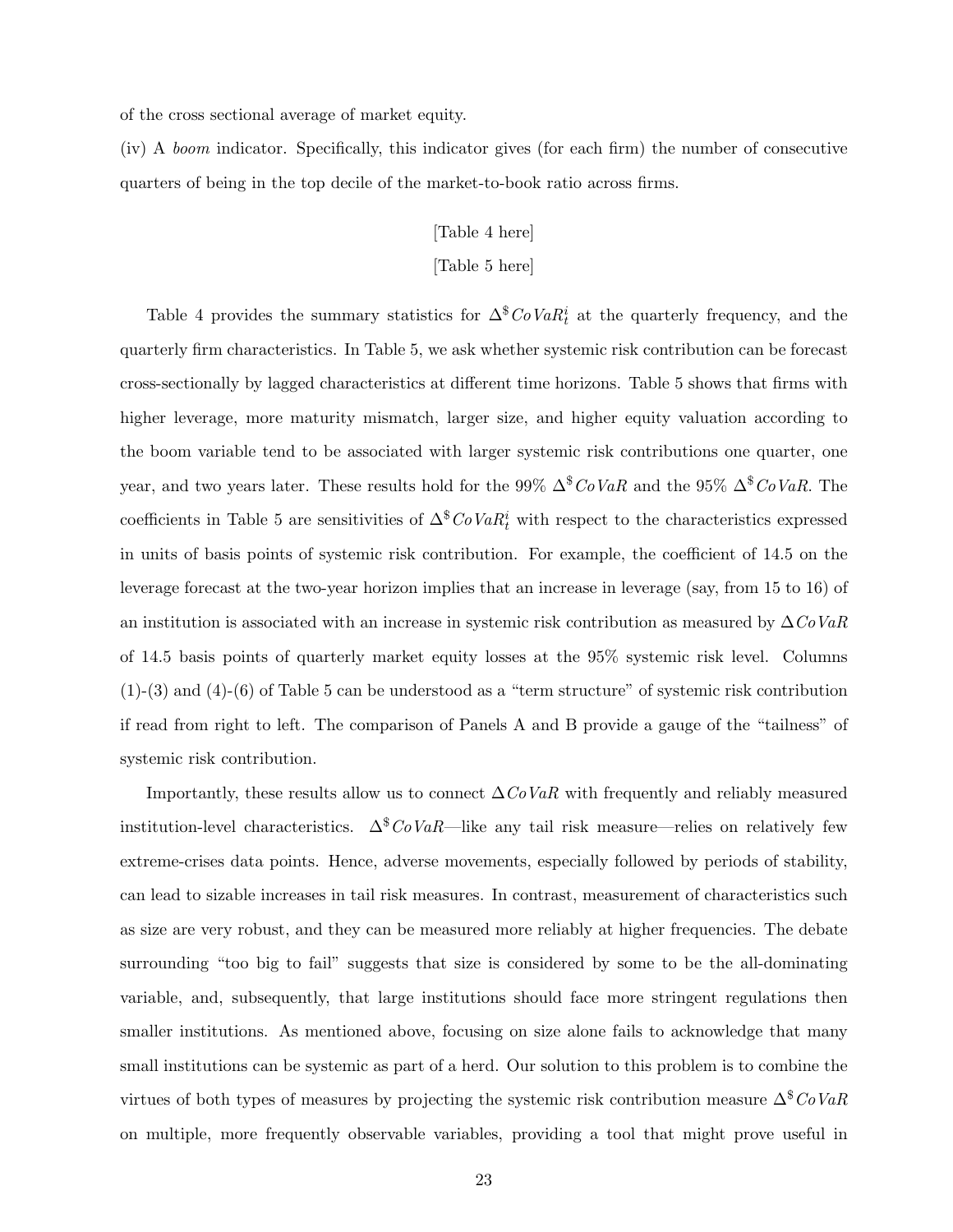identifying "systemically important financial institutions." The regression coefficients of Table 5 can be used to weigh the relative importance of various firm characteristics. For example, the tradeoff between size and leverage is given by the ratio of the two respective coefficients of our forecasting regressions. Of course, in order to achieve a given level of systemic risk contribution per units of total assets, instead of lowering the size, the bank could also reduce its maturity mismatch or improve its systemic risk profile along other dimensions. In fact, in determining systemic importance of global banks for regulatory purposes, the Basel Committee on Bank Supervision BCBS (2013) relies on frequently observed firms characteristics.

Additional Characteristics for Bank Holding Companies. Ideally, one would like to link the systemic risk contribution measure to more institutional characteristics than simply size, leverage, maturity mismatch etc. If one restricts the sample to bank holding companies, we have more granular balance sheet items. On the asset side of banks' balance sheets, we use loans, loan-loss allowances, intangible loss allowances, intangible assets, and trading assets. Each of these asset composition variables is expressed as a percentage of total book assets. The cross-sectional regressions with these asset composition variables are reported in Panel A of Table 6. In order to capture the liability side of banks' balance sheets, we use interest-bearing core deposits, non-interest-bearing deposits, large time deposits, and demand deposits. Again, each of these variables is expressed as a percentage of total book assets. The variables can be interpreted as refinements of the maturity mismatch variable used earlier. The cross-sectional regressions with the liability aggregates are reported in Panel B of Table 6.

### [Table 6 here]

Panel A of Table 6 shows which types of liability variables are significantly increasing or decreasing systemic risk contribution. Bank holding companies with a higher fraction of non-interestbearing deposits have a significantly higher systemic risk contribution, while interest bearing core deposits and large time deposits are decreasing the forward estimate of  $\Delta^{\$}CoVaR$ . Non-interestbearing deposits are typically held by nonfinancial corporations and households, and can be quickly reallocated across banks conditional on stress in a particular institution. Interest-bearing core deposits and large time deposits, on the other hand, are more stable sources of funding and are thus decreasing the systemic tail risk contribution (i.e., they have a negative sign). The maturity mis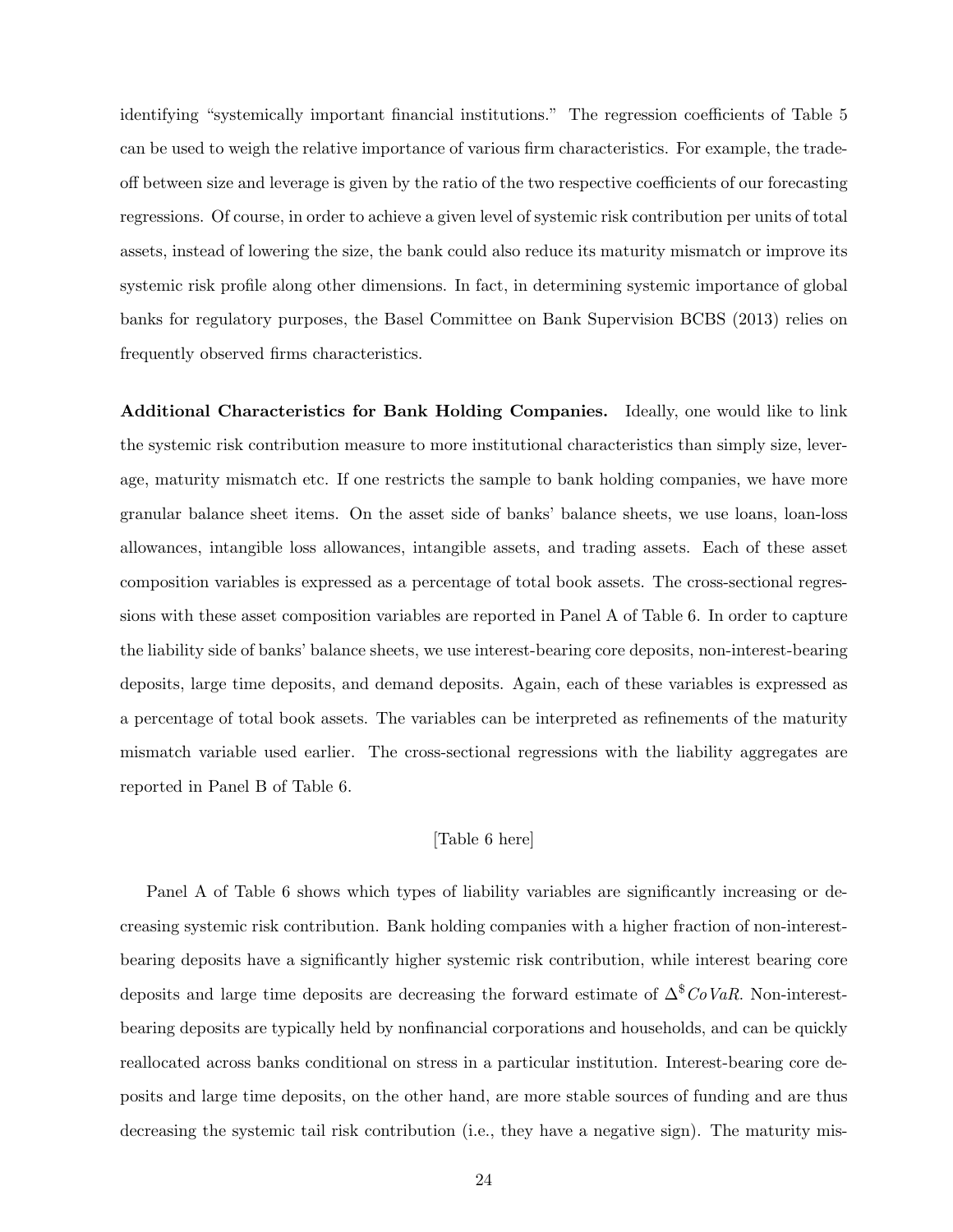match variable that we constructed for the universe of financial institutions is no longer significant once we include the more refined liability measures for the bank holding companies.

Panel B of Table 6 shows that the fraction of trading assets is a particularly good predictor for systemic risk contribution, with the positive sign indicating that increased trading activity is associated with greater systemicness (as gauged by  $\Delta CoVaR$ ) of bank holding companies. Larger shares of loans also tend to increase banks' contribution to aggregate systemic risk, while intangible assets do not have much predictive power. Finally, loan loss reserves do not appear significant, likely because they do not have a strong forward-looking component.

In summary, the results of Table 6, in comparison to Table 5, show that more information about the balance sheet characteristics of financial institutions can potentially improve the estimated forward- $\Delta^8$ CoVaR. We expect additional data that capture particular activities of financial institutions, as well as supervisory data, to lead to further improvements in the estimation precision of forward systemic risk contribution.

### 5.2 Forward- $\triangle$ CoVaR

The predicted values of the Regression (15) yields a time-series of *forward-*∆CoVaR for each institution *i*. In Figure 6 we plot the  $\Delta CoVaR$  together with the two-year forward- $\Delta CoVaR$  for the average of the largest 50 financial institutions, where the size is computed as of 2007Q1. The forward- $\Delta$ CoVaR is estimated in-sample through the end of 2001, and out-of-sample since 2002Q1. The figure clearly shows the strong negative correlation of the contemporaneous  $\Delta C_0VaR$  and the forward- $\Delta$ CoVaR. In particular, during the credit boom of 2003-06, the contemporaneous  $\Delta$ CoVaR is estimated to be small, while the forward  $\Delta CoVaR$  is large. Macroprudential regulation based on the *forward-* $\Delta CoVaR$  is thus countercyclical.

#### [Figure 6 here]

From an economic perspective, the countercyclicality of the forward measure reflects the fact that risk taking of intermediaries is endogenously high in expansions, which makes them vulnerable to adverse economic shocks. For example, in the equilibrium model of Adrian and Boyarchenko (2012), contemporaneous volatility is low in booms, which relaxes risk management constraints on intermediaries, allowing them to increase risk taking, and making them more vulnerable to shocks.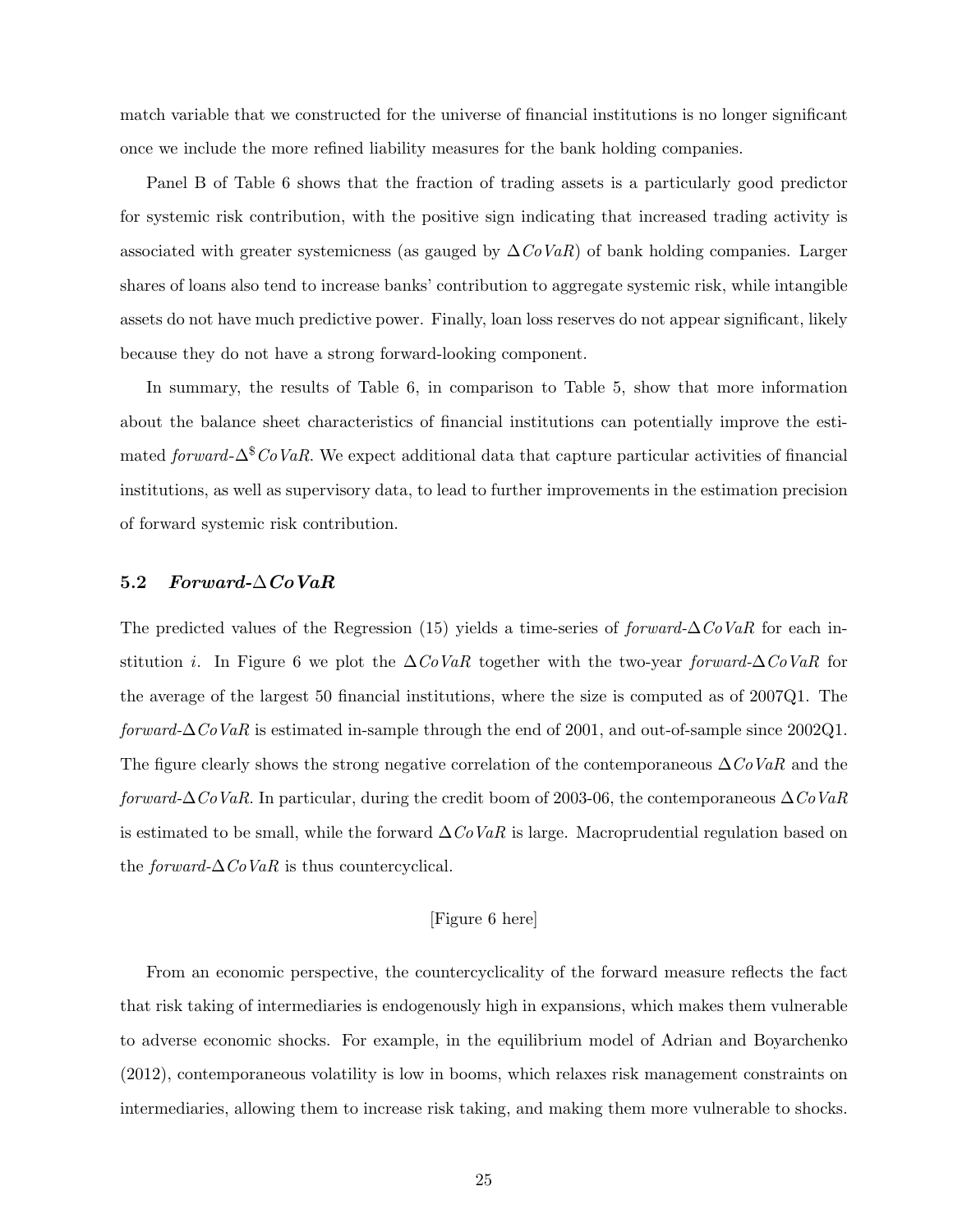Similarly, in Brunnermeier and Sannikov (2014), credit booms foreshadow episodes of increased financial fragility.

### 5.3 Cross-Sectional Predictive Power of Forward- $\triangle CoVaR$

Next, we test the extent to which the *forward-*∆CoVaR<sup>i</sup> predicts realized  $\Delta$ CoVaR<sup>i</sup> across institutions during the financial crisis. To do so, we calculate forward- $\Delta CoVaR<sup>i</sup>$  for each firm up to 2006Q4. We also calculate the crisis  $\Delta CoVaR^i$  for each firm for the 2007Q2-2009Q2 period. In order to show the out-of-sample forecasting performance of  $forward$ - $\Delta CoVaR<sup>i</sup>$ , regress the crisis- $\Delta CoVaR_{95}^i$  (computed for 2007Q1 -2008Q4) on the *forward-* $\Delta CoVaR_{95}^i$  (as of 2006Q4). We report the 95% level, though we found that the 99% gives very similar results.

### [Table 7 here]

Table 7 shows that the two year ahead forward- $\Delta CoVaR$  as of the end of 2006Q4 was able to explain over one third of the cross sectional variation of realized  $\Delta CoVaR$  during the crisis. The one year ahead forecast of 2008Q4 using data as of 2007Q4 only predicts one fifth of the cross sectional dispersion, while the one quarter ahead forecast for 2008Q4 as of 2008Q3 predicts over three quarters of the cross section of systemic risk. The last two columns of Table 7 also show the one year and one quarter ahead forecasts of realized  $\Delta CoVaR$  as of 2006Q4. We view these findings as very strong ones, indicating that the systemic risk measures have significant forecasting power for the cross section of realized systemic risk.

### 6 Conclusion

During financial crises or periods of financial intermediary distress, tail events tend to spill across financial institutions. Such spillovers are preceded by a risk-buildup phase. Both elements are important contributors to financial system risk.  $\Delta CoVaR$  is a parsimonious measure of systemic risk contribution that complements measures designed for individual financial institutions.  $\Delta \text{CoVaR}$ broadens risk measurement to allow a macroprudential perspective. The forward- $\Delta CoVaR$  is a forward-looking measure of systemic risk contribution. It is constructed by projecting  $\Delta \text{CoVaR}$  on lagged firm characteristics such as size, leverage, maturity mismatch, and industry dummies. This forward-looking measure can potentially be used in macroprudential policy applications.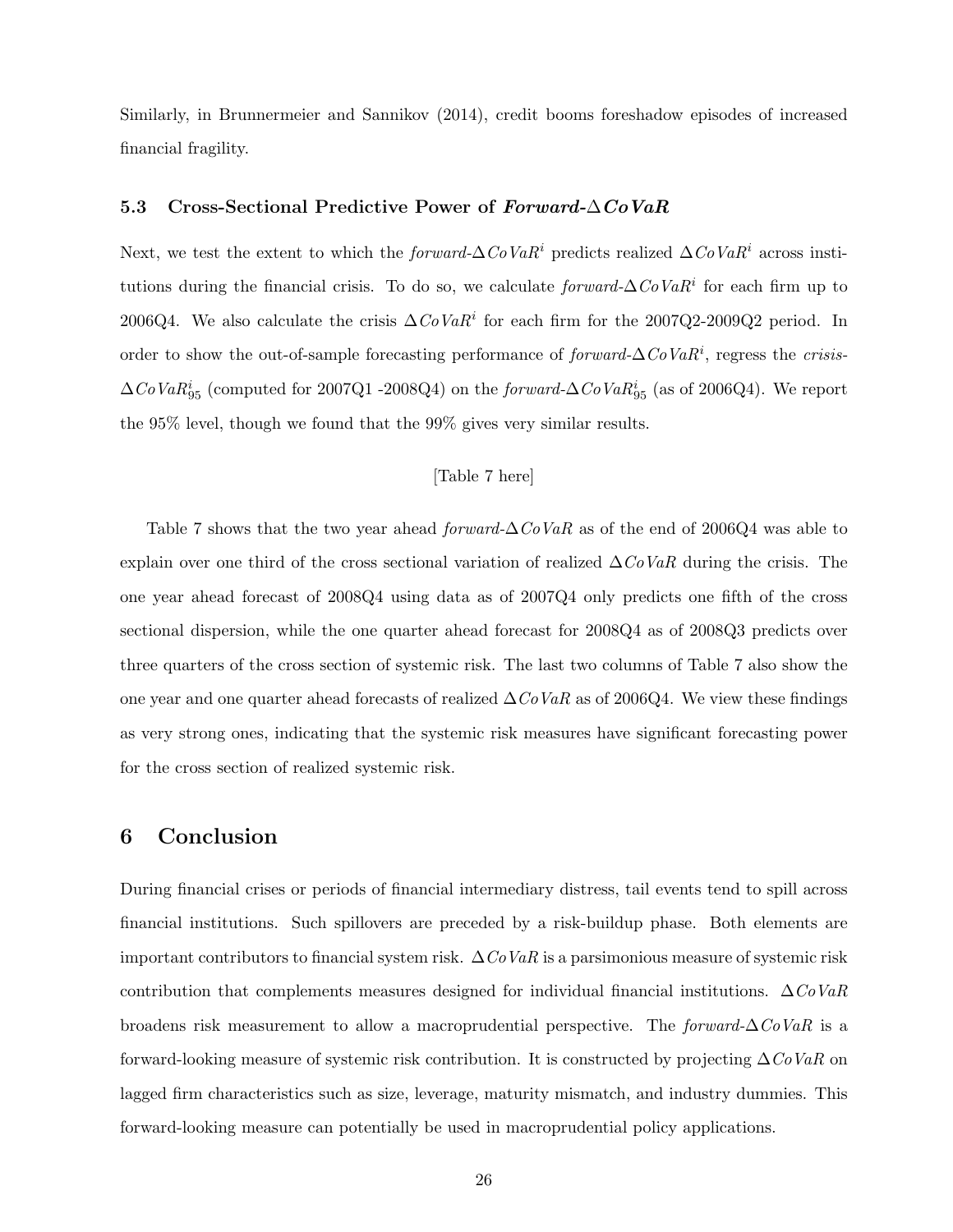### References

- Acharya, V. (2009): "A Theory of Systemic Risk and Design of Prudential Bank Regulation," Journal of Financial Stability, 5(3), 224 – 255.
- Acharya, V., R. Engle, and M. Richardson (2012): "Capital shortfall: A new approach to ranking and regulating systemic risks," The American Economic Review, 102(3), 59–64.
- Acharya, V., L. Pedersen, T. Philippon, and M. Richardson (2010): "Measuring Systemic Risk," NYU Working Paper.
- ADAMS, Z., R. FÜSS, AND R. GROPP (2010): "Modeling Spillover Effects Among Financial Institutions: A State-Dependent Sensitivity Value-at-Risk (SDSVaR) Approach," EBS Working Paper.
- Adrian, T., and N. Boyarchenko (2012): "Intermediary Leverage Cycles and Financial Stability," FRB of New York Staff Report, (567).
- Adrian, T., E. Etula, and T. Muir (2010): "Financial Intermediaries and the Cross-Section of Asset Returns," *Journal of Finance*, forthcoming.
- ADRIAN, T., AND H. SHIN (2010a): "The Changing Nature of Financial Intermediation and the Financial Crisis of 2007-2009," Annual Review of Economics, (2), 603–618.
- ADRIAN, T., AND H. S. SHIN (2010b): "Liquidity and Leverage," Journal of Financial Intermediation, 19(3), 418–437.
- ALLEN, F., A. BABUS, AND E. CARLETTI (2010): "Financial Connections and Systemic Risk," European Banking Center Discussion Paper.
- BASSETT, G. W., AND R. KOENKER (1978): "Asymptotic Theory of Least Absolute Error Regression," Journal of the American Statistical Association, 73(363), 618–622.
- BCBS (2013): "Global systemically important banks: updated assessment methodology and the higher loss absorbency requirement," Bank for International Settlements Framework Text.
- BERNARDI, M., G. GAYRAUD, AND L. PETRELLA  $(2013)$ : "Bayesian inference for CoVaR,"  $arXiv$ preprint arXiv:1306.2834.
- BERNARDI, M., A. MARUOTTI, AND L. PETRELLA (2013): "Multivariate Markov-Switching models and tail risk interdependence," arXiv preprint arXiv:1312.6407.
- BHATTACHARYA, S., AND D. GALE (1987): "Preference Shocks, Liquidity and Central Bank Policy," in New Approaches to Monetary Economics, ed. by W. A. Barnett, and K. J. Singleton. Cambridge University Press, Cambridge, UK.
- Billio, M., M. Getmansky, A. Lo, and L. Pelizzon (2010): "Measuring Systemic Risk in the Finance and Insurance Sectors," MIT Working Paper.
- Bodie, Z., D. Gray, and R. Merton (2007): "New Framework for Measuring and Managing Macrofinancial Risk and Financial Stability," NBER Working Paper.
- BORIO, C. (2004): "Market Distress and Vanishing Liquidity: Anatomy and Policy Options," BIS Working Paper 158.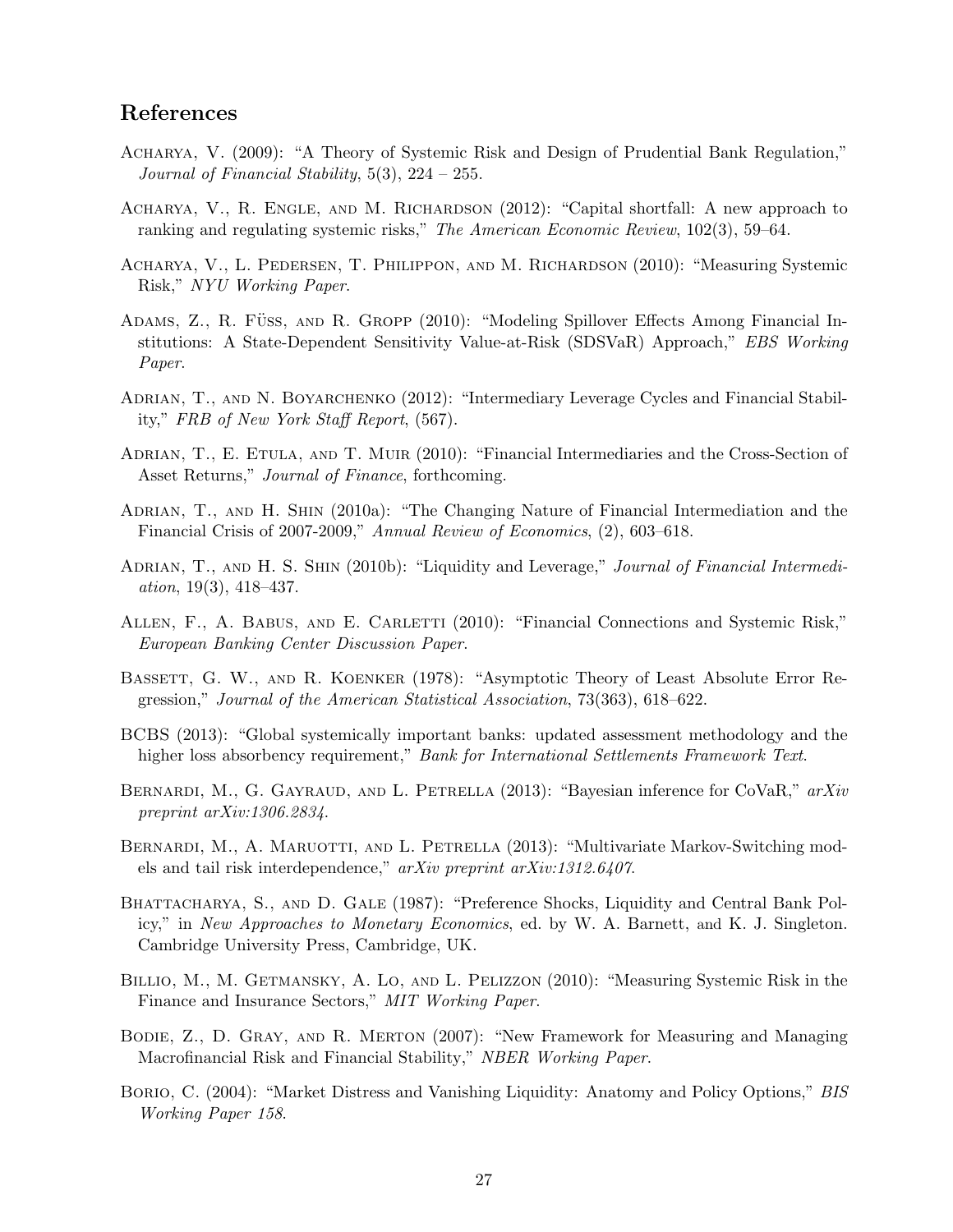- BRADY, N. F. (1988): "Report of the Presidential Task Force on Market Mechanisms," U.S. Government Printing Office.
- BROWNLEES, C., AND R. ENGLE (2010): "Volatility, Correlation and Tails for Systemic Risk Measurement," NYU Working Paper.
- BRUNNERMEIER, M. K. (2009): "Deciphering the Liquidity and Credit Crunch 2007-08," Journal of Economic Perspectives, 23(1), 77–100.
- BRUNNERMEIER, M. K., AND L. H. PEDERSEN (2009): "Market Liquidity and Funding Liquidity," Review of Financial Studies, 22, 2201–2238.
- BRUNNERMEIER, M. K., AND Y. SANNIKOV (2014): "A Macroeconomic Model with a Financial Sector," American Economic Review, 104(2), 379–421.
- Caballero, R., and A. Krishnamurthy (2004): "Smoothing Sudden Stops," Journal of Economic Theory, 119(1), 104–127.
- Cao, Z. (2013): "Multi-CoVaR and Shapley Value: A Systemic Risk Measure," Bank of France Working Paper.
- CASTRO, C., AND S. FERRARI (2014): "Measuring and testing for the systemically important financial institutions," Journal of Empirical Finance, 25, 1–14.
- CHERNOZHUKOV, V. (2005): "Extremal Quantile Regression," Annals of Statistics, pp. 806–839.
- Chernozhukov, V., and S. Du (2008): "Extremal Quantiles and Value-at-Risk," The New Palgrave Dictionary of Economics, Second Edition(1), 271–292.
- Chernozhukov, V., and L. Umantsev (2001): "Conditional Value-at-Risk: Aspects of Modeling and Estimation," Empirical Economics, 26(1), 271–292.
- CHRISTOFFERSEN, P. (1998): "Evaluating Interval Forecasts," International Economic Review, 39(4), 841–862.
- CLAESSENS, S., AND K. FORBES (2001): International Financial Contagion. Springer: New York.
- DANIELSSON, J., AND C. G. DE VRIES (2000): "Value-at-Risk and Extreme Returns," Annales d'Economie et de Statistique, 60, 239–270.
- Engle, R. F., and S. Manganelli (2004): "CAViaR: Conditional Autoregressive Value at Risk by Regression Quantiles," Journal of Business and Economic Statistics, 23(4).
- ESTRELLA, A. (2004): "The Cyclical Behavior of Optimal Bank Capital," Journal of Banking and Finance, 28(6), 1469–1498.
- Gauthier, C., A. Lehar, and M. Souissi (2012): "Macroprudential capital requirements and systemic risk," journal of Financial Intermediation, 21(4), 594–618.
- Geanakoplos, J., and H. Polemarchakis (1986): "Existence, Regularity, and Constrained Suboptimality of Competitive Allocation When the Market is Incomplete," in Uncertainty, Information and Communication, Essays in Honor of Kenneth J. Arrow, vol. 3.
- GIGLIO, S. (2011): "Credit Default Swap Spreads and Systemic Financial Risk," working paper, Harvard University.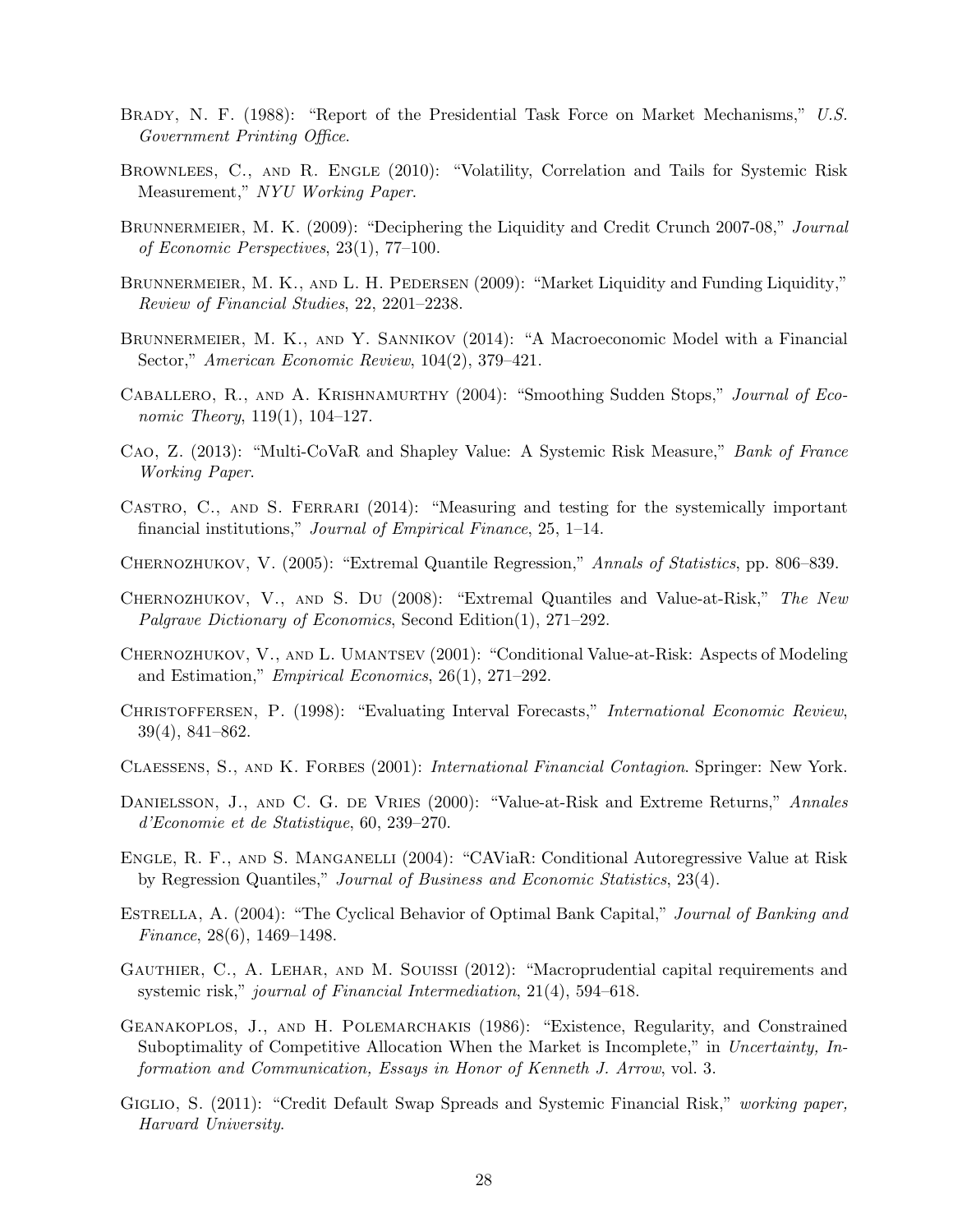- GIRARDI, G., AND A. TOLGA ERGÜN (2013): "Systemic risk measurement: Multivariate GARCH estimation of CoVaR," Journal of Banking & Finance, 37(8), 3169–3180.
- GOODHART, C. (1975): "Problems of Monetary Management: the UK Experience," *Papers in* Monetary Economics, I.
- GORDY, M., AND B. HOWELLS (2006): "Procyclicality in Basel II: Can we treat the disease without killing the patient?," Journal of Financial Intermediation, 15, 395–417.
- GORTON, G., AND A. METRICK (2010): "Haircuts," NBER Working Paper 15273.
- GRAY, D., R. MERTON, AND Z. BODIE (2007): "Contingent Claims Approach to Measuring and Managing Sovereign Credit Risk," Journal of Investment Management, 5(4), 5–28.
- Hartmann, P., S. Straetmans, and C. G. de Vries (2004): "Asset Market Linkages in Crisis Periods," Review of Economics and Statistics, 86(1), 313–326.
- Huang, X., H. Zhou, and H. Zhu (2010): "Measuring Systemic Risk Contributions," BIS Working Paper.
- JORION, P. (2006): "Value at Risk," McGraw-Hill, 3rd edn.
- KASHYAP, A. A., AND J. STEIN (2004): "Cyclical Implications of the Basel II Capital Standards," Federal Reserve Bank of Chicago Economic Perspectives, 28(1).
- KOENKER, R. (2005): *Quantile Regression*. Cambridge University Press: Cambridge, UK.
- KOENKER, R., AND G. W. BASSETT (1978): "Regression Quantiles," *Econometrica*, 46(1), 33–50.
- KORINEK, A. (2010): "Systemic Risk-taking: Amplification Effects, Externalities and Regulatory Responses," University of Maryland Working Paper.
- Kupiec, P. (2002): "Stress-testing in a Value at Risk Framework," Risk Management: Value at Risk and Beyond.
- LEHAR, A. (2005): "Measuring systemic risk: A risk management approach," Journal of Banking and Finance, 29(10), 2577–2603.
- Lorenzoni, G. (2008): "Inefficient Credit Booms," Review of Economic Studies, 75(3), 809–833.
- Mainik, G., and E. Schaanning (2012): "On dependence consistency of CoVaR and some other systemic risk measures," arXiv preprint arXiv:1207.3464.
- Manganelli, S., T.-H. Kim, and H. White (2011): "VAR for VaR: Measuring Systemic Risk Using Multivariate Regression Quantiles," unpublished working paper, ECB.
- Oh, D. H., and A. J. Patton (2013): "Time-varying systemic risk: Evidence from a dynamic copula model of cds spreads," Duke University Working Paper.
- RUBIN, R. E., A. GREENSPAN, A. LEVITT, AND B. BORN (1999): "Hedge Funds, Leverage, and the Lessons of Long-Term Capital Management," Report of The President's Working Group on Financial Markets.
- SEGOVIANO, M., AND C. GOODHART (2009): "Banking Stability Measures," Financial Markets Group Working Paper, London School of Economics and Political Science.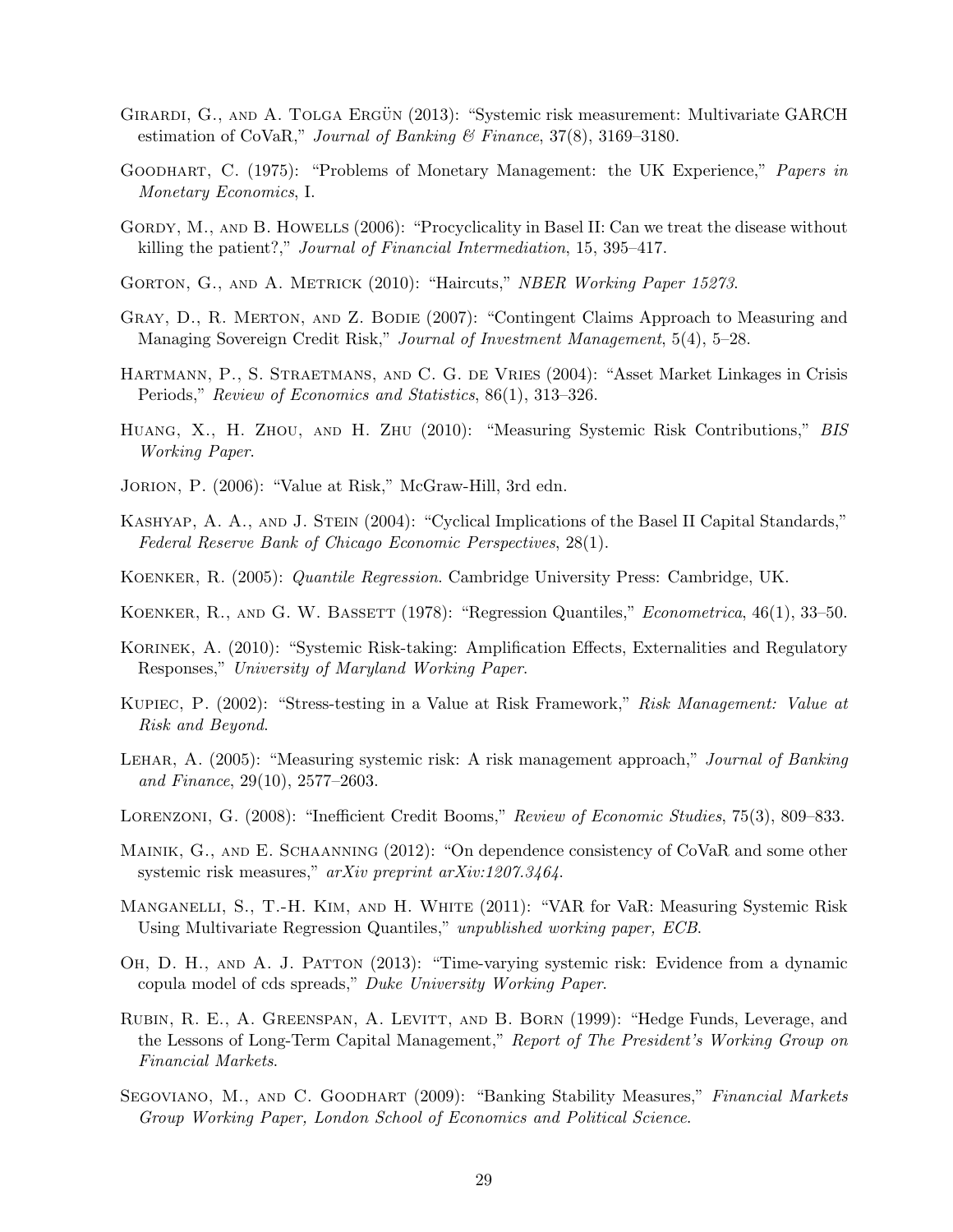- STEIN, J. (2009): "Presidential Address: Sophisticated Investors and Market Efficiency," The Journal of Finance, 64(4), 1517–1548.
- STIGLITZ, J. (1982): "The Inefficiency of Stock Market Equilibrium," Review of Economic Studies, 49, 241–261.
- Wong, A., and T. Fong (2010): "An Analysis of the Interconnectivity among the Asia-Pacific Economies," Hong Kong Monetary Authority Working Paper.

# Appendices

### A CoVaR Estimation via Quantile Regressions

This appendix explains how to use quantile regressions to estimate  $VaR$  and  $CoVaR$ . As discussed in footnote 5, the model considered here is a special case of the stylized financial system analyzed in Section 3, with particularly simple expressions for  $\mu^{j}(\cdot)$ ,  $\sigma^{ji}(\cdot)$  and  $\sigma^{jj}(\cdot)$ . Specifically, we assume that losses  $X_t^i$  have the following linear factor structure

$$
X_{t+1}^j = \phi_0 + M_t \phi_1 + X_{t+1}^i \phi_2 + (\phi_3 + M_t \phi_4) \Delta Z_{t+1}^j,
$$
\n(17)

where  $M_t$  is a vector of state variables. The error term  $\Delta Z_{t+1}^j$  is assumed to be i.i.d. with zero mean and unit variance, and  $E\left[\Delta Z_{t+1}^j | M_t, X_{t+1}^i\right] = 0$ . The conditional expected return  $\mu^j\left[X_{t+1}^j|M_t,X_{t+1}^i\right] = \phi_0 + M_t\phi_1 + X_{t+1}^i\phi_2$  depends on the set of state variables  $M_t$  and on  $X_{t+1}^i$ , and the conditional volatility  $\sigma_t^{jj}$  $\begin{bmatrix} jj \ i \end{bmatrix} \begin{bmatrix} X^j_{t+1} \ M_t, X^i_{t+1} \end{bmatrix} = (\phi_3 + M_t \phi_4)$  is a direct function of the state variables  $M_t$ .<sup>12</sup> The coefficients  $\phi_0$ ,  $\phi_1$ , and  $\phi_2$  could be estimated consistently via OLS of  $X_{t+1}^i$  on  $M_t$  and  $X_{t+1}^i$ . The predicted value of such an OLS regression would be the mean of  $X_{t+1}^j$  conditional on  $M_t$  and  $X_{t+1}^i$ . In order to compute the VaR and CoVaR from OLS regressions, one would have to also estimate  $\phi_3$ ,  $\phi_4$ , and  $\phi_5$ , and then make distributional assumptions about  $\Delta Z_{t+1}^j$ .<sup>13</sup> The quantile regressions incorporate estimates of the conditional mean and the conditional volatility to produce conditional quantiles, without the distributional assumptions that would be needed for estimation via OLS.

Instead of using OLS regressions, we use quantile regressions to estimate model (17) for different percentiles. We denote the cumulative distribution function (cdf) of  $\Delta Z^j$  by  $F_{\Delta Z^j}(\cdot)$ , and its inverse cdf by  $F_{\Delta Z}^{-1}(q)$  for the q%-quantile. It follows immediately that the inverse cdf of  $X_{t+1}^{j}$  is

$$
F_{X_{t+1}^j}^{-1}(q|M_t, X_{t+1}^i) = \alpha_q + M_t \gamma_q + X_{t+1}^i \beta_q,
$$
\n(18)

where  $\alpha_q = \phi_0 + \phi_3 F_{\Delta Z^j}^{-1}(q)$ ,  $\gamma_q = \phi_1 + \phi_4 F_{\Delta Z^j}^{-1}(q)$ , and  $\beta_q = \phi_2$  for quantiles  $q \in (0, 100)$ . We call

<sup>&</sup>lt;sup>12</sup> Alternatively,  $X_{t+1}^i$  could have also been introduced as a direct determinant of the volatility. The model would then just be  $X_{t+1}^j = \phi_0 + M_t \phi_1 + X_{t+1}^i \phi_2 + (\phi_3 + M_t \phi_4 + X_{t+1}^i \phi_5) \Delta Z_{t+1}^j$ .

<sup>&</sup>lt;sup>13</sup>The model (17) could alternatively be estimated via maximum likelihood if distributional assumptions about  $\Delta Z$ are made.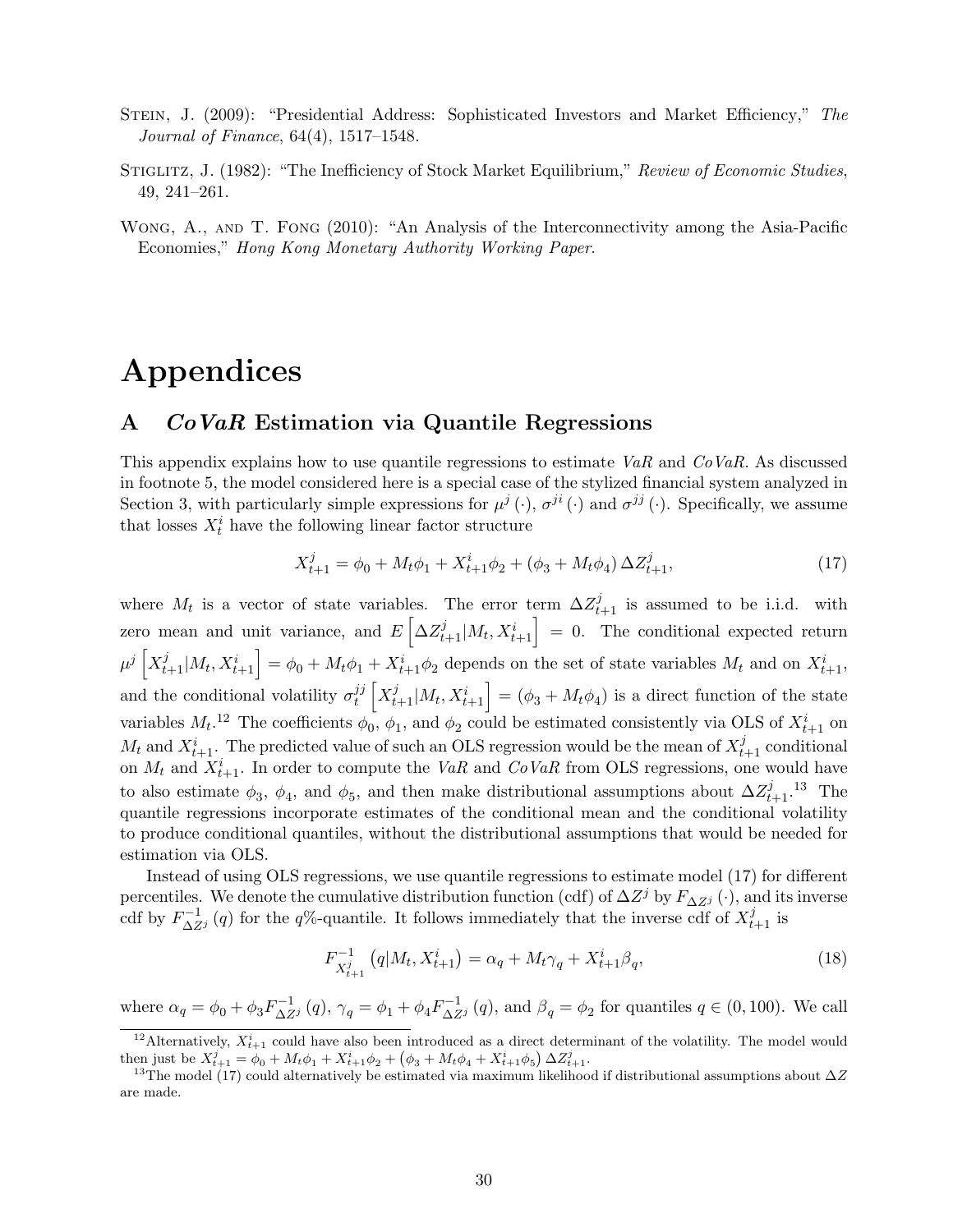$F^{-1}_{\mathbf{v}i}$  $X_{t+1}^j$  $(q|M_t, X_{t+1}^i)$  the conditional quantile function. From the definition of VaR, we obtain

$$
VaR_{q,t+1}^j = \inf_{VaR_{q,t+1}^j} \left\{ \Pr\left(X_{t+1}^j | \{M_t, X_{t+1}^i\} \leq VaR_{q,t+1}^j\right) \geq q\% \right\} = F_{X_{t+1}^j}^{-1} (q|M_t, X_{t+1}^i).
$$

The conditional quantile function  $F_{vi}^{-1}$  $X_{t+1}^j$  $(q|M_t, X_{t+1}^i)$  is the  $VaR_{q,t+1}^j$  conditional on  $M_t$  and  $X_{t+1}^i$ . By conditioning on  $X_{t+1}^i = VaR_{q,t+1}^i$ , we obtain the  $CoVaR_{q,t+1}^{j|i}$  from the quantile function:

$$
CoVaR_{q,t+1}^{j|i} = \inf_{VaR_{q,t+1}^j} \left\{ \Pr\left(X_{t+1} | \{M_t, X_{t+1}^i = VaR_{q,t+1}^i\} \le VaR_{q,t+1}^j \right) \ge q\% \right\}
$$
  
=  $F_{X_{t+1}^j}^{-1} (q|M_t, X_{t+1}^i = VaR_{q,t+1}^i)$ . (19)

We estimate the quantile function as the predicted value of the  $q\%$ -quantile regression of  $X_{t+1}^i$  on  $M_t$  and  $X_{t+1}^j$  by solving

$$
\min_{\alpha_q, \beta_q, \gamma_q} \sum_t \left\{ \begin{array}{c} q\% \left| X_{t+1}^j - \alpha_q - M_t \beta_q - X_{t+1}^i \gamma_q \right| & \text{if } \left( X_{t+1}^j - \alpha_q - M_t \beta_q - X_{t+1}^i \gamma_q \right) \ge 0 \\ (1 - q\%) \left| X_{t+1}^j - \alpha_q - M_t \beta_q - X_{t+1}^i \gamma_q \right| & \text{if } \left( X_{t+1}^j - \alpha_q - M_t \beta_q - X_{t+1}^i \gamma_q \right) < 0 \end{array} \right.
$$

.

Bassett and Koenker (1978) and Koenker and Bassett (1978) provide statistical properties of quantile regressions. Chernozhukov and Umantsev (2001) and Chernozhukov and Du (2008) discuss VaR applications of quantile regressions.

### B Robustness Checks

### B.1 GARCH  $\triangle CoVaR$

One potential shortcoming of the quantile estimation procedure described in Section 4 is that it models time varying moments only as a function of aggregate state variables. An alternative approach is to estimate bivariate  $GARCH$  models to obtain the time-varying covariance between institutions and the financial system. As a robustness check, we estimate  $\Delta C_{0}VaR$  using a bivariate diagonal GARCH model (DVECH) and find that this method produces estimates quite similar to the quantile regression method, leading us to the conclusion that the quantile regression framework is sufficiently flexible to estimate  $\Delta \textit{CoVaR}$ . We begin by outlining a simple Gaussian framework under which  $\Delta \dot{C}oVaR$  has a closed-form expression, and then present the estimation results. The Gaussian framework is a special case of the stylized financial system we develop in Section 3, with deterministic mean and covariance terms, and jointly normally distributed latent shock processes.

Gaussian Model Assume firm and system losses follow a bivariate normal distribution:

$$
\left(X_t^i, X_t^{system}\right) \sim N\left(\left(\begin{array}{c}0\\0\end{array}\right), \left(\begin{array}{cc}\left(\sigma_t^i\right)^2 & \rho_t^i \sigma_t^i \sigma_t^{system}\\ \rho_t^i \sigma_t^i \sigma_t^{system} & \left(\sigma_t^{system}\right)^2\end{array}\right)\right) \tag{20}
$$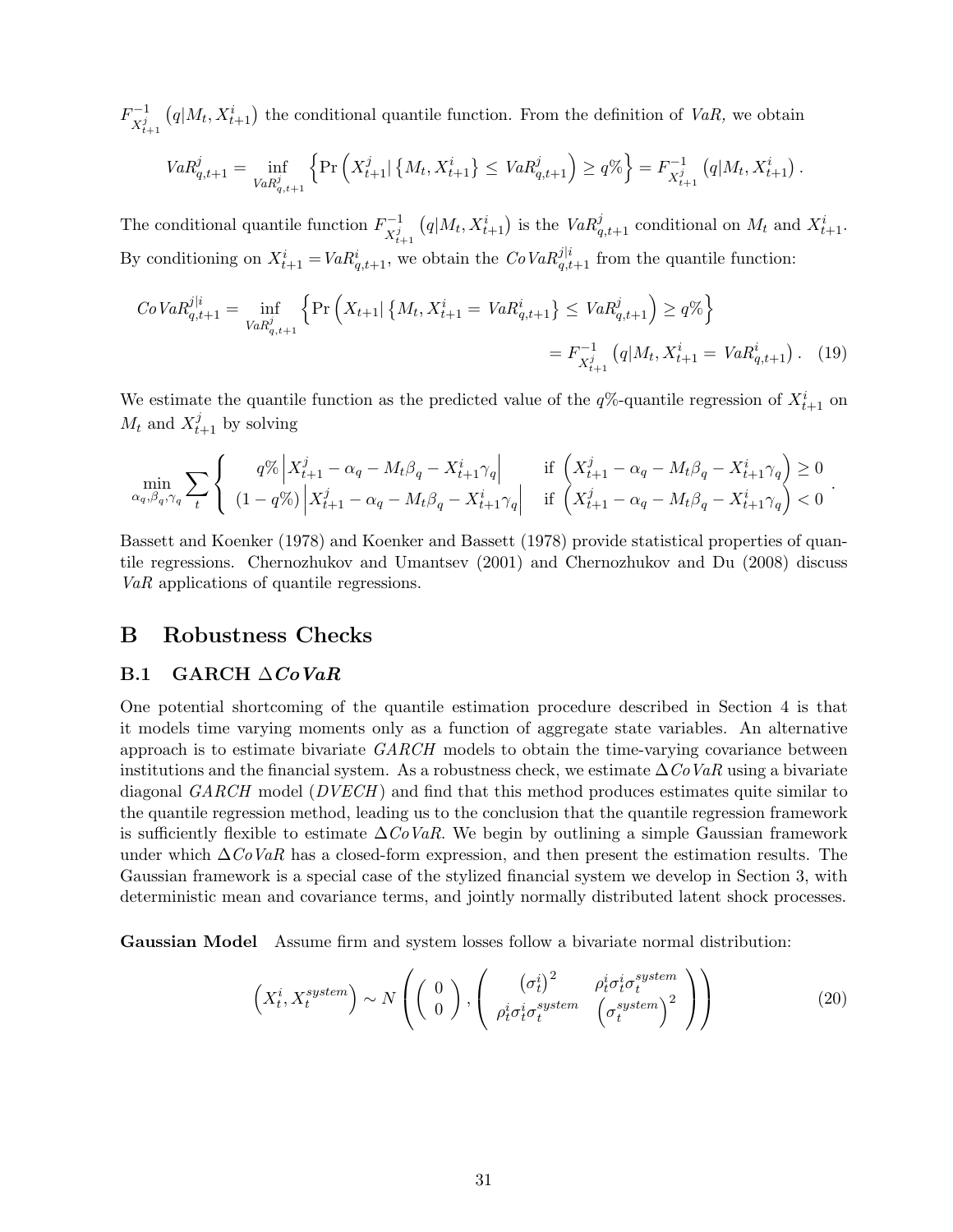By properties of the multivariate normal distribution, the distribution of system losses conditional on firm losses is also normally distributed:

$$
X_t^{system} | X_t^i \sim N\left(\frac{X_t^t \sigma_t^{system} \rho_t^i}{\sigma_t^i}, (1 - (\rho_t^i)^2) \left(\sigma_t^{system}\right)^2\right)
$$
 (21)

Using the definition of  $CoVaR^i_{q,t}$ 

$$
\Pr\left(X_t^{system}|X_t^i = VaR_{q,t}^i \leq CoVaR_{q,t}^i\right) = q\%,\tag{22}
$$

we find

$$
\Pr\left(\left[\frac{X_t^{system} - X_t^i \rho_t^i \sigma_t^{system} / \sigma_t^i}{\sigma_t^{system} \sqrt{1 - (\rho_t^i)^2}} \middle| X_t^i = VaR_{q,t}^i\right] \le \frac{CoVaR_{q,t}^i - X_t^i \rho_t \sigma_t^{system} / \sigma_t^i}{\sigma_t^{system} \sqrt{1 - (\rho_t^i)^2}}\right) = q\%. \tag{23}
$$

Note that  $\left[ \frac{X_t^{system} - X_t^i \rho_t^i \sigma_t^{system} / \sigma_t^i}{\min\left( \frac{X_t}{\sigma_t^i} \right)} \right]$  $\sigma_t^{system}\sqrt{1-{\left( \rho_t^i \right)}^2}$ 1  $\sim N(0, 1)$ . Also, the firm value-at-risk is given by  $VaR_{q,t}^{i} =$  $\Phi^{-1}(q\%) \sigma_t^i$ . Combining the two, and using the simple expression for VaR if losses are distributed as in Equation (21), we can write:

$$
CoVaR_{q,t}^{i} = \Phi^{-1}(q\%) \sigma_t^{system} \sqrt{1 - (\rho_t^i)^2} + \Phi^{-1}(q\%) \rho_t^i \sigma_t^{system}
$$
\n
$$
(24)
$$

Because  $\Phi^{-1}$  (50%) = 0, solving for  $\Delta \mathbb{C}$  ovaR gives:

$$
\Delta CoVaR_{q,t}^i = \Phi^{-1} (q\%) \rho_t^i \sigma_t^{system}
$$
\n(25)

In the Gaussian framework,  $\Delta C_0$  VaR is thus pinned down by three determinants: the correlation, the volatility of the financial system, and the Gaussian quantile. Cross-sectionally, the only ingredient that varies is the correlation of firms with the system, while over time, both the correlation and the system volatility are changing. While the time variation of  $\Delta C_0 VaR$  is a function of the state variables  $M_t$  from section 4.3 in the quantile regression approach, it is only a function of the time varying variances and covariances in the  $GARCH$  approach. Despite these very different computations, we will see that the resulting  $\Delta CoVaR$  estimates are—perhaps surprisingly—similar.

**Estimation** We estimate a bivariate diagonal vech  $GARCH(1,1)$  for each institution in our sample.<sup>14</sup> As a robustness check, we estimated the panel regressions of Section 5 on a matched sample of 1035 institutions which our GARCH estimates converged.

### [Table 8 here]

The results in Table 8 show the coefficients on size, leverage, maturity mismatch, and boom are qualitatively similar between the GARCH and quantile estimation methods. Hence the economic determinants of systemic risk contributions across firms does not appear to be dependent on the particular estimation method that is used to compute  $CoVaR$ . Figure 7 shows the GARCH and quantile estimates of  $\Delta \dot{C}oVaR$  for Citibank, Goldman Sachs, Metlife, and Wells Fargo showing close similarity across firms and over time.

<sup>&</sup>lt;sup>14</sup>We were able to get convergence of the Garch model for  $56\%$  of firms. We found that convergence of the models in our data is very sensitive to both missing values and extreme returns. Truncation of returns generally, but not consistently, resulted in an increase in the fraction of the models that converged.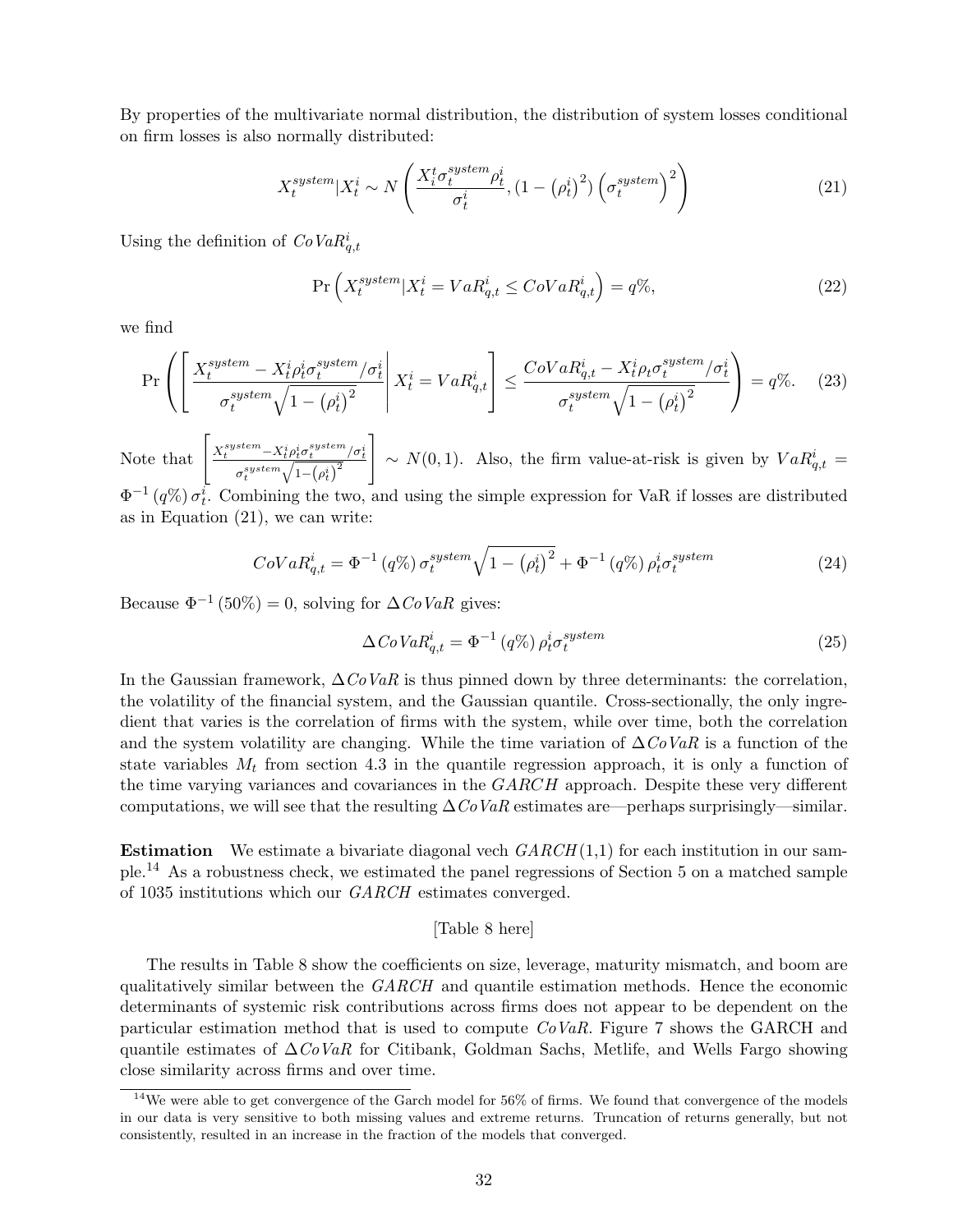### [Figure 7 here]

**Specification Tests** In order to compare the performance of quantile estimates and the GARCH model more formally, we perform the conditional specification tests for value at risk measures proposed by Christoffersen (1998). Table 10 shows the fraction of firms whose  $VaR$  estimates have correct conditional coverage, i.e. the fraction of firms for which the probability of losses that exceed the VaR is below the 95% or 99% values. The conditional coverage is computed via a likelihood ratio test whose alternative hypothesis is that the probability the VaR forecast is correct conditional on past observations and is equal to the specified probability. The table then presents the fraction of firms for which the null hypothesis is rejected.

### [Table 10 here]

Table 10 shows that *GARCH* estimates perform better for the 95th percentile, while the quantile estimates perform considerably better for the  $99^{th}$  percentile. For example, at the 5% level, the conditional coverage of the quantile model is .46 for the 99<sup>th</sup> percentile and .52 for the 95<sup>th</sup> percentile, while, for the GARCH model, the respective fractions are .20 and .70.

### B.2 Alternative Financial System Losses

The financial system loss variable  $X_t^{system}$  used in the paper is the weekly loss on the market equity of the financial system, as proxied by the universe of financial institutions. This measure is generated by taking average market equity losses, weighted by lagged market eqiuty. One concern with this methodology is that it might introduce a mechanical correlation between each institution and the financial system proportional to the relative size of the financial institution. We check to see if such a mechanical correlation is driving our results by reestimating institutions'  $\Delta \text{CoVaR}$ using system return variables formed from the value weighted returns of all other institutions in the sample, leaving out the institution for which  $\Delta \mathit{CoVaR}$  is being estimated.

#### [Table 9 here]

We find a very strong correlation across institutions, and across time, for the two different systemic risk contribution measures. In fact, even for the largest institutions we find a very strong correlation between the baseline system return variable and the modified system return, with correlation coefficients over 99%. Table 9 reports the *forward-*∆CoVaR regressions for the 95% level using both specifications. The coefficients under the two specifications are statistically indistinguishable, indicating that this mechanical correlation is not driving our results.

### C Data Description

### C.1 CRSP and COMPUSTAT Data

As discussed in the paper, we estimate  $\Delta \textit{CoVaR}$  for market equity losses of financial institutions. We start with daily equity data from CRSP for all financial institutions with two-digit COMPU-STAT SIC codes between 60 and 67 inclusive, indexed by PERMNO. Banks correspond to SIC codes 60, 61, and 6712; insurance companies correspond to SIC codes 63-64, real estate companies correspond to SIC codes 65-6, and broker-dealers are SIC code 67 (except for the bank holding companies, 6712). All other financial firms in our initial sample are placed in an "other"category. We manually adjust the COMPUSTAT SIC codes to account for the conversions of several large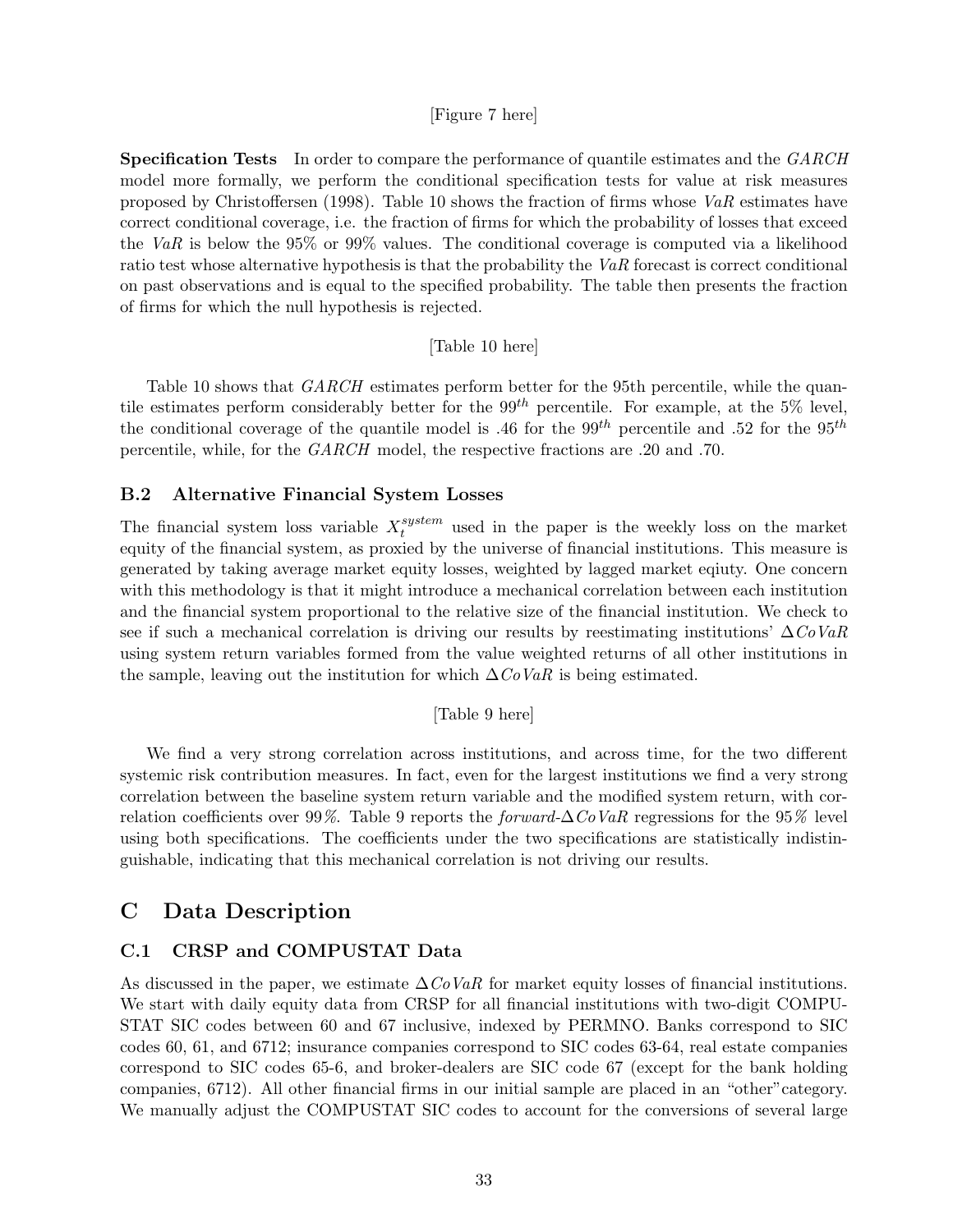institutions into bank holding companies in late 2008, but otherwise do not find time varying industry classifications. Following the asset pricing literature, we keep only ordinary common shares (which exclude certificates, ADRs, SBIS, REITs, etc.) and drop daily equity observations with missing or negative prices or missing returns. Our keeping only ordinary common shares excludes several large international institutions, such as Credit Suisse and Barclays, which are listed in the United States as American Depository Receipts.

The daily data are collapsed to a weekly frequency and merged with quarterly balance sheet data from the CRSP/COMPUSTAT quarterly dataset. The quarterly data are filtered to remove leverage and book-to-market ratios less than zero and greater than 100. We also apply 1% and 99% truncation to maturity mismatch.

Market equity and balance sheet data are adjusted for mergers and acquisitions using the CRSP daily dataset. We use a recursive algorithm to traverse the CRSP DELIST file to find the full acquisition history of all institutions in our sample. The history of acquired firms is collapsed into the history of their acquirers. For example, we account for the possibility that firm A was acquired by firm B, which was then acquired by firm C, etc. Our final panel therefore does not include any firms that we are able to identify as having been ultimately acquired by another firm in our universe. The final estimation sample is restricted to include firms with at least 260 weeks of nonmissing market equity returns. To construct the overall financial system portfolio (for  $j = system$ ), we simply compute the average market equity-valued returns of all financial institutions, weighted by the (lagged) market value of their equity.

### C.2 Bank Holding Company Y9-C Data

Balance sheet data from the FR Y-9C reports are incorporated into our panel data set using a mapping maintained by the Federal Reserve Bank of New York.<sup>15</sup> We are able to match data for 732 U.S. bank holding companies for a total of 40, 241 bank-quarter observations. The link is constructed by matching PERMCOs in the linking table to RSSD9001 in the Y9-C data. We then match to the last available PERMCO of each institution in our CRSP/COMPUSTAT sample. It is important to note that our main panel of CRSP and COMPUSTAT data are historically merger-adjusted, but the Y9-C data is not.

In the forecasting regressions of Table 6, these variables are expressed as a percentage of total book assets. All ratios are truncated at the 1% and 99% level across the panel. Detailed descriptions of the Y9-C variables listed above can be found in the Federal Reserve Board of Governors Micro Data Reference Manual.<sup>16</sup>

 $^{15}$ The mapping is available at  ${\tt http://www.ny.frb.org/research/banking_research/datasets.html.}$ 

 $\rm ^{16}http://www.federalreserve.gov/reportforms/mdrm$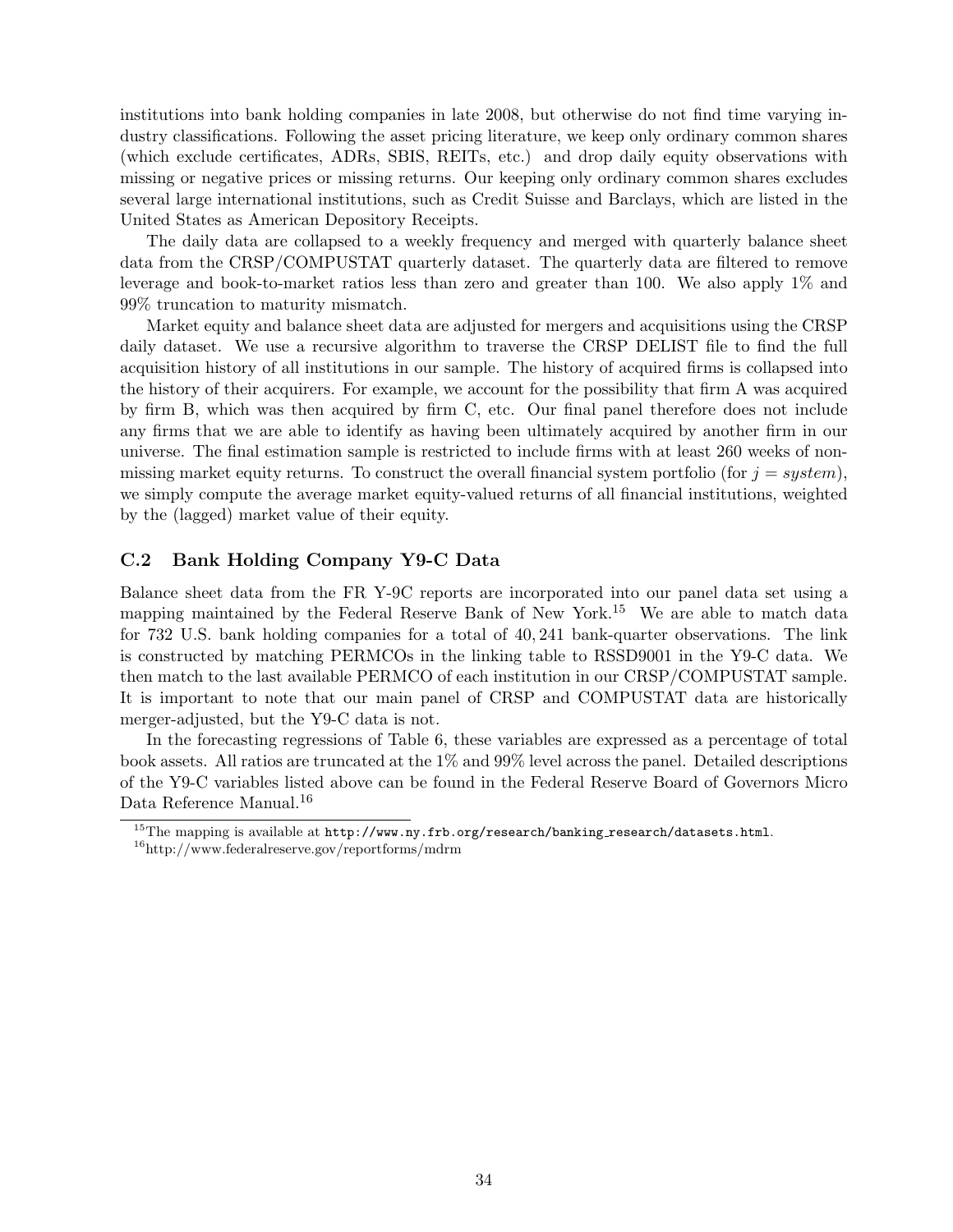|                                | Date Range          | FR Y-9C Series Name           |
|--------------------------------|---------------------|-------------------------------|
| Trading Assets                 | 1986:Q1-1994:Q4     | bhck2146                      |
|                                | $1995:Q1 - 2013:Q2$ | bhck3545                      |
| Loans Net Loan-Loss Reserves   | 1986:Q1-2013:Q2     | $bhc k2122-bhck3123$          |
| Loan-Loss Reserve              | $1986:Q1-2013:Q2$   | $bhc$ $k3123$                 |
| Intangible Assets              | 1986:Q1-1991:Q4     | $bhck3163+bhck3165$           |
|                                | 1992:Q1-2000:Q4     | bhck $3163 + \text{bhck}3164$ |
|                                |                     | $+bhck5506+bhck5507$          |
|                                | $2001:Q1 - 2013:Q2$ | $bhck3163+bhck0426$           |
| Interest-Bearing Core Deposits | 1986:Q1-2013:Q2     | $bhcb2210+bhc b3187+bhch6648$ |
|                                |                     | $+bhdma164+bhc b2389$         |
| Non-Interest-Bearing Deposits  | 1986:Q1-2013:Q2     | bhdm $6631 + b$ hfn $6631$    |
| Large Time Deposits            | 1986:Q1-2013:Q2     | bhcb2604                      |
| Demand Deposits                | 1986:Q1-2013:Q2     | bhcb2210                      |

# D List of Financial Institutions for Figure  $1^{17}$

Banks and Thrifts: Bank of America (BAC), Citigroup (C), JPMorgan Chase (JPM), Wachovia (WB), Wells Fargo (WFC)

Investment Banks: Bear Stearns (BSC), Goldman Sachs (GS), Lehman Brothers (LEH), Merrill Lynch (MER), Morgan Stanley (MS)

GSEs: Fannie Mae (FNM), Freddie Mac (FRE)

Insurance Companies: American International Group (AIG), Metlife (MET), Prudential (PRU)

<sup>17</sup>Industry classifications are as of 2006Q4.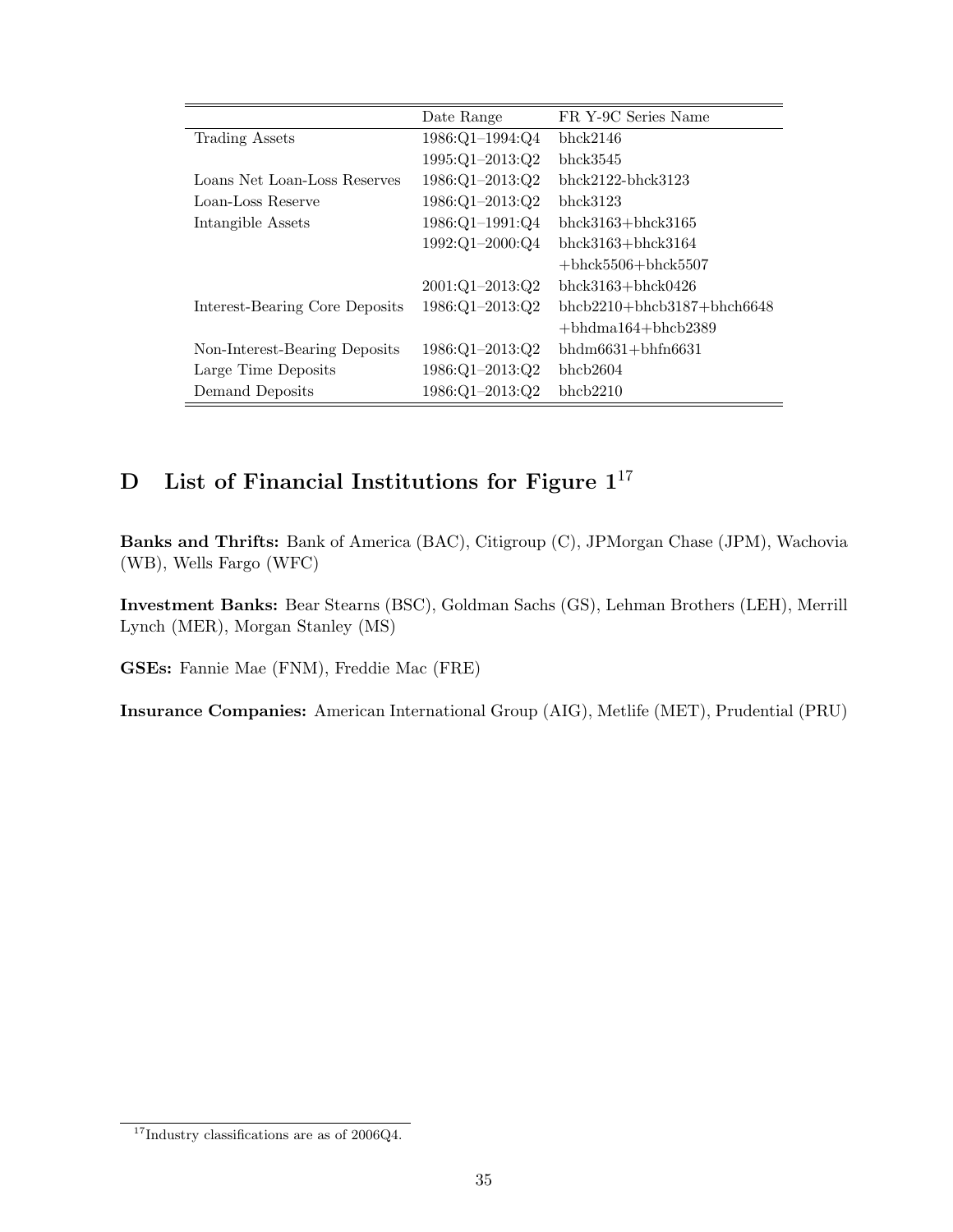

Figure 2: Cross-section of  $\Delta^{\%}$  CoVaR and VaR

The scatter plot shows the weak cross-sectional link between the time-series average of a portfolio's risk in isolation, measured by  $VaR_{95,t}^i$  (x-axis), and the time-series average of a portfolio's contribution to system risk, measured by  $\Delta CoVaR_{95,t}^i$  (y-axis). The  $VaR_{95,t}^i$  and  $\Delta CoVaR_{95,t}^i$  are in units of quarterly percent of total market equity loss rates.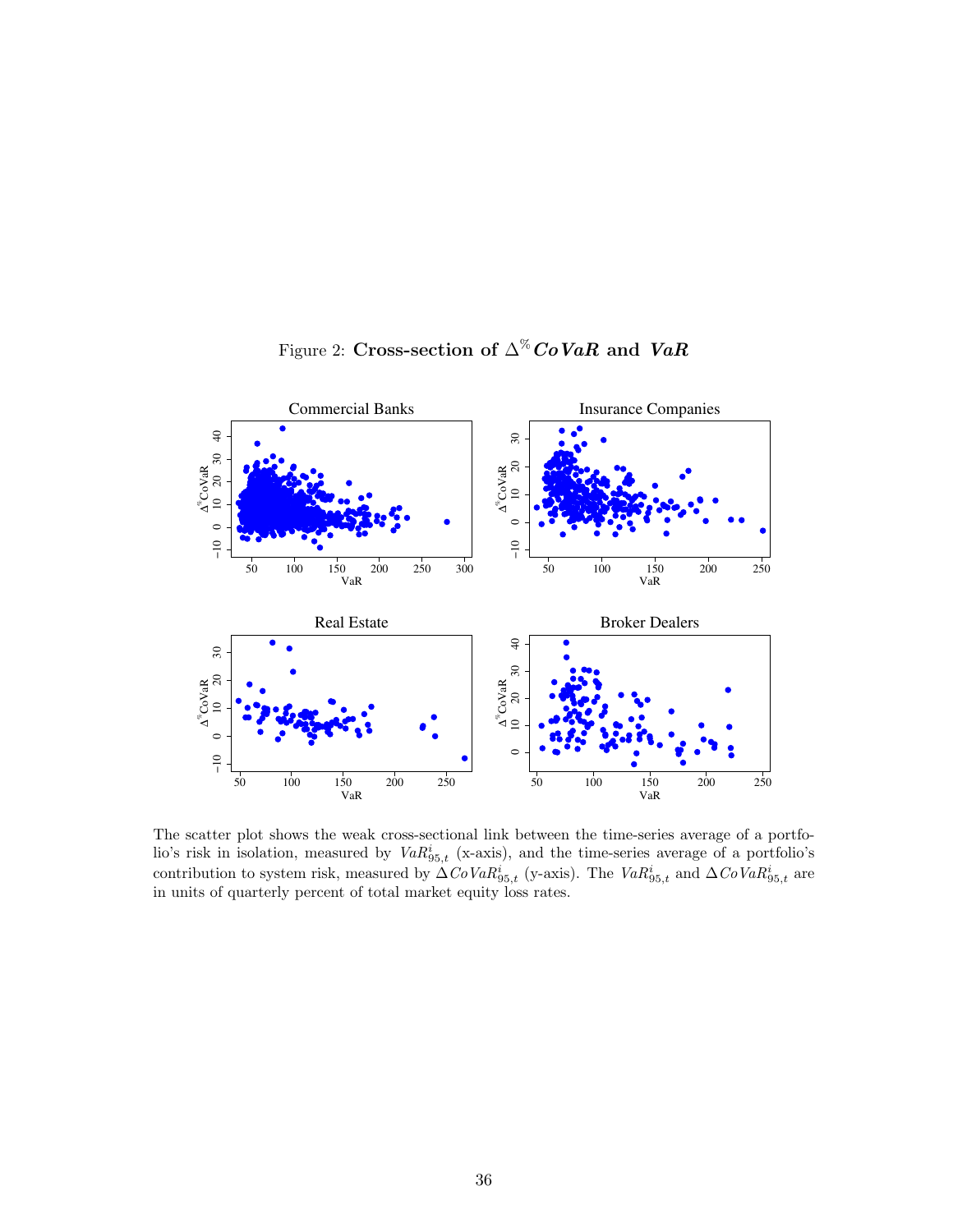

Figure 3: Time-series of ∆ CoVaR and VaR for Large Financial Institutions

This figure shows the market equity losses (blue), the  $VaR_{95,t}^{i}$  (gray), and the  $\Delta CoVaR_{95,t}^{i}$ (red) for a sample of the 50 largest financial institutions as of the beginning of 2007. The stress- $\Delta$ CoVa $R_{95,t}$  is also plotted. All variables are quarterly percent of market equity loss rates.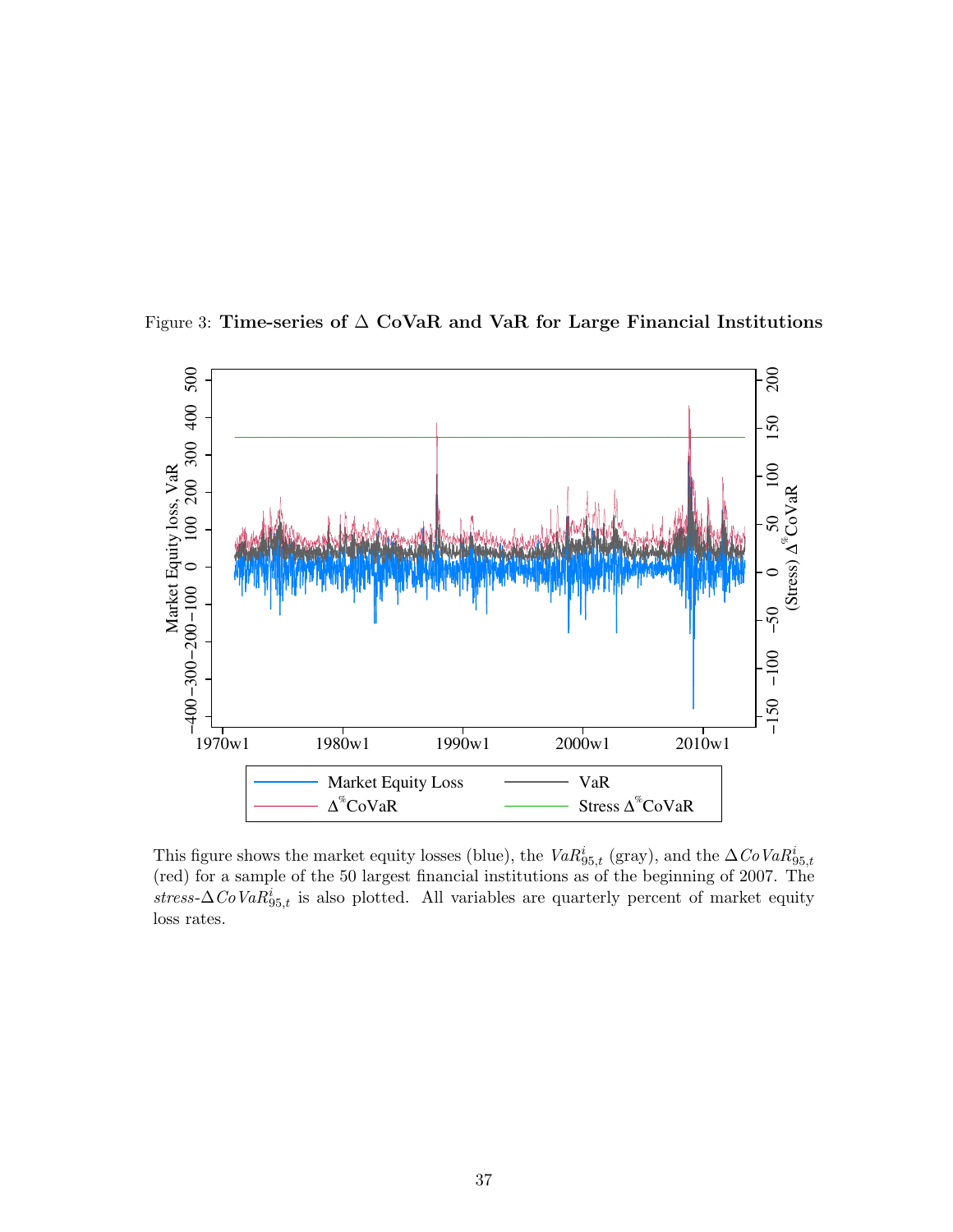

Figure 4: Time-series of  $\Delta$  CoVaR of four large Financial Institutions

This figure shows the time series of weekly  $\Delta^{\%} CoVaR^{i}_{95,t}$  estimated in sample (blue) and out of sample (red). All variables are quarterly percent of market equity loss rates. The first vertical line refers to the week of August 7, 2007, when BNP experienced funding shortages. The second vertical line corresponds to the week of March 15, 2008, when Bear Stearns was distressed. The third vertical line corresponds to the week of September 15, 2008, when Lehman Brothers filed for bankruptcy.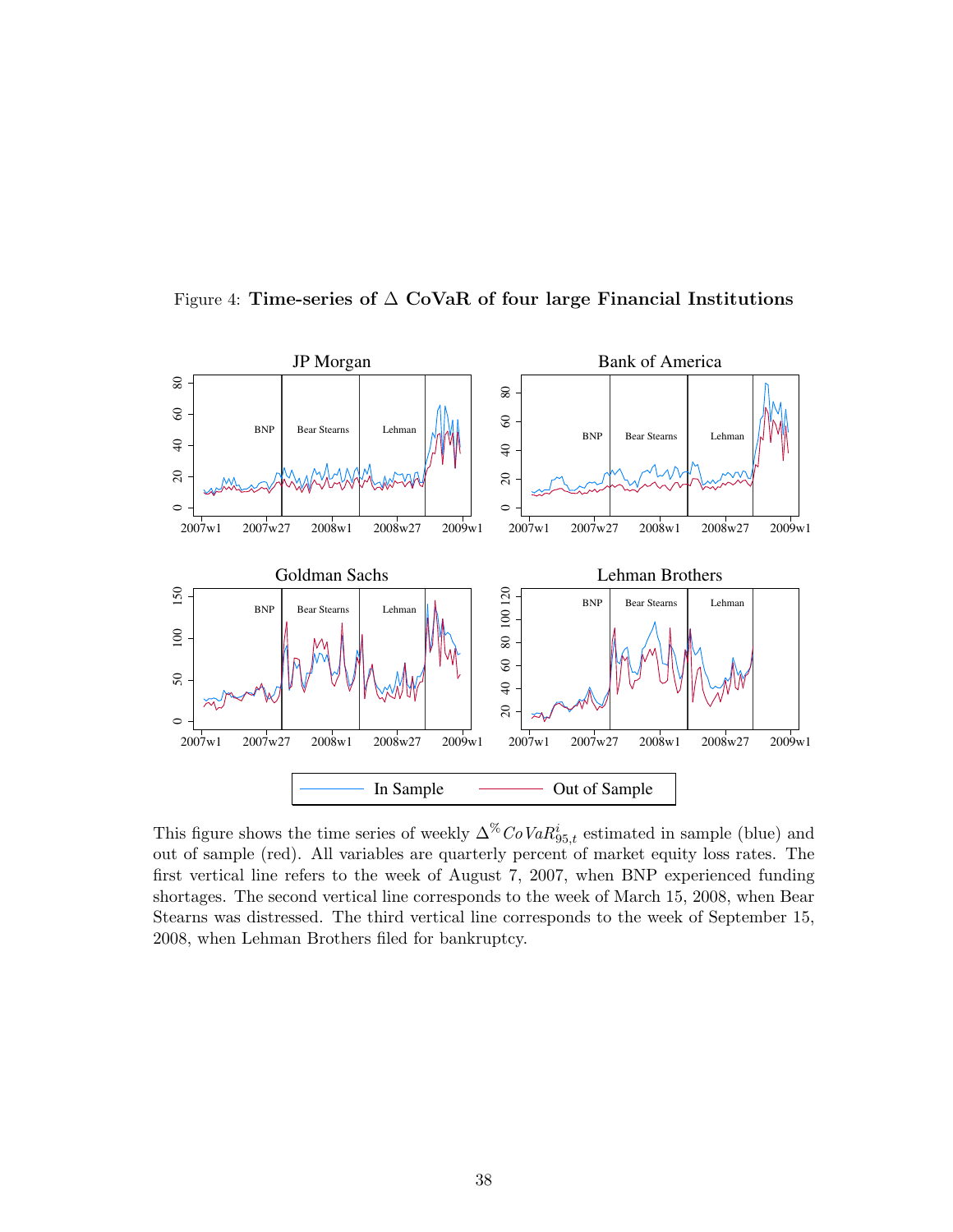Figure 5: Historical ∆ CoVaR



This figure shows the  $\Delta CoVaR_{95,t}^i$  for a portfolio of four firms estimated in two ways from weekly data, shown as average within quarters. The red line shows the estimated  $\Delta CoVaR_{95,t}^{i}$  since 1971, while the blue line shows the estimated  $\Delta CoVaR_{95,t}^{i}$  since 1926Q3. The  $\Delta$ CoVaRs are estimated with respect to the value-weighted CRSP market return. The risk measures are in percent quarterly equity losses.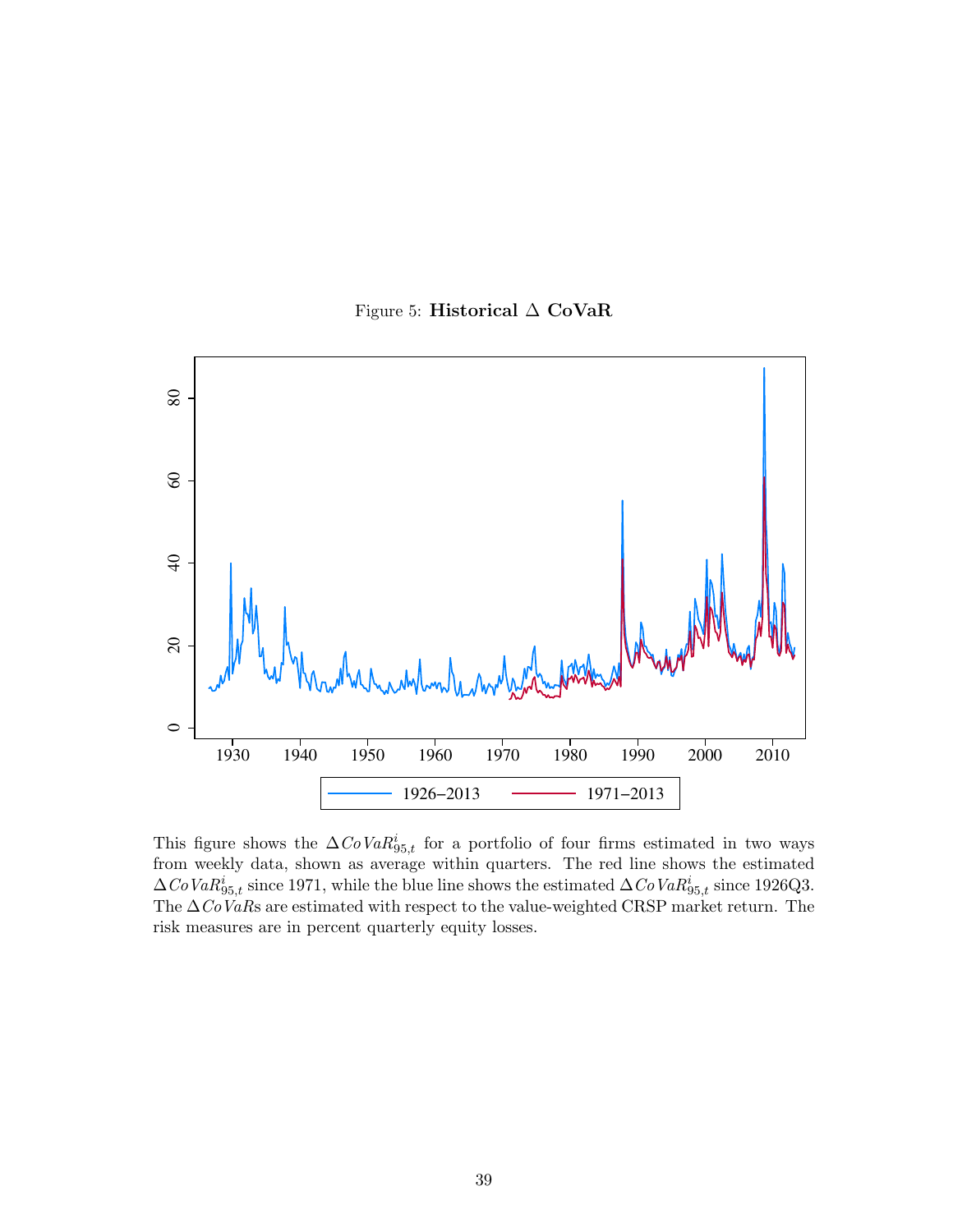

Figure 6: Countercyclicality of Forward- $\triangle CoVaR$ 

This figure shows average forward and contemporaneous  $\Delta C_{0}VaR^{i}_{95,t}$  estimated out-ofsample since 2002Q1 for the top 50 financial institutions, and in-sample prior to 2002. Forward- $\Delta$ CoVa $R_{95,t}$  is estimated as described in the main body of the text. The forward- $\Delta CoVaR_{95,t}^{i}$  at a given date uses the data available at that time to predict  $\Delta CoVaR_{95,t}^{i}$ two years in the future. All units are percent quarterly market equity losses.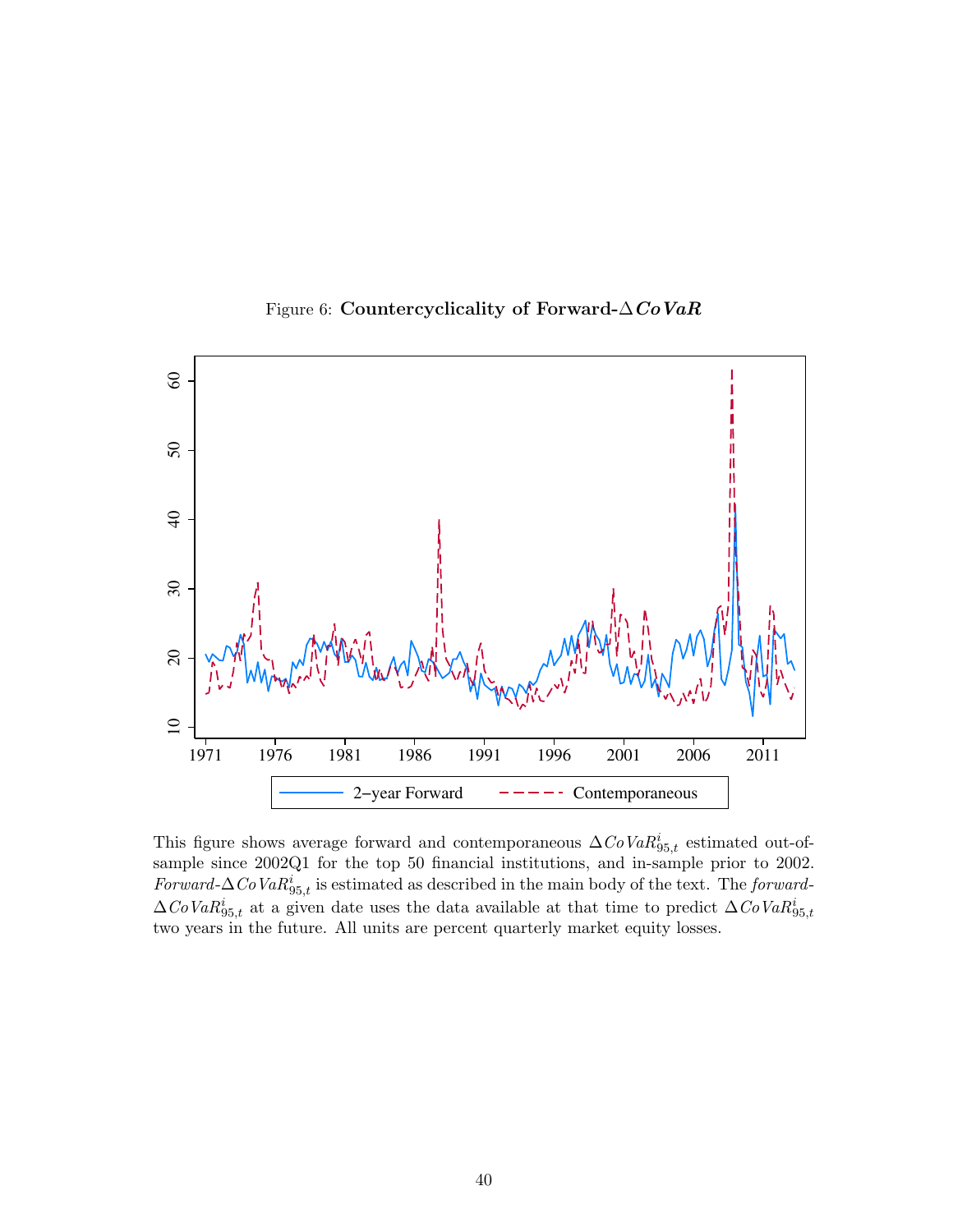

Figure 7:  $\Delta CoVaR$  via GARCH and Quantile Regressions

The plots show a comparison of  $\Delta C_0 VaR$  estimates using Quantile Regressions and using GARCH for four large financial firms.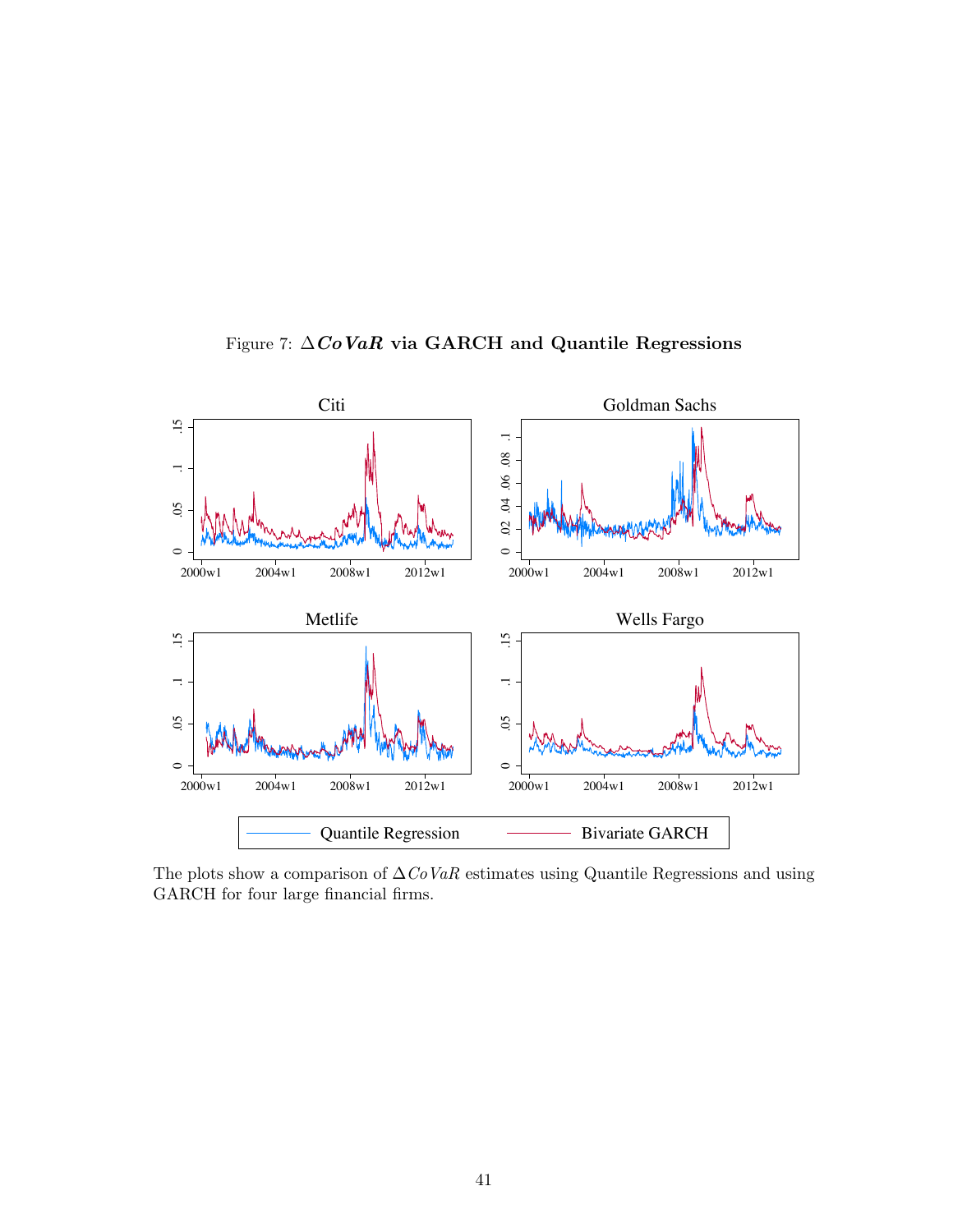Table 1: State Variable Summary Statistics. The spreads and spread changes are expressed in weekly basis points, and returns are in weekly percent.  $=$ 

|                           | Mean    | Std. Dev. | Skewness | Min      | Max   | 1\% Stress Level |
|---------------------------|---------|-----------|----------|----------|-------|------------------|
|                           |         |           |          |          |       |                  |
| Three month yield change  | $-0.22$ | 21.76     | $-0.68$  | $-182$   | 192   | $-8.89$          |
| Term spread change        | 0.09    | 19.11     | 0.16     | $-168$   | 146   | 5.83             |
| TED spread                | 103.98  | 91.09     | 1.86     | 6.34     | 591   | 138.59           |
| Credit spread change      | $-0.04$ | 8.41      | 0.80     | $-48$    | 60    | 7.61             |
| Market return             | 0.15    | 2.29      | $-0.23$  | $-15.35$ | 13.83 | $-7.41$          |
| Real estate excess return | $-0.03$ | 2.58      | 0.27     | $-14.49$ | 21.25 | $-3.01$          |
| Equity volatility         | 0.89    | 0.53      | 3.40     | 0.28     | 5.12  | 2.27             |
|                           |         |           |          |          |       |                  |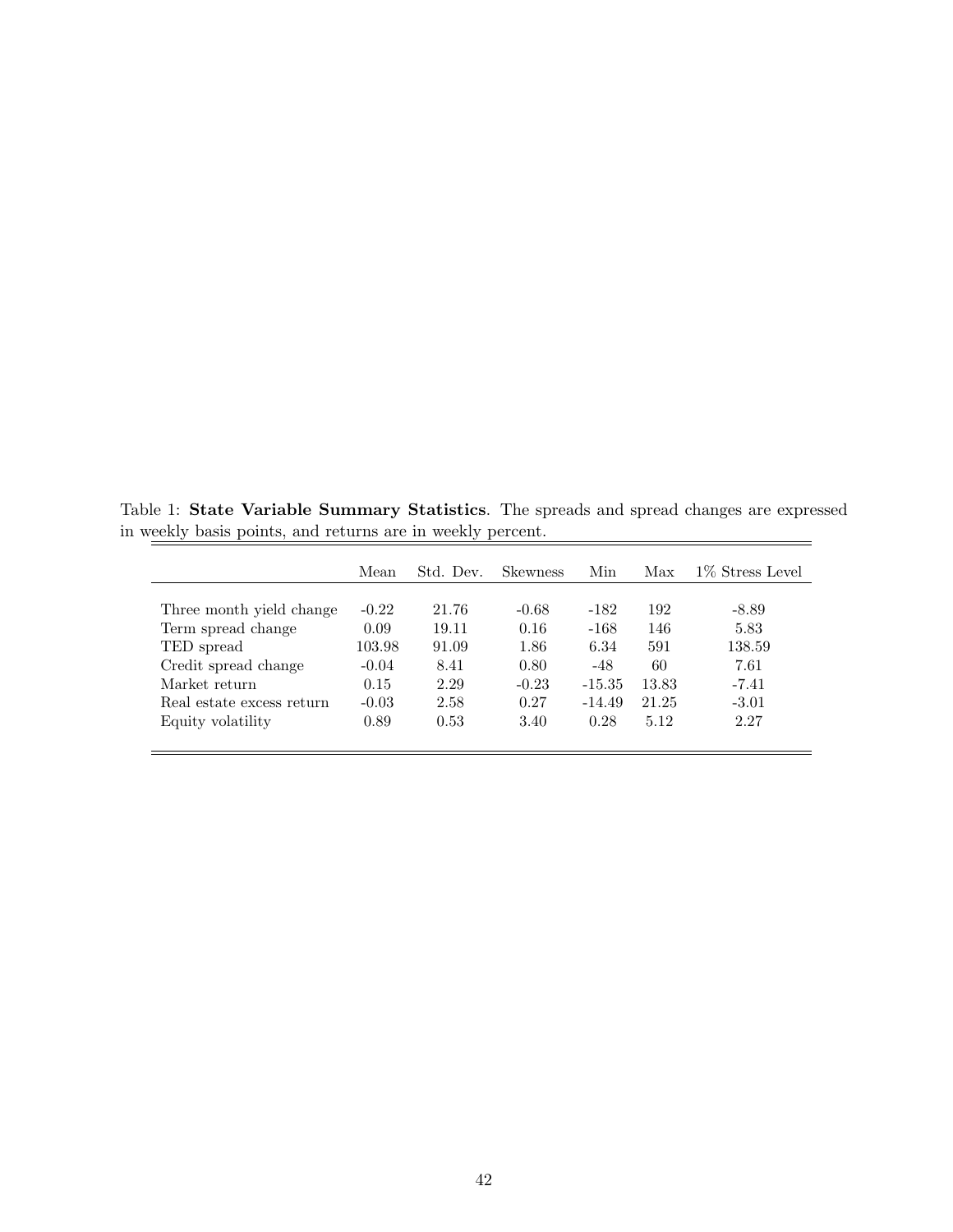Table 2: Summary Statistics for Estimated Risk Measures. The table reports summary statistics for the market equity losses and 99% risk measures of the 1823 financial firms for weekly data from 1971Q1-2013Q2.  $X^i$  denotes the weekly market equity losses. The individual firm risk measures  $VaR_{99,t}^i$  and the system risk measure  $VaR_{99,t}^{system}$  are obtained by running 99% quantile regressions of returns on the one-week lag of the state variables and by computing the predicted value of the regression.  $\Delta CoVaR_{99,t}^i$  is the difference between  $CoVaR_{99,t}^i$  and the  $CoVaR_{50,t}^i$ , where  $Cov a R_{q,t}^{i}$  is the predicted value from a  $q\%$  quantile regression of the financial system equity losses on the institution equity losses and on the lagged state variables. The stress- $\Delta CoVaR_{99,t}^{i}$  is the  $\Delta CoVaR_{99,t}^{i}$  computed with the worst 1% of state variable realizations and the worst 1% financial system returns replaced in the quantile regression. All quantities are expressed in units of weekly percent returns.

|     |                                 | Mean     | Std. Dev. | Obs.    |
|-----|---------------------------------|----------|-----------|---------|
| (1) | $X_t^i$                         | $-0.286$ | 6.111     | 1342547 |
| (2) | $VaR_{99,t}^i$                  | 11.136   | 6.868     | 1342449 |
| (3) | $\Delta CoVaR_{99,t}^i$         | 1.172    | 1.021     | 1342449 |
| (4) | Stress- $\Delta CoVaR_{99.t}^i$ | 3.357    | 4.405     | 1823    |
| (5) | $VaR_{99.t}^{system}$           | 4.768    | 2.49      | 2209    |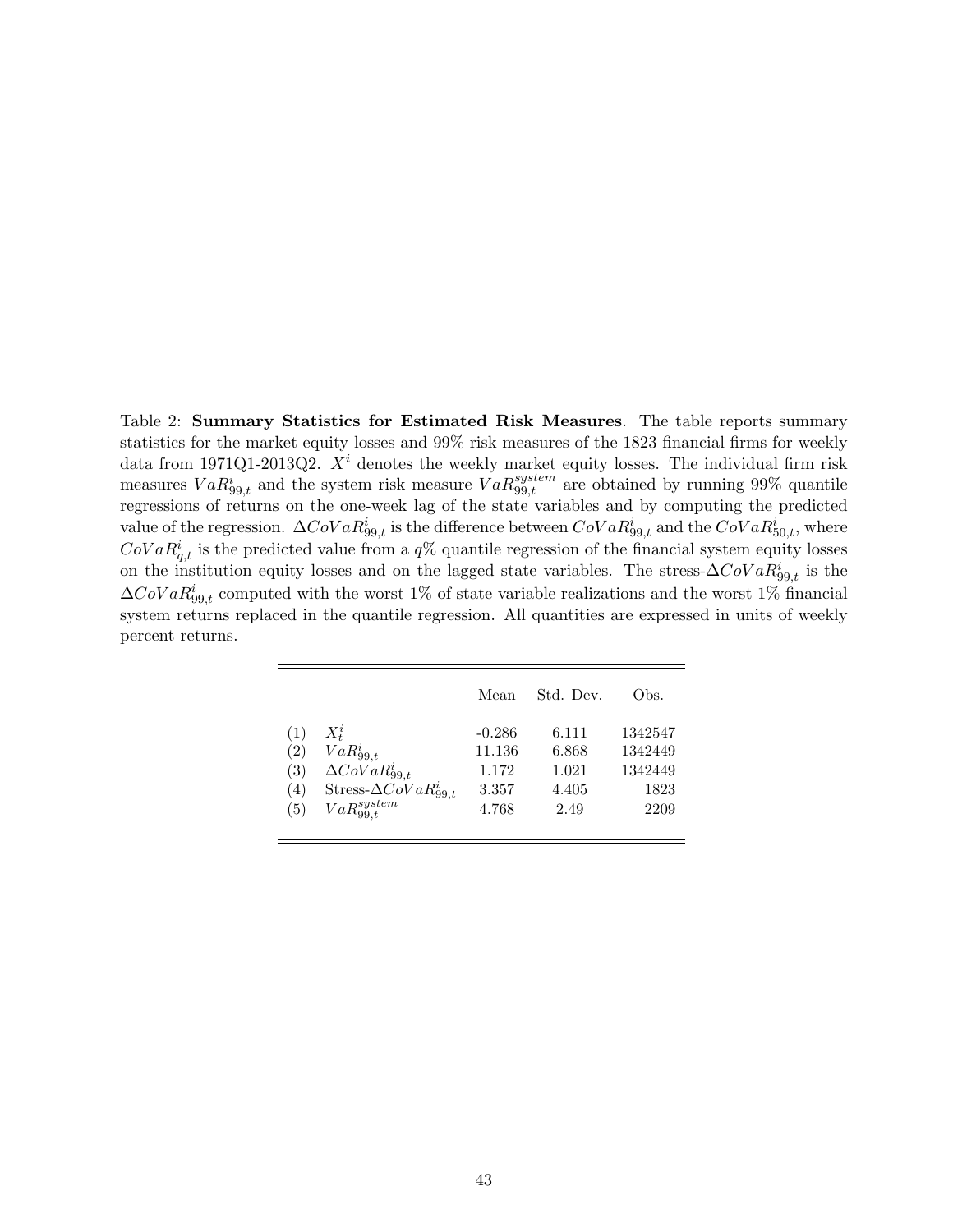Table 3: Average *t*-Statistics of State Variable Exposures. The table reports average *t*statistics from 99%-quantile regressions. For the risk measures  $VaR_{99,t}^i$  and the system risk measure  $VaR_{99,t}^{system}$ , 99-% quantile regressions of losses are run on the state variables. For  $CoVaR_{99,t}^{i}$ , 99-% quantile regressions of the financial system equity losses are run on the state variables and firm i's market equity losses.

|                                 | VaR <sup>system</sup> | $VaR^i$   | $\Delta CoVaR^i$ |
|---------------------------------|-----------------------|-----------|------------------|
|                                 |                       |           |                  |
| Three month yield change (lag)  | (1.95)                | $(-0.26)$ | (2.10)           |
| Term spread change (lag)        | (1.73)                | $(-0.04)$ | (1.72)           |
| TED spread (lag)                | (6.87)                | (1.97)    | (8.86)           |
| Credit spread change (lag)      | (5.08)                | $(-0.28)$ | (4.08)           |
| Market return (lag)             | $(-16.98)$            | $(-3.87)$ | $(-18.78)$       |
| Real estate excess return (lag) | $(-3.78)$             | $(-1.86)$ | $(-4.41)$        |
| Equity volatility (lag)         | (12.81)               | (7.47)    | (15.81)          |
| Market equity oss $X^i$         |                       |           | (7.38)           |
| Pseudo- $R^2$                   | 39.94%                | 21.23\%   | 43.42\%          |

 $\overline{a}$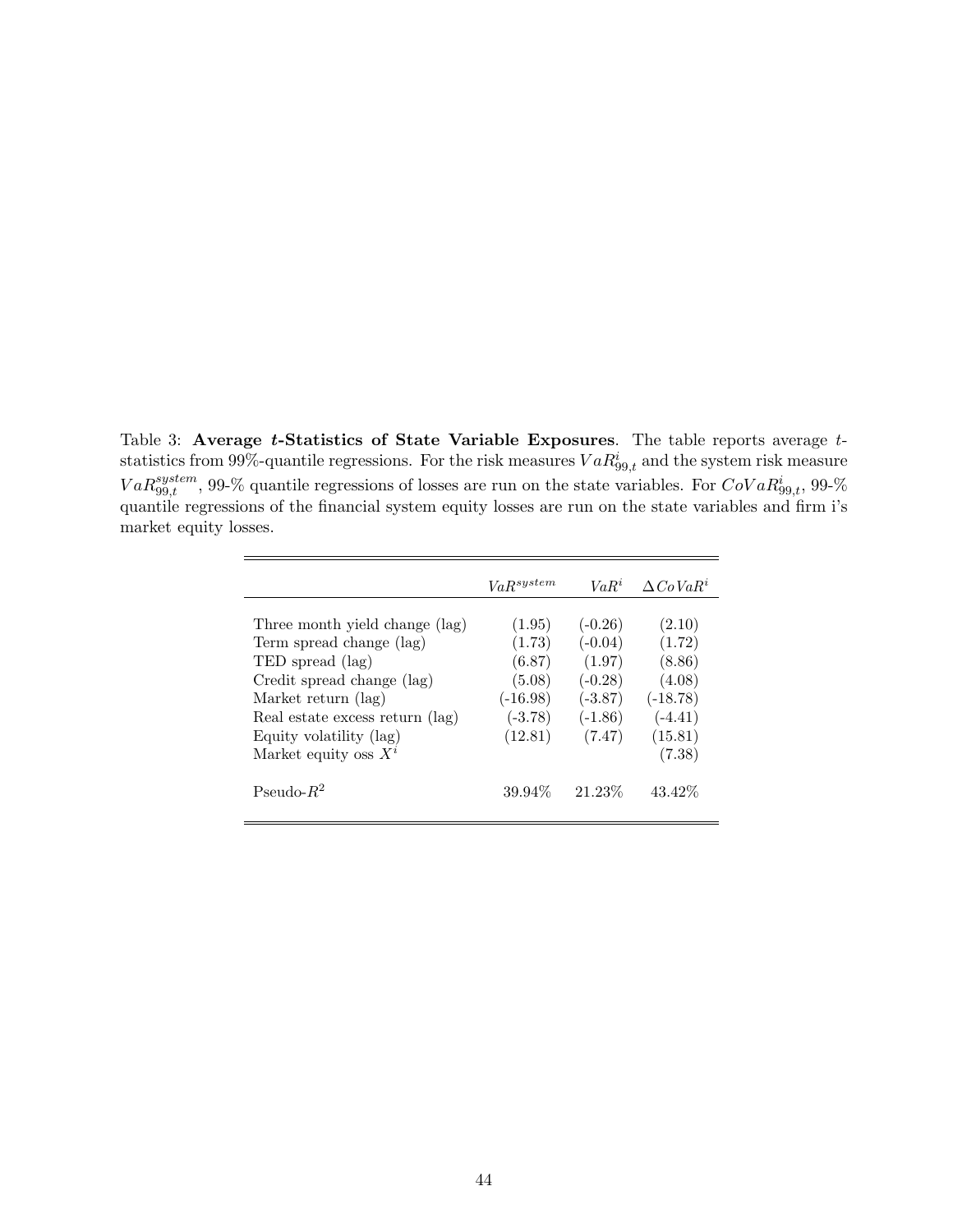Table 4: Quarterly Summary Statistics. The table reports summary statistics for the quarterly variables in the forward-∆CoV aR regressions. The data are from 1971Q1-2013Q2, covering 1823 financial institutions.  $VaR_{q,t}^i$  is expressed in units of quarterly percent.  $\Delta^\$CoVaR_{q,t}^i$  is normalized by the cross sectional average of market equity for each quarter and is expressed in quarterly basis points. The institution characteristics are described in section 5.1.

|                                   |         | Mean    | Std. Dev. | Obs. |
|-----------------------------------|---------|---------|-----------|------|
|                                   |         |         |           |      |
| $\Delta^{\$}CoVaR^{i}_{95,t}$     | 792.93  | 3514.15 | 106531    |      |
| $\Delta^{\$}$ CoVa $R_{99,t}^{i}$ | 1023.58 | 4030.08 | 106531    |      |
| $VaR_{95,t}^i$                    | 84.84   | 44.79   | 106889    |      |
| $VaR_{99,t}^i$                    | 145.46  | 80.01   | 106889    |      |
| Leverage                          | 9.12    | 10.43   | 94772     |      |
| <b>Size</b>                       | $-2.70$ | 1.97    | 96738     |      |
| Maturity mismatch                 | 3.51    | 11.17   | 96738     |      |
| <b>Boom</b>                       | 0.30    | 1.34    | 116366    |      |
|                                   |         |         |           |      |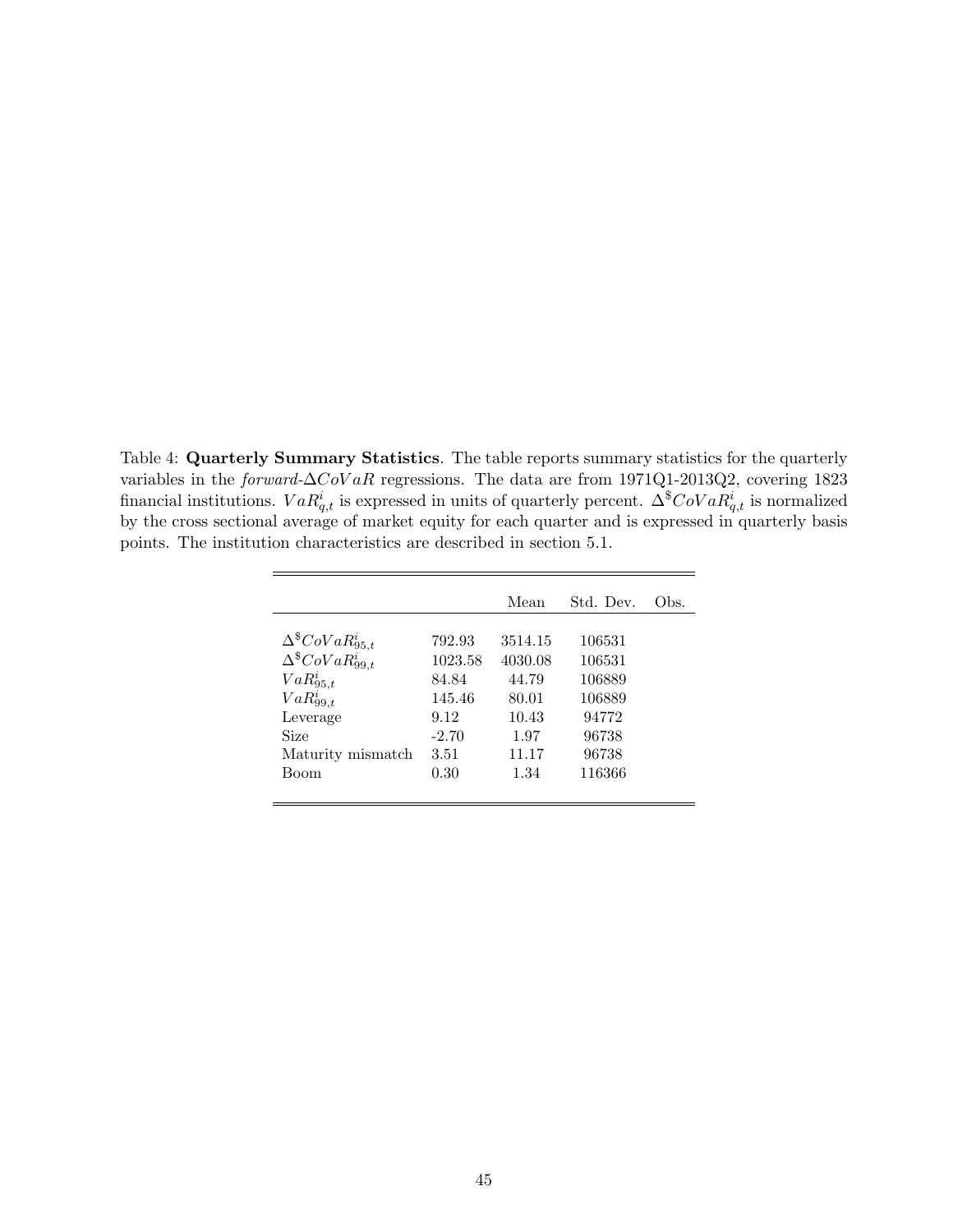Table 5:  $\Delta \mathbf{CoVaR}^i$  Forecasts for All Publicly Traded Financial Institutions. This table reports the coefficients from panel forecasting regressions of the  $\Delta^{\$}CoVaR^{i}_{95,t}$  on the quarterly, one-year, and two-year lags of firm characteristics in Panel A and for the  $\Delta^8 CoVaR_{99,t}^i$  in Panel B. Each regression has a panel of firms. FE denotes fixed effect dummies. Newey-West standard errors allowing for up to five periods of autocorrelation are displayed in parentheses. One, two, and three stars denote significance at the 10, 5, and 1 percent levels, respectively.

|                                |                | Panel A: $\Delta^{\$}CoVaR^i_{95,t}$ |                  |                | Panel B: $\Delta^{\$}CoVaR_{99,t}^{i}$ |                |  |
|--------------------------------|----------------|--------------------------------------|------------------|----------------|----------------------------------------|----------------|--|
|                                | 2 Year         | 1 Year                               | 1 Quarter        | $2$ Year $\,$  | 1 Year                                 | 1 Quarter      |  |
|                                |                |                                      |                  |                |                                        |                |  |
| VaR                            | $7.760***$     | $8.559***$                           | $9.070***$       | $2.728***$     | $3.448***$                             | $4.078***$     |  |
|                                | (9.626)        | (10.566)                             | (11.220)         | (7.484)        | (9.443)                                | (10.225)       |  |
| Leverage                       | $14.573***$    | 13.398***                            | $13.272***$      | 17.504***      | $15.958***$                            | $15.890***$    |  |
|                                | (5.946)        | (6.164)                              | (6.317)          | (5.854)        | (6.299)                                | (6.627)        |  |
| Size                           | $1,054.993***$ | $1,014.396***$                       | 990.862***       | 1,238.674***   | 1,195.072***                           | 1,170.075***   |  |
|                                | (22.994)       | (23.420)                             | (23.630)         | (27.549)       | (28.243)                               | (28.603)       |  |
| Maturity mismatch              | $7.306**$      | $5.779**$                            | $4.559*$         | $9.349***$     | $7.918**$                              | $6.358**$      |  |
|                                | (2.187)        | (1.968)                              | (1.760)          | (2.725)        | (2.537)                                | (2.225)        |  |
| <b>Boom</b>                    | 154.863***     | 160.391***                           | 151.389***       | $155.184***$   | $169.315***$                           | 165.592***     |  |
|                                | (4.161)        | (4.431)                              | (4.414)          | (3.653)        | (3.962)                                | (3.908)        |  |
| Equity volatility              | 74.284         | 67.707                               | 135.484***       | 212.860***     | 203.569***                             | 286.300***     |  |
|                                | (1.317)        | (1.346)                              | (2.889)          | (3.211)        | (3.478)                                | (4.960)        |  |
| Three month yield              | $-111.225***$  | $-144.750***$                        | $-127.052***$    | $-75.877***$   | $-123.081***$                          | $-111.545***$  |  |
| change                         | $(-5.549)$     | $(-6.686)$                           | $(-7.059)$       | $(-3.390)$     | $(-5.518)$                             | $(-5.748)$     |  |
| TED spread                     | $-431.094***$  | $-187.730**$                         | $-232.091***$    | $-436.214***$  | $-175.884**$                           | $-196.513**$   |  |
|                                | $(-6.989)$     | $(-2.403)$                           | $(-3.207)$       | $(-6.282)$     | $(-2.163)$                             | $(-2.488)$     |  |
| Credit spread                  | $-145.121***$  | $-165.345***$                        | $-78.447**$      | $-147.680***$  | $-172.642***$                          | $-102.399**$   |  |
| change                         | $(-3.319)$     | $(-3.959)$                           | $(-2.036)$       | $(-2.659)$     | $(-3.336)$                             | $(-2.023)$     |  |
| Term spread                    | $-275.593***$  | $-243.509***$                        | $-187.183***$    | $-251.197***$  | $-236.494***$                          | $-179.935***$  |  |
| change                         | $(-7.570)$     | $(-9.017)$                           | $(-8.500)$       | $(-6.678)$     | $(-8.094)$                             | $(-7.216)$     |  |
| Market return                  | 88.971***      | 30.799                               | $-97.783***$     | 97.187***      | 33.065                                 | $-111.336***$  |  |
|                                | (3.881)        | (1.401)                              | $(-4.327)$       | (3.735)        | (1.381)                                | $(-4.469)$     |  |
| Housing                        | 27.373*        | 32.940**                             | 17.800           | 4.517          | 15.249                                 | 6.644          |  |
|                                | (1.845)        | (2.479)                              | (1.156)          | (0.269)        | (0.992)                                | (0.390)        |  |
| Foreign FE                     | $-439.424**$   | $-424.325**$                         | $-405.148**$     | $-828.557***$  | $-811.836***$                          | $-788.096***$  |  |
|                                | $(-2.376)$     | $(-2.378)$                           | $(-2.295)$       | $(-4.492)$     | $(-4.579)$                             | $(-4.532)$     |  |
| Insurance FE                   | $-724.971***$  | $-681.143***$                        | $-649.836***$    | $-435.109***$  | $-408.868***$                          | $-391.193***$  |  |
|                                | $(-7.610)$     | $(-7.629)$                           | $(-7.639)$       | $(-4.086)$     | $(-4.114)$                             | $(-4.138)$     |  |
| Real Estate FE                 | $-50.644$      | $-42.466$                            | $-24.328$        | 66.136         | 80.733                                 | 98.908         |  |
|                                | $(-0.701)$     | $(-0.647)$                           | $(-0.395)$       | (0.794)        | (1.067)                                | (1.387)        |  |
| Broker Dealer FE               | 128.640        | 99.435                               | 84.613           | 396.346**      | $343.386**$                            | 310.082**      |  |
|                                | (0.850)        | (0.695)                              | (0.612)          | (2.500)        | (2.311)                                | (2.187)        |  |
| Others FE                      | $-373.424***$  | $-388.902***$                        | $-381.562***$    | $-209.309***$  | $-235.844***$                          | $-240.875***$  |  |
|                                | $(-5.304)$     | $(-5.934)$                           | $(-6.121)$       | $(-2.727)$     | $(-3.338)$                             | $(-3.586)$     |  |
| Constant                       | 4,608.697***   | 4,348.786***                         | 3,843.332***     | $5,175.855***$ | $4,970.410***$                         | $4,443.515***$ |  |
|                                | (16.292)       | (17.542)                             | (19.802)         | (18.229)       | (19.768)                               | (21.566)       |  |
|                                | 79,317         | 86,474                               |                  | 79,317         |                                        | 91,750         |  |
| Observations<br>Adjusted $R^2$ | 24.53%         | 24.36%                               | 91,750<br>24.35% | 26.89%         | 86,474<br>26.75%                       | 26.76%         |  |
|                                |                |                                      |                  |                |                                        |                |  |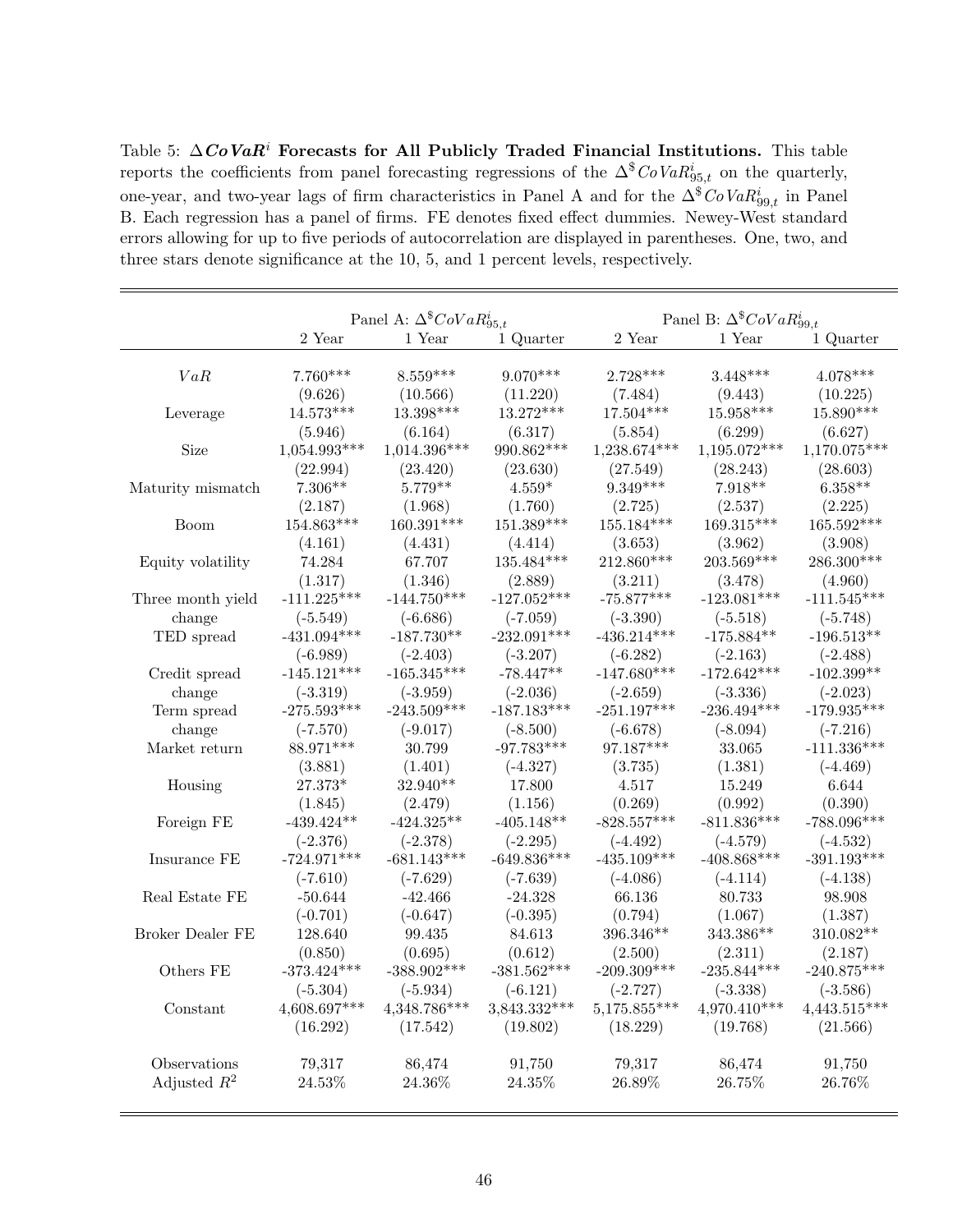Table 6:  $\Delta \mathbf{CoVaR}^i$  Forecasts For Bank Holding Companies. This table reports the coefficients from panel predictive regressions of  $\Delta C \text{o} VaR_t^i$  on the quarterly, one year, and two year lags of liability and firm characteristics in Panel A, and for asset and firm characteristics in Panel B. The methodologies for computing the risk measures  $VaR_t^i$  and  $\Delta CoVaR_t^i$  are given in the captions of Tables 2 and 3. The risk measures are caluclated for the 95% quantile. Newey-West standard errors allowing for up to 5 periods of autocorrelation are displayed in patentheses. One, two, and three stars denote significance at the 10, 5, and 1 percent levels, respectively.

|                       | Panel A: BHC Liability Variables |                 |                | Panel B: BHC Asset Variables |                |               |
|-----------------------|----------------------------------|-----------------|----------------|------------------------------|----------------|---------------|
|                       | 2 Year                           | 1 Year          | 1 Quarter      | 2 Year                       | 1 Year         | 1 Quarter     |
|                       |                                  |                 |                |                              |                |               |
| VaR                   | 9.995***                         | 11.068***       | 11.699***      | $4.251**$                    | $6.402***$     | $7.715***$    |
|                       | (4.774)                          | (5.099)         | (5.310)        | (2.211)                      | (3.305)        | (3.977)       |
| Leverage              | 56.614***                        | 44.044***       | $38.639***$    | 40.779***                    | 29.967***      | 23.919***     |
|                       | (9.654)                          | (9.683)         | (9.340)        | (6.476)                      | (6.103)        | (5.532)       |
| Size                  | 1,457.875***                     | 1,394.324***    | $1,360.318***$ | $1,203.344***$               | $1,141.656***$ | 1,107.145***  |
|                       | (13.539)                         | (13.781)        | (13.850)       | (13.069)                     | (13.352)       | (13.591)      |
| Boom                  | 88.923                           | 108.619         | 90.283         | $124.161*$                   | 143.028**      | 123.243**     |
|                       | (1.238)                          | (1.617)         | (1.560)        | (1.758)                      | (2.179)        | (2.209)       |
| Equity volatility     | 92.400                           | $-55.501$       | 48.969         | 292.221***                   | 90.937         | 165.272       |
|                       | (0.821)                          | $(-0.527)$      | (0.436)        | (2.672)                      | (0.887)        | (1.521)       |
| Three month yield     | $-541.105***$                    | $-512.923***$   | $-442.339***$  | $-357.807***$                | $-343.193***$  | $-278.257***$ |
| change                | $(-6.815)$                       | $(-6.442)$      | $(-7.344)$     | $(-5.567)$                   | $(-5.145)$     | $(-5.585)$    |
| TED Spread            | $-709.255***$                    | $-230.846$      | $-448.387*$    | $-622.720***$                | $-142.805$     | $-369.578*$   |
|                       | $(-3.784)$                       | $(-0.830)$      | $(-1.926)$     | $(-3.688)$                   | $(-0.548)$     | $(-1.716)$    |
| Credit spread         | $-338.997***$                    | $-268.226**$    | $-136.785$     | $-208.571*$                  | $-113.161$     | 35.318        |
| change                | $(-2.860)$                       | $(-2.082)$      | $(-1.132)$     | $(-1.879)$                   | $(-0.935)$     | (0.297)       |
| Term spread           | $-838.872***$                    | $-681.318***$   | $-556.294***$  | $-640.835***$                | $-505.287***$  | $-391.500***$ |
| change                | $(-6.863)$                       | $(-7.575)$      | $(-8.060)$     | $(-6.521)$                   | $(-6.886)$     | $(-6.718)$    |
| Market return         | $-16.289$                        | $-61.080$       | $-205.718***$  | 25.380                       | $-34.474$      | $-188.620***$ |
|                       | $(-0.329)$                       | $(-1.156)$      | $(-3.698)$     | (0.541)                      | $(-0.706)$     | $(-3.601)$    |
| Housing               | 88.442***                        | 116.009***      | 69.066**       | $64.023**$                   | $95.015***$    | $51.096*$     |
|                       | (2.853)                          | (4.091)         | (2.297)        | (2.236)                      | (3.687)        | (1.795)       |
| Core deposits         | $-50.915***$                     | $-53.888***$    | $-53.439***$   |                              |                |               |
|                       | $(-8.005)$                       | $(-8.217)$      | $(-8.244)$     |                              |                |               |
| Non-interest deposits | $51.610***$                      | 46.680***       | 43.844***      |                              |                |               |
|                       | (3.840)                          | (4.278)         | (4.519)        |                              |                |               |
| Time deposits         | $-68.087***$                     | $-65.152***$    | $-62.553***$   |                              |                |               |
|                       | $(-8.347)$                       | $(-8.123)$      | $(-8.064)$     |                              |                |               |
| Demand deposits       | $-13.782$                        | $-14.811$       | $-16.195$      |                              |                |               |
|                       | $(-0.929)$                       | $(-1.254)$      | $(-1.511)$     |                              |                |               |
| Total loans           |                                  |                 |                | $9.419**$                    | $6.568*$       | 3.811         |
|                       |                                  |                 |                | (2.285)                      | (1.792)        | (1.106)       |
| Loan loss reserves    |                                  |                 |                | $-133.352$                   | $-131.401$     | $-72.177$     |
|                       |                                  |                 |                | $(-1.086)$                   | $(-1.263)$     | $(-0.776)$    |
| Intanglible assets    |                                  |                 |                | 48.721                       | 43.285         | 41.082        |
|                       |                                  |                 |                | (0.884)                      | (0.874)        | (0.915)       |
| Trading assets        |                                  |                 |                | 576.060***                   | 565.476***     | $549.158***$  |
|                       |                                  |                 |                | (5.332)                      | (5.636)        | (6.088)       |
| Constant              | 10,820.323***                    | $10,077.831***$ | $9,222.897***$ | 5,825.307***                 | 5,127.386***   | 4,404.582***  |
|                       | (10.244)                         | (10.388)        | (11.572)       | (7.899)                      | (7.849)        | (8.573)       |
|                       |                                  |                 |                |                              |                |               |
| Observations          | 25,578                           | 28,156          | 30,128         | 25,481                       | 28,060         | 30,030        |
| Adjusted $R^2$        | $28.94\%$                        | 28.17%          | 28.13%         | $36.29\%$                    | 35.47%         | 35.41\%       |
|                       |                                  |                 |                |                              |                |               |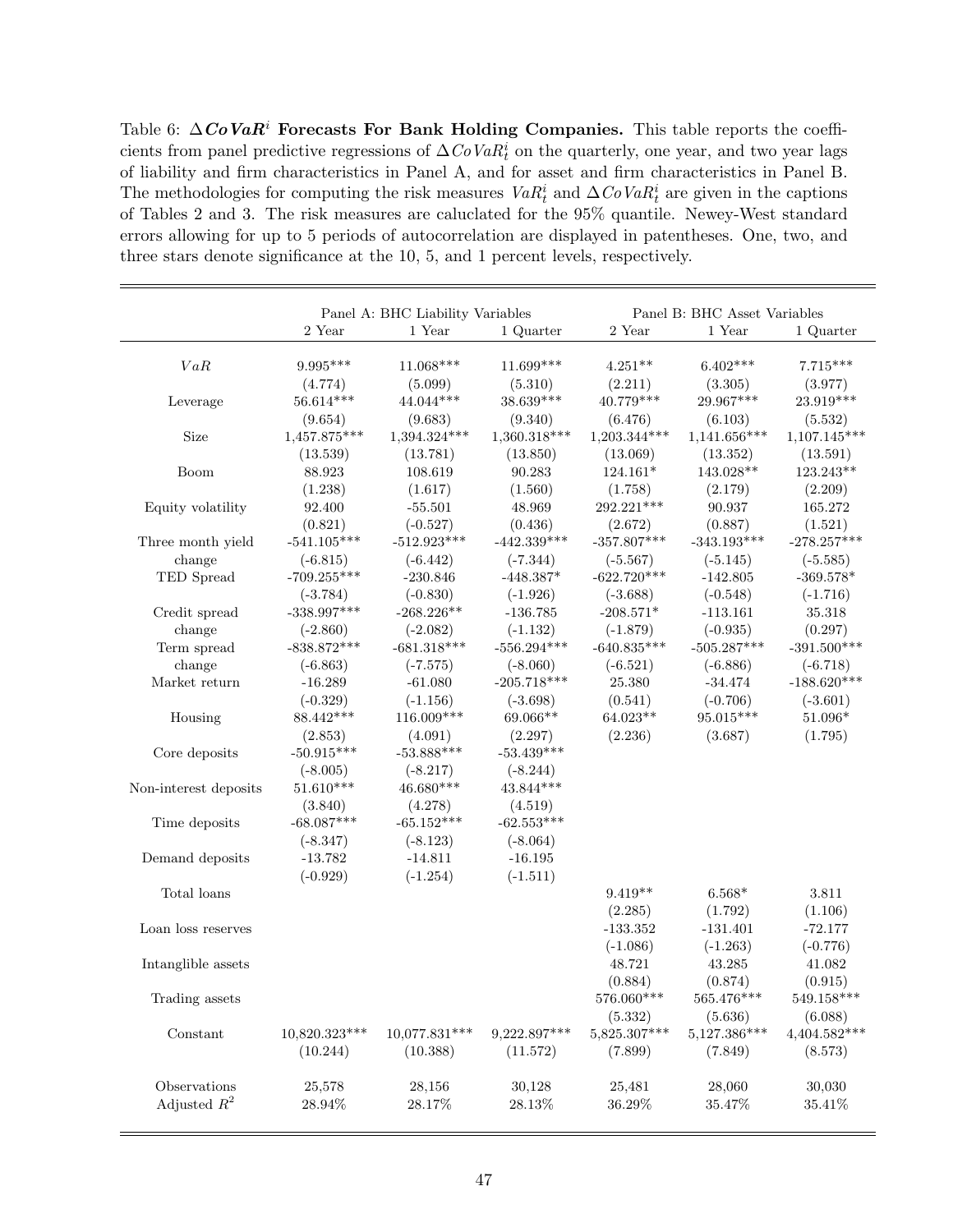Table 7:  $\Delta \mathbf{CoVaR}^i$  Forecasts For Bank Holding Companies. This table reports a regression of the  $\Delta$ CoVaR during the financial crisis of 2007-2009 on forward- $\Delta$ CoVaR for the universe of bank holding companies. The columns correspond to different forecasting horizons at different dates. The first column is a two year forecast as of 2006Q4, the second column is a one year forecast as of 2007Q4, the third column is a one month forecast as of 2008Q3, the fourth column is a one year forecast as of 2006Q4, and the last column is a one quarter forecast as of 2006Q4. One, two, and three stars denote significance at the 10, 5, and 1 percent levels, respectively.

|                                     |            |            | Crisis $\Delta CoVaR$ |            |            |
|-------------------------------------|------------|------------|-----------------------|------------|------------|
|                                     | 2008Q4     | 2008Q4     | 2008Q4                | 2007Q4     | 2007Q1     |
| 2Y Forward- $\Delta CoVaR$ (2006Q4) | $1.206***$ |            |                       |            |            |
| 1Y Forward- $\Delta CoVaR$ (2007Q4) |            | $0.664***$ |                       |            |            |
| 1Q Forward- $\Delta CoVaR$ (2008Q3) |            |            | $1.708***$            |            |            |
| 1Y Forward- $\Delta CoVaR$ (2006Q4) |            |            |                       | $0.848***$ |            |
| 1Q Forward- $\Delta CoVaR$ (2006Q4) |            |            |                       |            | $0.541***$ |
| Constant                            | $13.08***$ | $18.51***$ | $2.409***$            | $4.505***$ | $2.528***$ |
| Observations                        | 378        | 418        | 430                   | 428        | 461        |
| $R^2$                               | $36.6\%$   | 17.8 \%    | 78.9 %                | 49.6 $%$   | 55.5%      |
|                                     |            |            |                       |            |            |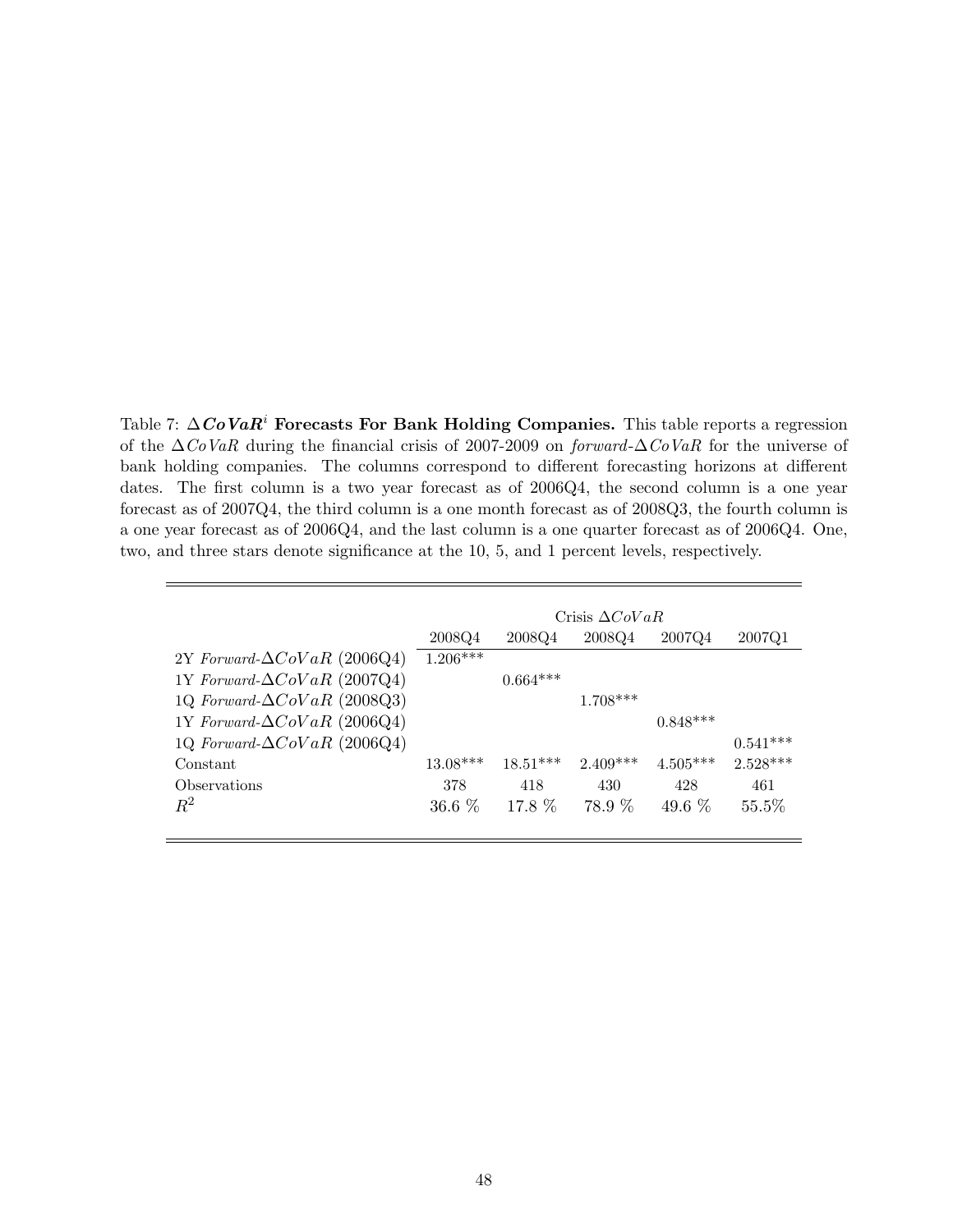Table 8:  $\Delta \mathbf{CoVaR}^i$  Forecasts using GARCH estimation. This table reports the coefficients from panel forecasting regressions of the two estimation methods of  $\Delta^{\$}CoVaR^i_{95,t}$  on the quarterly, one-year, and two-year lag of firm characteristics. FE denotes fixed effect dummies. The GARCH -  $\Delta^{\$}CoVaR_{95,t}^{i}$  is computed by estimating the covariance structure of a bivariate diagnonal VECH GARCH model. Newey-West standard errors allowing for up to five periods of autocorrelation are displayed in parentheses. One, two, and three stars denote significance at the 10, 5, and 1 percent levels, respectively.

|                   |                 | 2 Year          |                 | 1 Year          |                 | 1 Quarter       |  |
|-------------------|-----------------|-----------------|-----------------|-----------------|-----------------|-----------------|--|
|                   | Quantile        | GARCH           | Quantile        | GARCH           | Quantile        | GARCH           |  |
|                   |                 |                 |                 |                 |                 |                 |  |
| VaR               | $10.655***$     | 22.126***       | $10.462***$     | 22.290***       | $10.760***$     | 22.953***       |  |
|                   | (7.146)         | (6.446)         | (8.292)         | (6.762)         | (9.025)         | (7.725)         |  |
| Size              | 2,171.414***    | 3,650.023***    | 2,088.345***    | 3,495.286***    | $2,044.432***$  | 3,432.149***    |  |
|                   | (21.404)        | (16.656)        | (21.865)        | (16.792)        | (22.064)        | (17.000)        |  |
| Maturity mismatch | 22.292***       | $40.001**$      | 18.708**        | $30.449**$      | $15.859**$      | 28.336*         |  |
|                   | (2.709)         | (2.207)         | (2.540)         | (1.975)         | (2.405)         | (1.898)         |  |
| Boom              | 224.188***      | 371.613***      | 250.597***      | 459.495***      | $243.163***$    | 440.275***      |  |
|                   | (3.060)         | (2.934)         | (3.417)         | (3.683)         | (3.448)         | (3.599)         |  |
| Equity volatility | $355.404***$    | 681.617***      | 421.286***      | 375.124         | $638.354***$    | 1,676.640***    |  |
|                   | (2.772)         | (2.710)         | (3.493)         | (1.477)         | (5.375)         | (7.103)         |  |
| Leverage          | $17.133***$     | $19.563*$       | $17.383***$     | 18.788*         | $18.257***$     | $22.212**$      |  |
|                   | (2.655)         | (1.693)         | (2.975)         | (1.654)         | (3.249)         | (2.170)         |  |
| Housing           | 16.228          | 82.042          | $3.684\,$       | $-63.677$       | $-29.998$       | $-246.555***$   |  |
|                   | (0.460)         | (1.192)         | (0.116)         | $(-1.018)$      | $(-0.784)$      | $(-3.338)$      |  |
| Three month yield | $-204.962***$   | $-441.897***$   | $-282.786***$   | $-649.486***$   | $-248.337***$   | $-444.962***$   |  |
| change            | $(-4.476)$      | $(-5.124)$      | $(-5.584)$      | $(-6.105)$      | $(-5.854)$      | $(-6.116)$      |  |
| TED spread        | $-683.690***$   | $-1,119.422***$ | $-171.649$      | 250.885         | $-249.432$      | $-567.982*$     |  |
|                   | $(-4.966)$      | $(-4.386)$      | $(-0.937)$      | (0.659)         | $(-1.482)$      | $(-1.881)$      |  |
| Credit spread     | $-341.279***$   | $-715.071***$   | $-392.110***$   | $-616.055***$   | $-215.385**$    | $-45.730$       |  |
| change            | $(-3.295)$      | $(-3.572)$      | $(-3.959)$      | $(-3.461)$      | $(-2.319)$      | $(-0.239)$      |  |
| Term spread       | $-554.797***$   | $-1,174.171***$ | $-493.187***$   | $-847.419***$   | $-369.603***$   | $-557.334***$   |  |
| change            | $(-6.508)$      | $(-6.821)$      | $(-7.809)$      | $(-7.419)$      | $(-7.159)$      | $(-6.241)$      |  |
| Market return     | 97.262*         | 154.923         | $-36.331$       | $-162.681$      | $-329.304***$   | $-490.855***$   |  |
|                   | (1.875)         | (1.580)         | $(-0.680)$      | $(-1.295)$      | $(-5.717)$      | $(-4.905)$      |  |
| Foreign FE        | $-600.936$      | $-110.671$      | $-608.110$      | $-275.112$      | $-580.752$      | $-445.307$      |  |
|                   | $(-1.253)$      | $(-0.144)$      | $(-1.311)$      | $(-0.377)$      | $(-1.265)$      | $(-0.652)$      |  |
| Insurance FE      | $-1,550.564***$ | $-3,500.083***$ | $-1,421.556***$ | $-3,254.618***$ | $-1,339.724***$ | $-3,054.498***$ |  |
|                   | $(-7.233)$      | $(-8.064)$      | $(-7.129)$      | $(-7.974)$      | $(-7.093)$      | $(-8.030)$      |  |
| Real Estate FE    | 63.919          | $-34.037$       | 156.418         | 68.235          | 223.824         | 234.309         |  |
|                   | (0.369)         | $(-0.116)$      | (0.982)         | (0.250)         | (1.483)         | (0.928)         |  |
| Broker Dealer FE  | 202.435         | $-775.272$      | 253.854         | $-708.925$      | 281.495         | $-664.763$      |  |
|                   | (0.626)         | $(-1.527)$      | (0.820)         | $(-1.442)$      | (0.930)         | $(-1.424)$      |  |
| Others FE         | $-682.642***$   | $-1,535.849***$ | $-656.751***$   | $-1,546.880***$ | $-626.059***$   | $-1,418.808***$ |  |
|                   | $(-4.026)$      | $(-5.076)$      | $(-4.198)$      | $(-5.226)$      | $(-4.212)$      | $(-5.196)$      |  |
| Constant          | 7,920.183***    | 14,203.481***   | 7,553.186***    | 13,032.912***   | 6,519.919***    | 9,495.516***    |  |
|                   | (13.759)        | (11.613)        | (14.828)        | (12.660)        | (16.862)        | (13.664)        |  |
| Observations      | 51,294          | 51,286          | 55,347          | 55,343          | 58,355          | 58,352          |  |
| Adjusted $R^2$    | 27.10%          | 21.23%          | $26.94\%$       | 21.20%          | 27.00%          | 21.93%          |  |
|                   |                 |                 |                 |                 |                 |                 |  |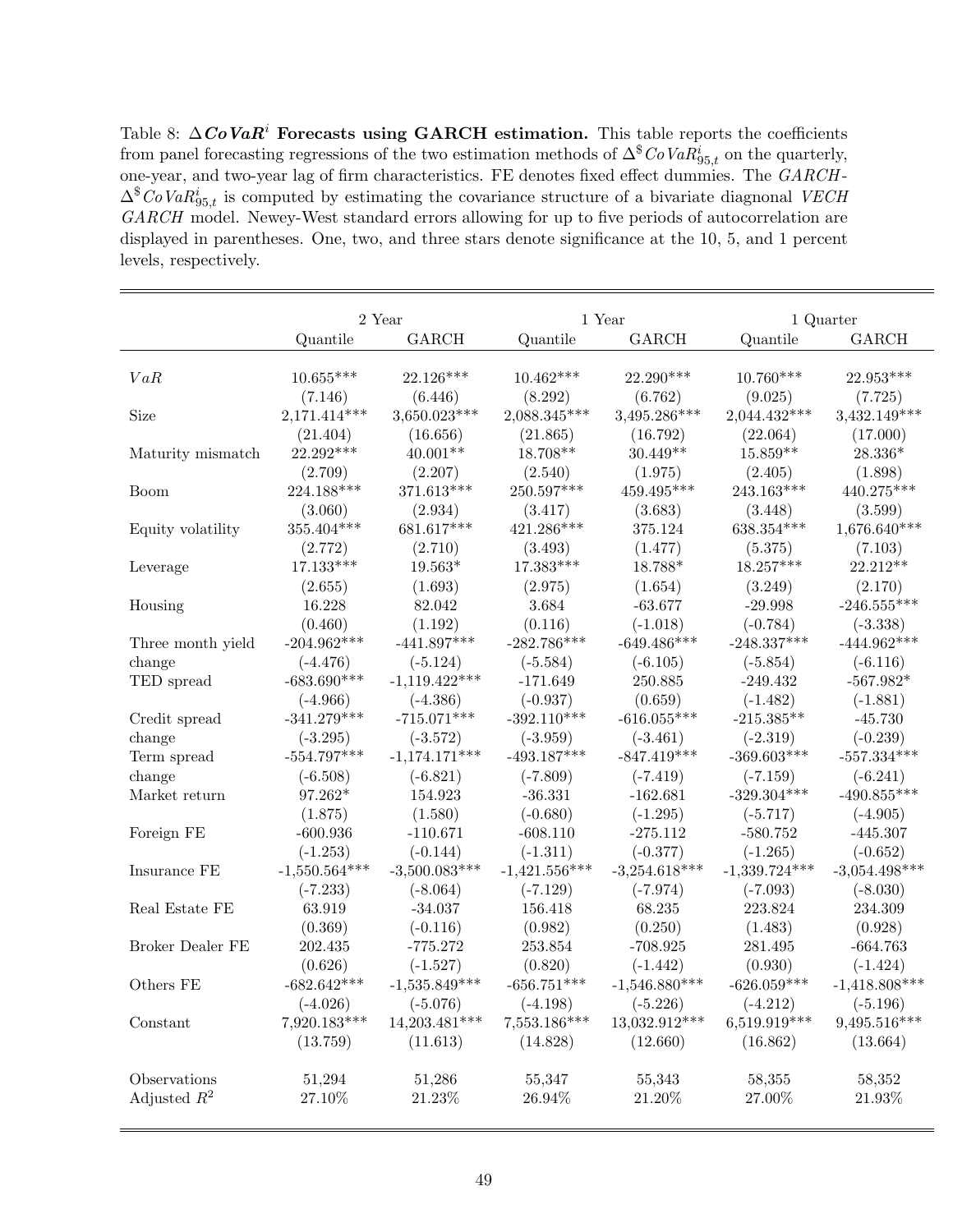Table 9:  $\Delta C$ o Va $R^i$  Forecasts using alternative system returns variable. This table reports the coefficients from forecasting regressions of the two estimation methods of  $\Delta^\$ \text{CoVaR}^i_{95,t}$ on the quarterly, one-year, and two-year lag of firm characteristics. In the columns labeled  $X^{system}$ ,  $\Delta^{\$}CoVaR_{95}^{i}$  is estimated using the regular system returns variable described in Section 3, while in columns labeled  $X^{system-i}$ ,  $\Delta^{\$}CoVaR^{i}_{95}$  is estimated using a system return variable that does not include the firm for which  $\Delta^{\$}CoVaR^i_{95}$  is being estimated. FE denotes fixed effect dummies. Newey−West standard errors allowing for five periods of autocorrelation are displayed in parentheses. One, two, and three stars denote significance at the 10, 5, and 1 percent levels, respectively.

|                           | 2 Year                                      |                | 1 Year         |                                    |                 | 1 Quarter      |
|---------------------------|---------------------------------------------|----------------|----------------|------------------------------------|-----------------|----------------|
|                           | $X^{system}$                                | $Xsystem-i$    | $X^{system}$   | $Xsystem-i$                        | $X^{system}$    | $X^{system-i}$ |
|                           |                                             |                |                |                                    |                 |                |
| VaR                       | $7.590***$                                  | $7.079***$     | $8.416***$     | $7.901***$                         | $8.952***$      | $8.432***$     |
|                           | (9.375)                                     | (9.534)        | (10.326)       | (10.573)                           | (10.974)        | (11.292)       |
| Leverage                  | 14.586***                                   | $14.150***$    | 13.380***      | 12.910***                          | $13.241***$     | 12.743***      |
|                           | (5.988)                                     | (6.093)        | (6.178)        | (6.271)                            | (6.316)         | (6.388)        |
| Size                      | $1,045.383***$                              | $1,003.729***$ | $1,005.236***$ | 965.690***                         | 982.123***      | 943.777***     |
|                           | (22.846)                                    | (23.639)       | (23.263)       | (24.102)                           | (23.461)        | (24.318)       |
| ${\rm Maturity}$ mismatch | $7.203**$                                   | $6.349**$      | $5.636*$       | $4.970*$                           | $4.417*$        | $3.900*$       |
|                           | (2.149)                                     | (2.138)        | (1.920)        | (1.902)                            | (1.710)         | (1.684)        |
| Boom                      | 155.288***                                  | 150.837***     | $160.661***$   | 156.523***                         | 151.023***      | 147.602***     |
|                           | (4.203)                                     | (4.266)        | (4.470)        | (4.543)                            | (4.445)         | (4.533)        |
| Equity volatility         | 77.476                                      | 77.382         | 67.143         | 67.784                             | $135.018***$    | $135.387***$   |
|                           | (1.389)                                     | (1.474)        | (1.337)        | (1.428)                            | (2.897)         | (3.062)        |
| Three month yield         | $-110.309***$                               | $-104.495***$  | $-143.529***$  | $\textbf{-137.320}^{\textbf{***}}$ | $-125.988***$   | $-120.507***$  |
| change                    | $(-5.543)$                                  | $(-5.535)$     | $(-6.673)$     | $(-6.717)$                         | $(-7.050)$      | $(-7.102)$     |
| TED spread                | $-425.174***$                               | $-406.246***$  | $-185.526**$   | $-172.485**$                       | $-228.606***$   | $-214.126***$  |
|                           | $(-6.953)$                                  | $(-7.103)$     | $(-2.387)$     | $(-2.361)$                         | $(-3.175)$      | $(-3.181)$     |
| Credit spread             | $\textbf{-144.973}^{\textbf{\texttt{***}}}$ | $-137.867***$  | $-160.705***$  | $-154.783***$                      | $-75.179**$     | $-72.486**$    |
| change                    | $(-3.391)$                                  | $(-3.416)$     | $(-3.929)$     | $(-3.987)$                         | $(-1.984)$      | $(-2.006)$     |
| Term spread               | $-274.462***$                               | $-262.126***$  | $-242.640***$  | $-231.757^{\ast\ast\ast}$          | $-185.570***$   | $-176.715***$  |
| change                    | $(-7.606)$                                  | $(-7.673)$     | $(-9.052)$     | $(-9.161)$                         | $(-8.492)$      | $(-8.605)$     |
| Market return             | 88.292***                                   | 84.502***      | 29.547         | 27.823                             | $-98.583***$    | $-95.902***$   |
|                           | (3.848)                                     | (3.948)        | (1.349)        | (1.347)                            | $(-4.367)$      | $(-4.496)$     |
| Housing                   | $27.667*$                                   | $25.551*$      | $33.085**$     | $30.527**$                         | 18.043          | 15.607         |
|                           | (1.860)                                     | (1.827)        | (2.491)        | (2.447)                            | (1.168)         | (1.077)        |
| Foreign FE                | $-433.032**$                                | $-420.804**$   | $-418.956**$   | $-407.989**$                       | $-400.882^{**}$ | $-391.199**$   |
|                           | $(-2.336)$                                  | $(-2.366)$     | $(-2.343)$     | $(-2.378)$                         | $(-2.266)$      | $(-2.304)$     |
| Insurance FE              | $-712.369***$                               | $-656.614***$  | $-669.666***$  | $-617.652***$                      | $-639.305***$   | $-589.511***$  |
|                           | $(-7.496)$                                  | $(-7.395)$     | $(-7.516)$     | $(-7.428)$                         | $(-7.527)$      | $(-7.439)$     |
| Real Estate FE            | $-46.567$                                   | $-37.370$      | $-39.152$      | $-31.187$                          | $-21.467$       | $-14.662$      |
|                           | $(-0.649)$                                  | $(-0.546)$     | $(-0.601)$     | $(-0.503)$                         | $(-0.351)$      | $(-0.252)$     |
| Broker Dealer FE          | 113.499                                     | 139.780        | 84.969         | 110.399                            | 69.907          | 94.869         |
|                           | (0.757)                                     | (0.973)        | (0.599)        | (0.813)                            | (0.510)         | (0.724)        |
| Others FE                 | $-362.552***$                               | $-341.190***$  | $-379.304***$  | $-358.435***$                      | $-373.640***$   | $-353.344***$  |
|                           | $(-5.182)$                                  | $(-5.130)$     | $(-5.815)$     | $(-5.798)$                         | $(-6.015)$      | $(-6.012)$     |
| Constant                  | $4,573.181***$                              | $4,393.954***$ | $4,310.730***$ | $4,146.631***$                     | 3,805.569***    | 3,658.264***   |
|                           | (16.248)                                    | (16.599)       | (17.495)       | (17.884)                           | (19.746)        | (20.250)       |
| Observations              | 79,317                                      | 79,317         | 86,474         | 86,474                             | 91,750          | 91,750         |
| Adjusted R-Squared        | 24.41%                                      | 25.13%         | 24.24%         | 24.96%                             | 24.24%          | 24.96%         |
|                           |                                             |                |                |                                    |                 |                |